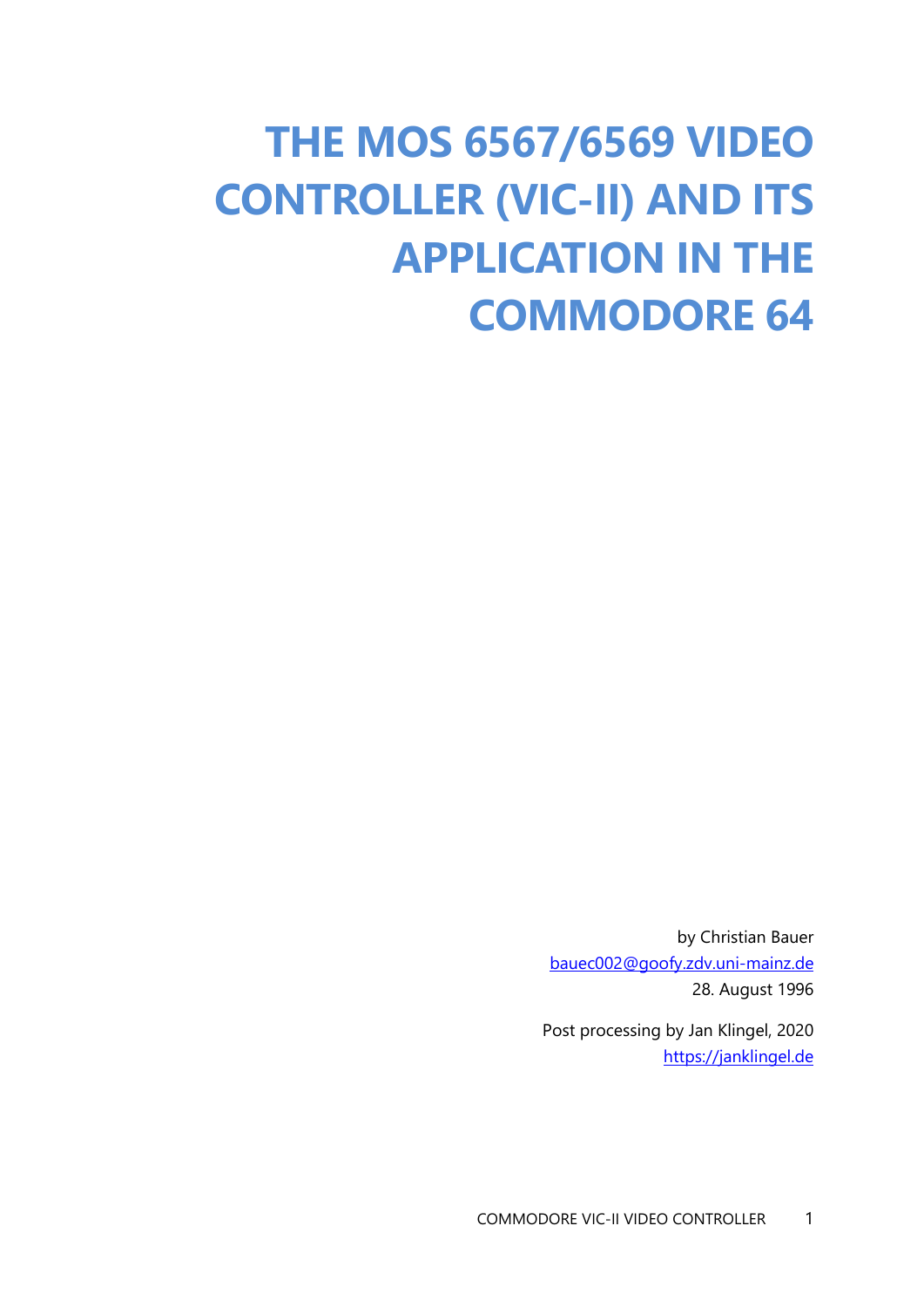### **CONTENTS**

| 1              |       |  |  |
|----------------|-------|--|--|
| $\overline{2}$ |       |  |  |
|                | 2.1   |  |  |
|                | 2.2   |  |  |
|                | 2.3   |  |  |
|                | 2.4   |  |  |
|                | 2.4.1 |  |  |
|                | 2.4.2 |  |  |
|                | 2.4.3 |  |  |
| 3              |       |  |  |
|                | 3.1   |  |  |
|                | 3.2   |  |  |
|                | 3.3   |  |  |
|                | 3.4   |  |  |
|                | 3.5   |  |  |
|                | 3.6   |  |  |
|                | 3.6.1 |  |  |
|                | 3.6.2 |  |  |
|                | 3.6.3 |  |  |
|                | 3.7   |  |  |
|                |       |  |  |
|                | 3.7.2 |  |  |
|                | 3.7.3 |  |  |
|                | 3.8   |  |  |
|                | 3.8.1 |  |  |
|                | 3.8.2 |  |  |
|                | 3.9   |  |  |
|                | 3.10  |  |  |
|                | 3.11  |  |  |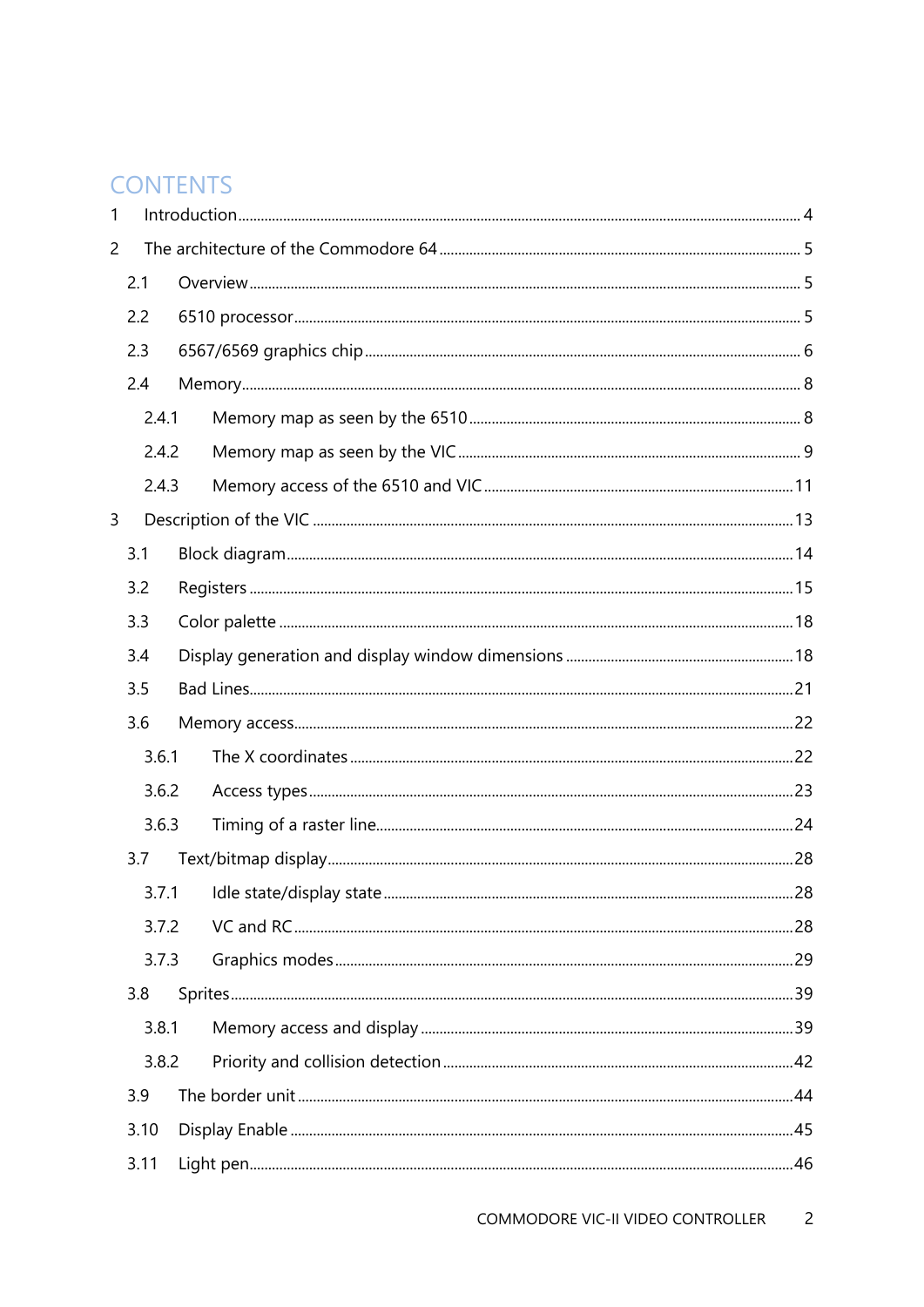|                | 3.12   |  |  |
|----------------|--------|--|--|
|                | 3.13   |  |  |
|                | 3.14   |  |  |
|                | 3.14.1 |  |  |
|                | 3.14.2 |  |  |
|                | 3.14.3 |  |  |
|                | 3.14.4 |  |  |
|                | 3.14.5 |  |  |
|                | 3.14.6 |  |  |
|                |        |  |  |
| $\overline{4}$ |        |  |  |
|                |        |  |  |
|                |        |  |  |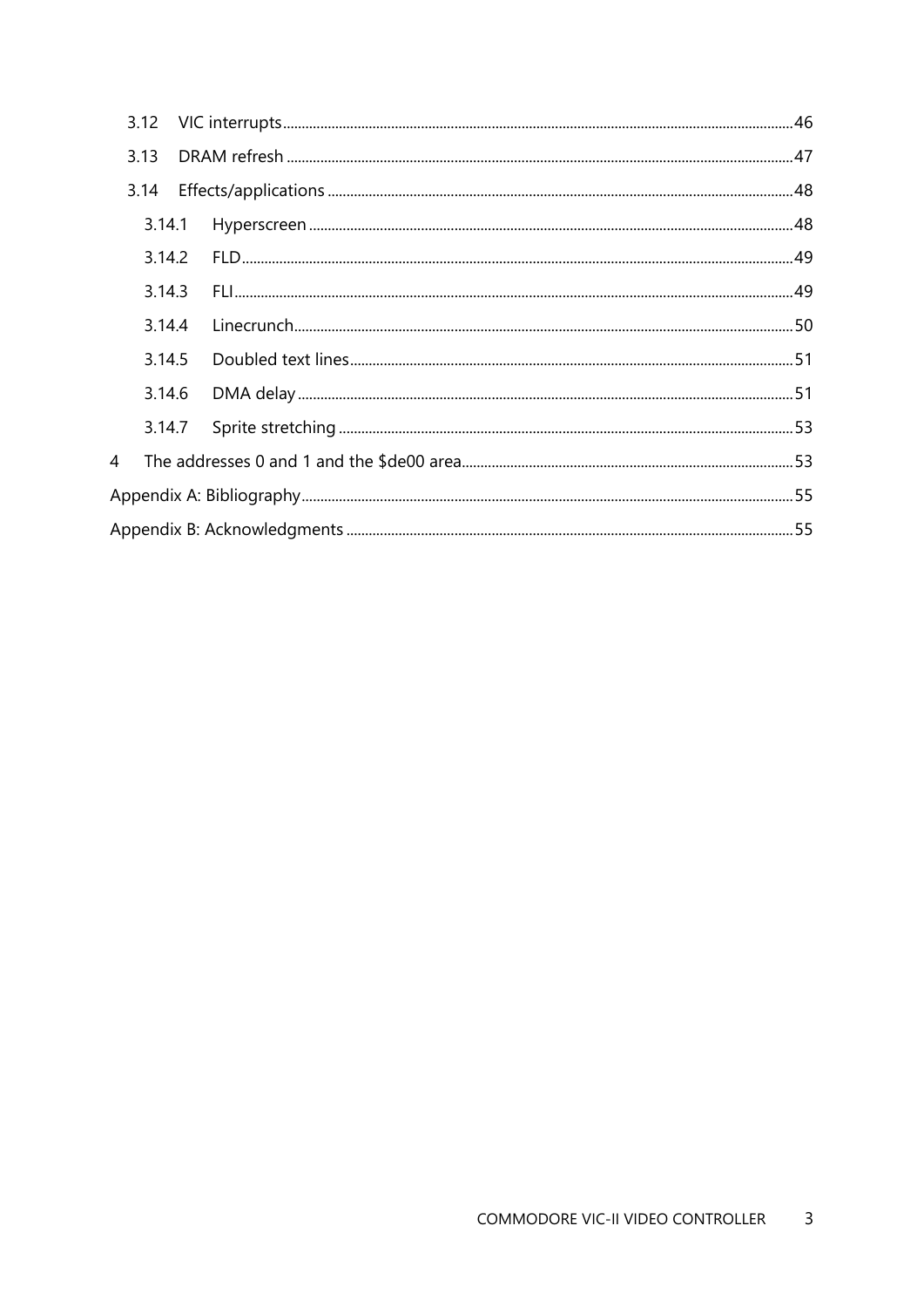# <span id="page-3-0"></span>**1 INTRODUCTION**

This paper is an attempt to summarize the results of various people's examinations of the graphics chip "6567/6569 Video Interface Controller<sup>1</sup> (VIC-II)" (simply called "VIC" in the following) used in the legendary Commodore 64, and to provide a complete reference to its specified and unspecified properties. It is primarily intended for C64 programmers and authors of C64 emulators, but should also be interesting to "outsiders" interested in hardware design and programming and hacking a computer up to the last bits. For this purpose, some general information (e.g. the C64 memory map) already known to experienced C64 programmers has been included as well.

The description of the unspecified properties is based on tests done by Marko Mäkelä, Andreas Boose, Pasi Ojala, Wolfgang Lorenz and myself (not to mention numerous others) during the last years. It also covers internal registers and workings of the VIC. As no schematics of the VIC are available it can of course only be speculative, but in all cases a model has been chosen that explains the observed phenomena with the minimally required circuitry. E.g. for the video matrix counter (VC), a model with two simple counters was given preference to a more elaborate one with a +40 adder.

Although some measurements have been done with an oscilloscope directly on the chip, most insights are based on test programs on the C64 and by comparing them with the implementation in single cycle emulations like "Frodo SC".

 $\overline{a}$ 

<sup>&</sup>lt;sup>1</sup> In an internal document from Commodore Semiconductor Group, dated 1973, the 6567 is called a "video interface chip". [6]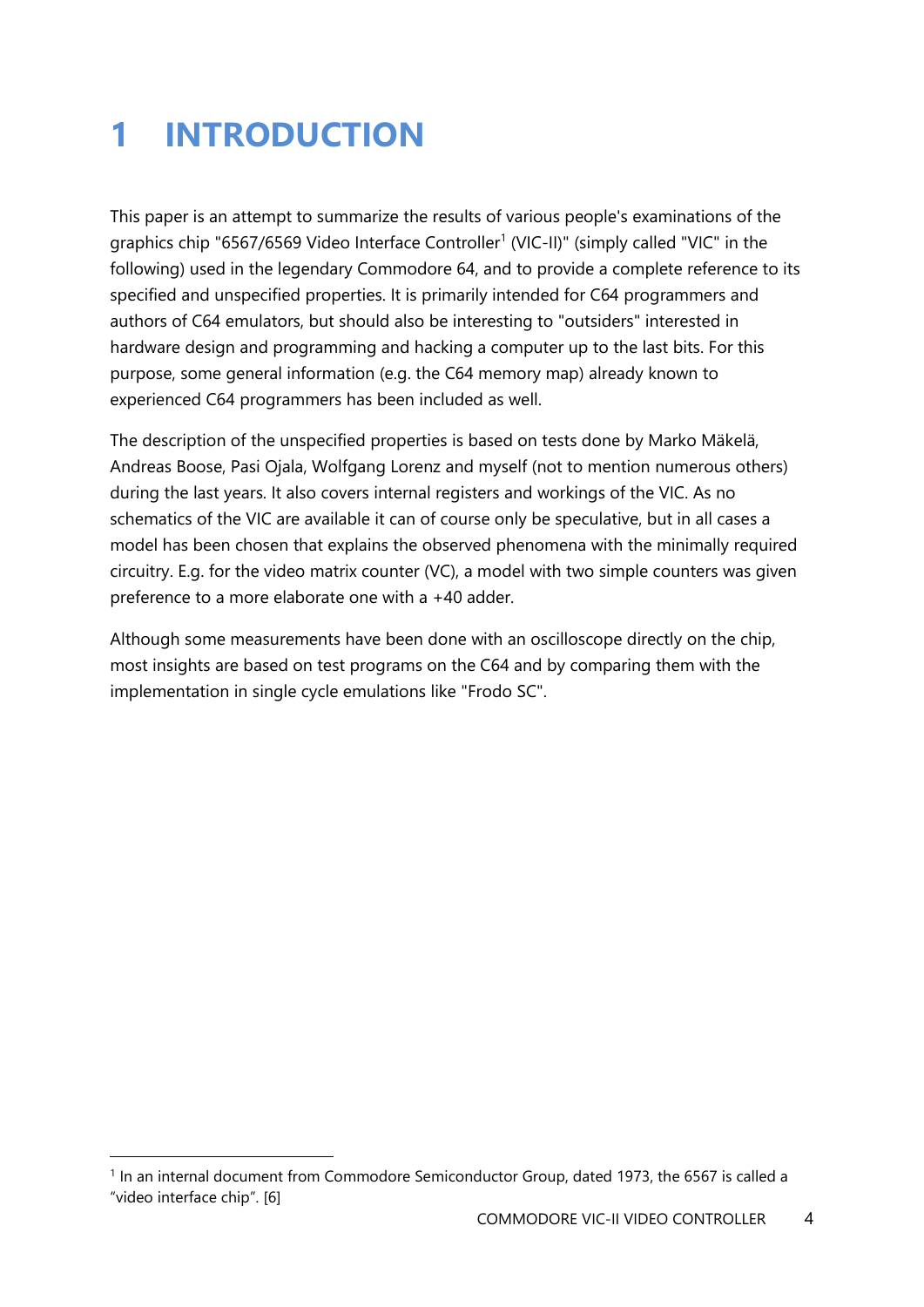# <span id="page-4-0"></span>**2 THE ARCHITECTURE OF THE COMMODORE 64**

This chapter gives an overview of the basic hardware architecture of the C64 and the integration of the VIC into the system.

# <span id="page-4-1"></span>**2.1 OVERVIEW**

The C64 basically consists of the following units:

- · 6510 8-bit microprocessor
- · 6567/6569 VIC-II graphics chip
- · 6581 SID sound chip
- · Two 6526 CIA I/O chips
- · 64KB DRAM (64K\*8 bit) main memory
- · 0.5KB SRAM (1K\*4 bit) Color RAM
- · 16KB ROM (16K\*8 bit) for operating system and BASIC interpreter
- · 4KB ROM (4K\*8 bit) character generator

Most chips are manufactured in NMOS $2$  technology.

# <span id="page-4-2"></span>**2.2 6510 PROCESSOR**

The 6510 microprocessor [1] has an 8-bit data bus and a 16-bit address bus and is object code compatible with the famous 6502. It has two external interrupt inputs (one maskable (IRQ) and one non-maskable (NMI)) and as a special feature a 6-bit wide bidirectional I/O port. It is clocked at 1MHz in the C64.

Important signals:

| ø2 | Processor clock output This clock signal is the reference for the complete bus                            |
|----|-----------------------------------------------------------------------------------------------------------|
|    | timing. Its frequency is 1022.7 kHz (NTSC models) or 985.248 kHz (PAL models).                            |
|    | One period of this signal corresponds to one clock cycle consisting of two phases:                        |
|    | $\alpha$ $\beta$ is low in the first phase and high in the second phase (hence the name ' $\alpha$ 2' for |

<sup>2</sup> N-type metal-oxide-semiconductor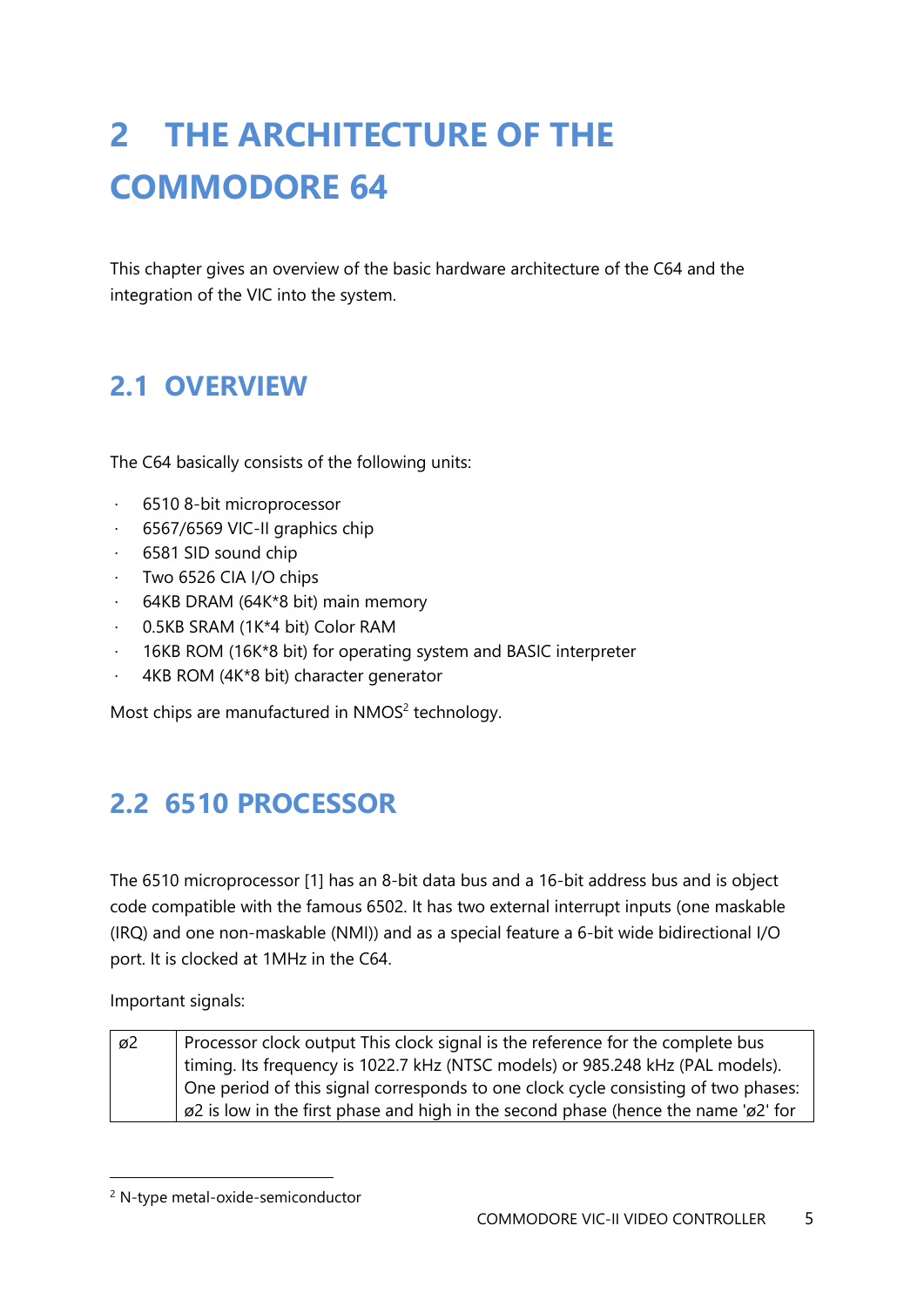|              | "phase 2"). The 6510 only accesses the bus in the second clock phase, the VIC         |
|--------------|---------------------------------------------------------------------------------------|
|              | normally only in the first phase.                                                     |
| R/W          | This signal flags a read (R/W high) or write (R/W low) access.                        |
| <b>IRQ</b>   | If this input is held on low level, an interrupt sequence is triggered unless         |
|              | interrupts are masked with the interrupt mask bit in the status register. The         |
|              | interrupt sequence begins after two or more clock cycles at the start of the next     |
|              | instruction. With this pin, the VIC can trigger an interrupt in the processor.        |
|              | Interrupts are only recognized if the RDY line is high.                               |
| <b>RDY</b>   | If this line is low during a read access, the processor stops with the address lines  |
|              | reflecting the current address being fetched. It is ignored during write accesses. In |
|              | the C64, RDY is used to stop the processor if the VIC needs additional bus cycles     |
|              | for character pointer and sprite data accesses. It is connected to the BA signal on   |
|              | the VIC.                                                                              |
| <b>AEC</b>   | This pin tri-states the address lines. This is used for making the processor address  |
|              | bus inactive during VIC accesses. The signal is connected to the AEC output on the    |
|              | VIC.                                                                                  |
| <b>PO-P5</b> | This is the built-in 6 bit I/O port. Each line can be individually programmed as      |
|              | input or output. A data direction register and a data register are internally         |
|              | mapped to addresses 0 and 1, respectively. You may therefore expect that the          |
|              | processor cannot access the RAM addresses 0 and 1 (as they are overlayed by the       |
|              | I/O port), but more on this later                                                     |

# <span id="page-5-0"></span>**2.3 6567/6569 GRAPHICS CHIP**

The 656\* series graphics chip by MOS Technologies were originally designed to be used in video games and graphics terminals. But as the sales in these markets have been rather poor, Commodore decided to use the chips when they were planning to make their own home computers.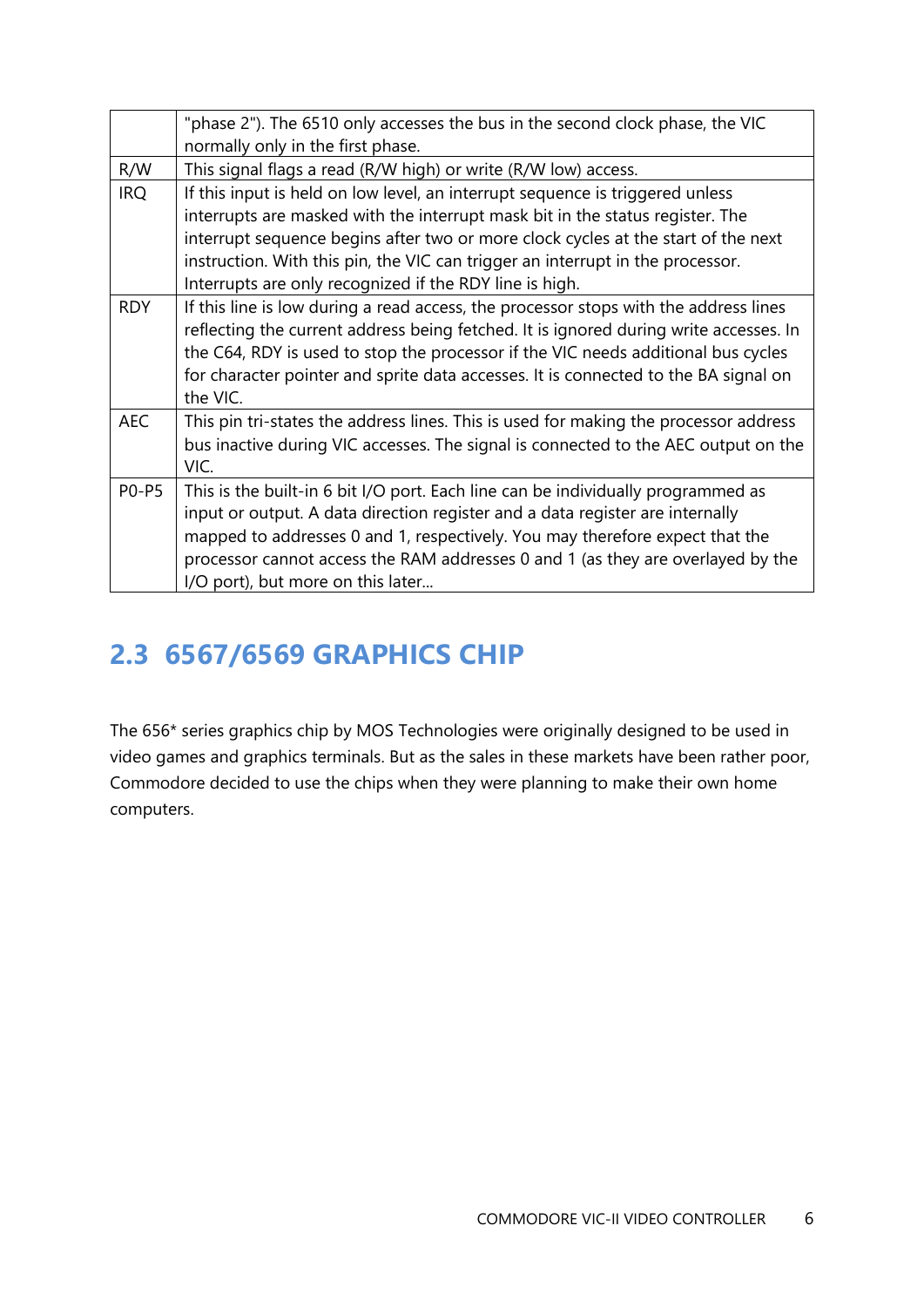| DB <sub>6</sub> | $\mathbf 1$    |      | 40 | VCC             |
|-----------------|----------------|------|----|-----------------|
| DB <sub>5</sub> | $\overline{2}$ |      | 39 | DB7             |
| DB4             | 3              |      | 38 | DB <sub>8</sub> |
| DB <sub>3</sub> | $\overline{4}$ |      | 37 | DB <sub>9</sub> |
| DB <sub>2</sub> | 5              |      | 36 | <b>DB10</b>     |
| DB1             | 6              |      | 35 | <b>DB11</b>     |
| DB <sub>0</sub> | 7              |      | 34 | A10             |
| IRQ/            | 8              |      | 33 | A <sub>9</sub>  |
| LP              | 9              |      | 32 | A8              |
| CS/             | 10             | 6567 | 31 | A7              |
| R/W             | 11             |      | 30 | A6 ("1")        |
| BA              | 12             |      | 29 | A5 (A13)        |
| <b>VDD</b>      | 13             |      | 28 | A4 (A12)        |
| Color           | 14             |      | 27 | A3 (A11)        |
| S/LUM           | 15             |      | 26 | A2 (A10)        |
| <b>AEC</b>      | 16             |      | 25 | A1 (A9)         |
| PH <sub>0</sub> | 17             |      | 24 | A0 (A8)         |
| RAS/            | 18             |      | 23 | A11             |
| CAS             | 19             |      | 22 | PHIN            |
| VSS             | 20             |      | 21 | PHCL            |
|                 |                |      |    |                 |

In the C64, the "Video Interface Controller II (VIC-II)" [2] has been used, featuring 3 text based (40x25 characters with 8x8 pixels each) and 2 bitmap based (320x200 pixels) video modes, 8 hardware sprites and a fixed palette of 16 colors. It can manage up to 16KB of dynamic RAM (including the generation of RAS and CAS and the RAM refresh) and also has a light pen input and interrupt possibilities. Two VIC types appear in the C64: The 6567 in NTSC machines and the 6569 in PAL machines. There are several mask steppings of both types, but the differences are mostly neglectable with the exception of the 6567R56A. Newer C64 versions are bearing the functionally equivalent chips 8562 (NTSC) and 8565 (PAL). In the following, only 6567/6569 will be mentioned, but all statements are applicable for the 856\* chips. There is also a 6566 designed to be connected to static RAM but this one was never used in C64s.

Important signals<sup>3</sup>:

| $A0 - A13$ | The 14 bit video address bus used by the VIC to address 16KB of memory. The<br>address bits A0-A5 and A8-A13 are multiplexed in pairs (i.e. A0/A8, A1/A9 etc.)<br>on one pin each. The bits A6-A11 are (additionally) available on separate lines.                                                                                                                                                                                                                                                                                                                                                                                                                                                                                                            |
|------------|---------------------------------------------------------------------------------------------------------------------------------------------------------------------------------------------------------------------------------------------------------------------------------------------------------------------------------------------------------------------------------------------------------------------------------------------------------------------------------------------------------------------------------------------------------------------------------------------------------------------------------------------------------------------------------------------------------------------------------------------------------------|
| D0-D11     | A 12 bit wide data bus over which the VIC accesses the memory. The lower 8 bits<br>are connected to the main memory and the processor data bus, the upper 4 bits<br>are connected to a special 4 bit wide static memory (1024 addresses, A0-A9)<br>used for storing color information, the Color RAM.                                                                                                                                                                                                                                                                                                                                                                                                                                                         |
| <b>IRQ</b> | This output is wired to the IRQ input on the processor and makes it possible for<br>the VIC to trigger interrupts. The VIC has four interrupt sources: On reaching a<br>certain raster line (raster interrupt), on the collision of two or more sprites, on<br>the collision of sprites with graphics data and on a negative edge on the light<br>pen input.                                                                                                                                                                                                                                                                                                                                                                                                  |
| BA         | With this signal, the VIC indicated that the bus is available to the processor<br>during the second clock phase (ø2 high). BA is normally high as the VIC accesses<br>the bus mostly during the first phase. But for the character pointer and sprite<br>data accesses, the VIC also needs the bus sometimes during the second phase.<br>In this case, BA goes low three cycles before the VIC access. After that, AEC<br>remains low during the second phase and the VIC performs the<br>accesses.<br>Why three cycles? BA is connected to the RDY line of the processor as<br>mentioned, but this line is ignored on write accesses (the CPU can only be<br>interrupted on reads), and the 6510 never does more than three writes in<br>sequence (see [5]). |

<sup>&</sup>lt;sup>3</sup> Picture by Bill Bertram. Common creative license.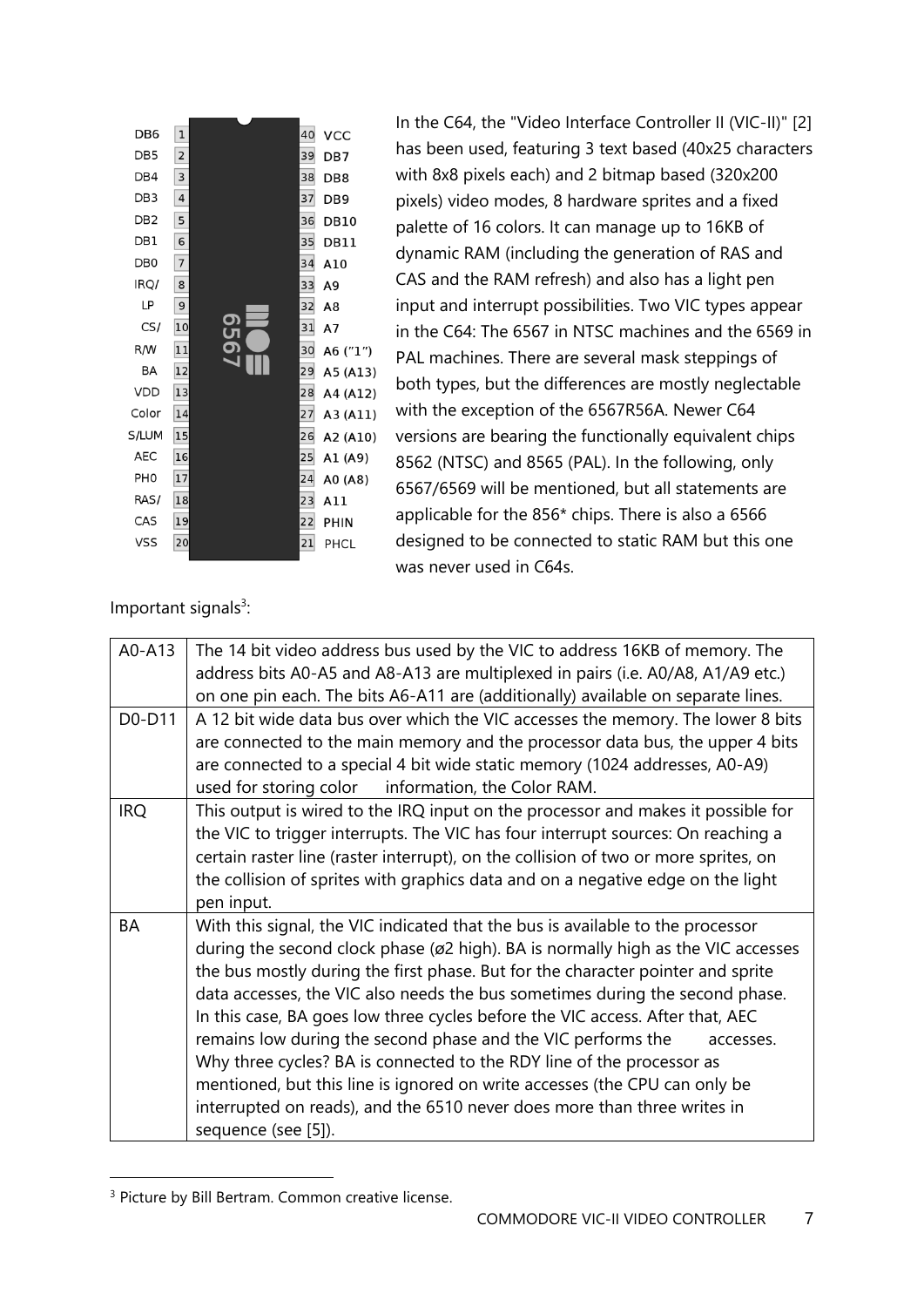| <b>AEC</b>         | This pin is wired to the processor signal with the same name (see there). It<br>reflects the state of the data and address line drivers of the VIC. If AEC is high,<br>they are in tri-state. AEC is normally low during the first clock phase (ø2 low) and<br>high during the second phase so that the VIC can access the bus during the first<br>phase and the 6510 during the second phase. If the VIC also needs the bus in the<br>second phase, AEC remains low. |
|--------------------|-----------------------------------------------------------------------------------------------------------------------------------------------------------------------------------------------------------------------------------------------------------------------------------------------------------------------------------------------------------------------------------------------------------------------------------------------------------------------|
| LP                 | This input is intended for connecting a light pen. On a negative edge, the current<br>position of the raster beam is latched to the registers LPX and LPY. As this pin<br>shares a line with the keyboard matrix, it can also be accessed by software.                                                                                                                                                                                                                |
| øIN<br><b>PHIN</b> | This is the feed for the pixel clock of 8.18 MHz (NTSC) or 7.88 MHz (PAL) that is<br>generated from the crystal frequency. Eight pixels are displayed per bus clock<br>cycle $(Ø2)$ .                                                                                                                                                                                                                                                                                 |
| øΟ<br><b>PHCL</b>  | From the pixel clock on øIN, the VIC generates the system (color) clock of 1.023<br>MHz (NTSC) or 0.985 MHz (PAL) by dividing øIN by eight. It is available on this<br>pin and fed into the processor which in turn generated the signal ø2 from it.                                                                                                                                                                                                                  |

## <span id="page-7-0"></span>**2.4 MEMORY**

Three memory areas in the C64 are involved with the graphics:

- · The 64 KB main memory
- · The 1K\*4 bit Color RAM
- · The 4KB character generator ROM (Char ROM)

In the following two sections it is explained how these memory areas share the address space as seen by the CPU and the VIC. After that, the basics of memory access and DRAM handling are mentioned.

#### <span id="page-7-1"></span>**2.4.1 MEMORY MAP AS SEEN BY THE 6510**

The 6510 can address 64KB linearly with its 16 address lines. With the aid of a special PAL chip in the C64, many different memory configurations can be used via the 6510 I/O port lines and control lines on the expansion port (see [3]). Only the standard configuration will be discussed here as the other configurations don't change the position of the different areas. They only map in additional areas of the main memory.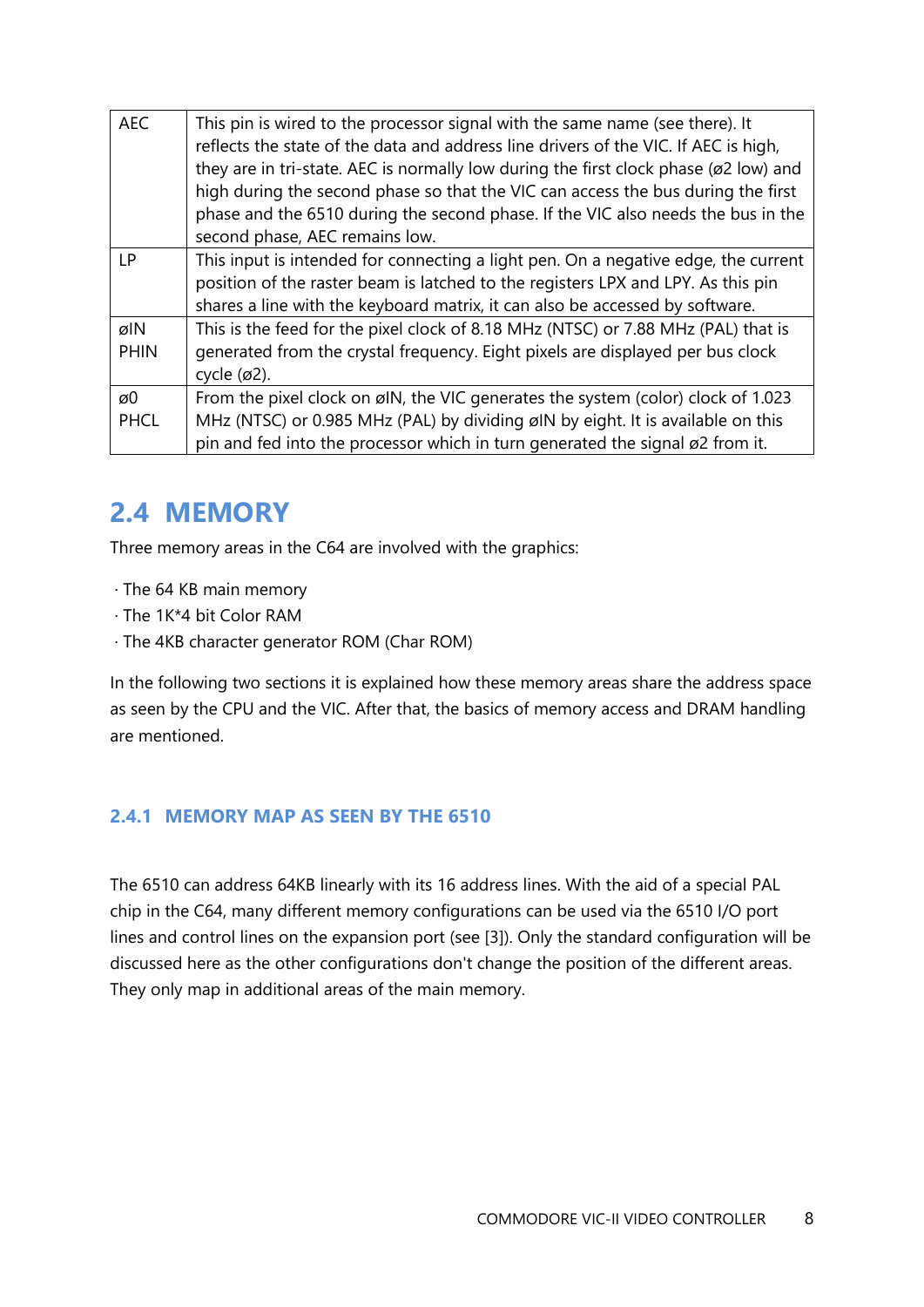This is the memory map as seen by the 6510:



Basically, the 64KB main memory can be accessed in a linear fashion, but they are overlaid by ROM and register areas at several positions. A write access to a ROM area will store the byte in the RAM lying "under" the ROM. The 6510 I/O port is mapped to addresses \$0000 (for the data direction register) and \$0001 (for the data register).

In the area at \$d000-\$dfff you can switch between the I/O chip registers and the Color RAM, or the character generator ROM, with the signal CHAREN (which is bit 2 of the 6510 I/O port). The Color RAM is mapped at \$d800-\$dbff and connected to the lower 4 data bits. The upper 4 bits are open and have "random" values on reading. The two areas named "I/O 1" and "I/O 2" are reserved for expansion cards and also open under normal circumstances. Hence, a read access will fetch "random" values here too (it will be explained in chapter 4 that these values are not really random. Reading from open addresses fetches the last byte read by the VIC on many C64s).

The 47 registers of the VIC are mapped in at \$d000. Due to the incomplete address decoding, they are repeated every 64 bytes in the area \$d000-\$d3ff.

#### <span id="page-8-0"></span>**2.4.2 MEMORY MAP AS SEEN BY THE VIC**

The VIC has only 14 address lines, so it can only address 16KB of memory. It can access the complete 64KB main memory all the same because the 2 missing address bits are provided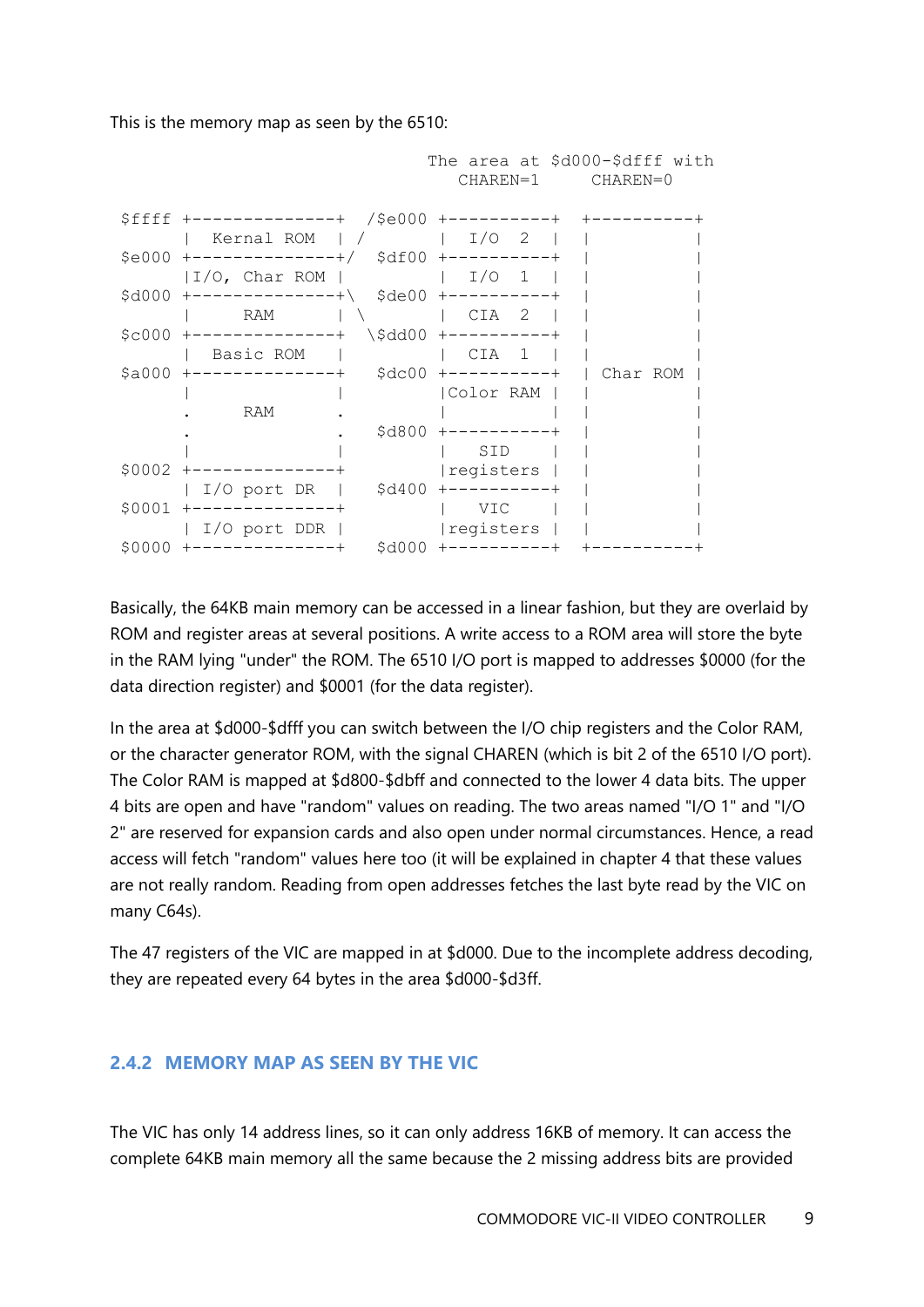by one of the CIA I/O chips (they are the inverted bits 0 and 1 of port A of CIA 2). With that you can select one of 4 16KB banks for the VIC at a time.

The (extended) memory map as seen by the VIC looks like this:

\$ffff +----------+ -- | | | | | | | RAM | Bank 3 | | | | | |  $$c000$  +----------+ | | | RAM | | | \$a000 +----------+ Bank 2 | Char ROM | \$9000 +----------+ | RAM | \$8000 +----------+ -- | | | | | | | RAM | Bank 1 | | | | | |  $$4000$  +---------+ | | | RAM | | | \$2000 +----------+ Bank 0 | Char ROM |  $$1000$  +----------+ | RAM | \$0000 +----------+ --

The Char ROM is mapped in at the VIC addresses \$1000-\$1fff in banks 0 and 2 (it appears at \$9000 in the above diagram, but remember that the VIC doesn't know about the two address bits generated by the CIA. From the VIC's point of view, the Char ROM is at \$1000-\$1fff also in bank 2).

The attentive reader will already have noticed that the Color RAM doesn't appear anywhere. But as explained earlier, the VIC has a 12-bit data bus of which the upper 4 bits are connected with the Color RAM. Generally speaking, the sole purpose of the upper 4 bits of the VIC data bus is to read from the Color RAM. The Color RAM is addressed by the lower 10 bits of the VIC address bus and is therefore available in all banks at all addresses.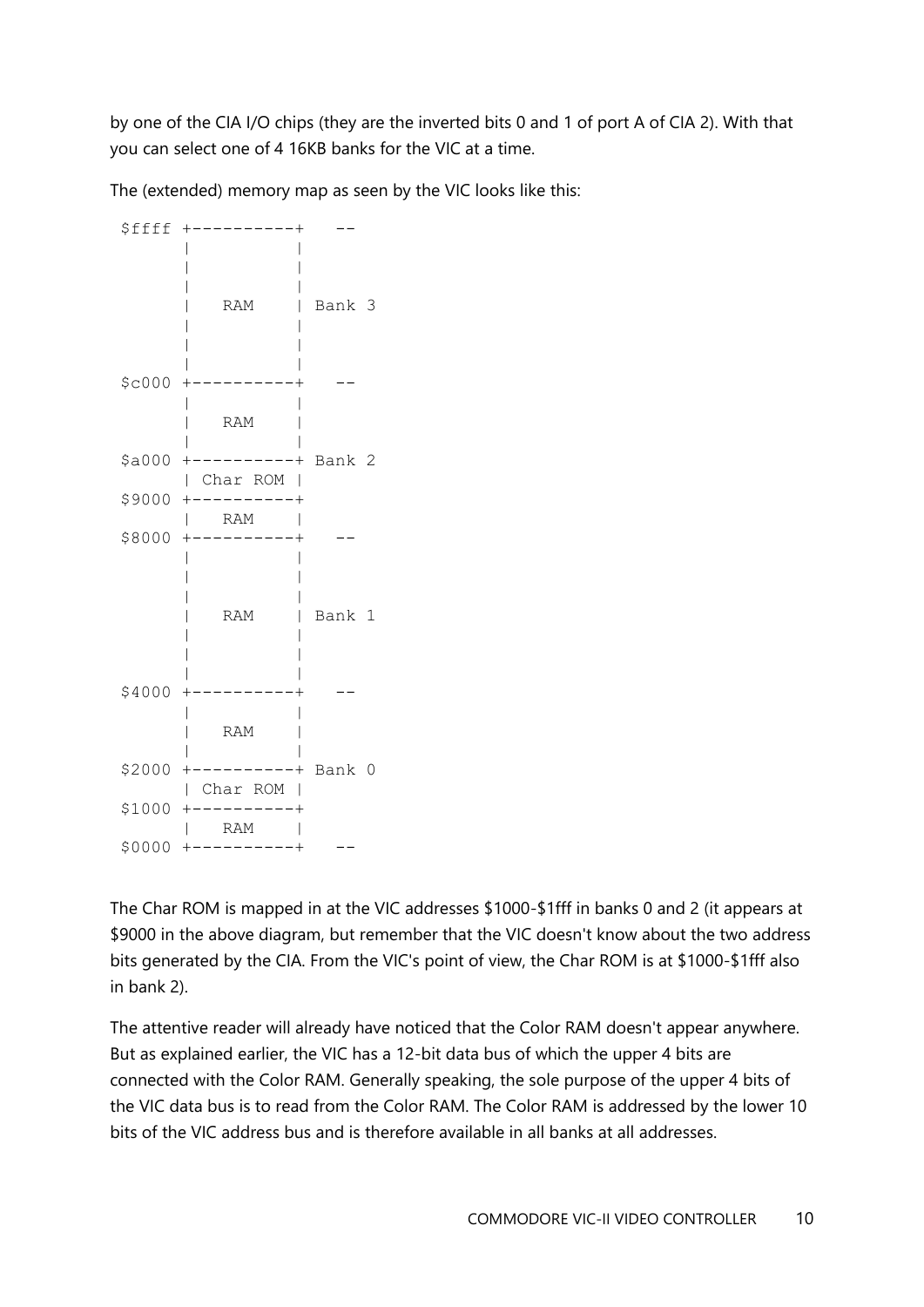#### <span id="page-10-0"></span>**2.4.3 MEMORY ACCESS OF THE 6510 AND VIC**

6510 and VIC are both based on a relatively simple hard-wired design. Both chips make a memory access in EVERY clock cycle, even if that is not necessary at all. E.g. if the processor is busy executing an internal operation like indexed addressing in one clock cycle, that really doesn't require an access to memory, it nevertheless performs a read and discards the read byte. The VIC only performs read accesses, while the 6510 performs both reads and writes.

There are no wait states, no internal caches and no sophisticated access protocols for the bus as seen with more modern processors. Every access is done in a single cycle.

The VIC generates the clock frequencies for the system bus and the RAS and CAS signals for accessing the dynamic RAM (for both the processor and the VIC). So it has primary control over the bus and may "stun" the processor sometime or another when it needs additional cycles for memory accesses. Besides this, the VIC takes care of the DRAM refresh by reading from 5 refresh addresses in each raster line.

The division of accesses between 6510 and VIC is basically static: Each clock cycle (one period of the ø2 signal) consists of two phases. The VIC accesses in the first phase (ø2 low), the processor in the second phase (ø2 high). The AEC signal closely follows ø2. That way the 6510 and VIC can both use the memory alternatively without disturbing each other.

However, the VIC sometimes needs more cycles than made available to it by this scheme. This is the case when the VIC accesses the character pointers and the sprite data. In the first case it needs 40 additional cycles, in the second case it needs 2 cycles per sprite. BA will then go low 3 cycles before the VIC takes over the bus completely (3 cycles is the maximum number of successive write accesses of the 6510). After 3 cycles, AEC stays low during the second clock phase so that the VIC can output its addresses.

The following diagram illustrates the process of the take-over:

| $\varnothing$ |  |                                                                                                                                                        |                         |
|---------------|--|--------------------------------------------------------------------------------------------------------------------------------------------------------|-------------------------|
| BA            |  | $\cdots$                                                                                                                                               |                         |
| AEC           |  |                                                                                                                                                        |                         |
|               |  |                                                                                                                                                        |                         |
|               |  | $\begin{array}{ccc} & 2 & \end{array}$ $\begin{array}{ccc} & 3 & \end{array}$<br>Normal   Take-  VIC has taken  <br>bus activity   over   over the bus | VIC releases<br>the bus |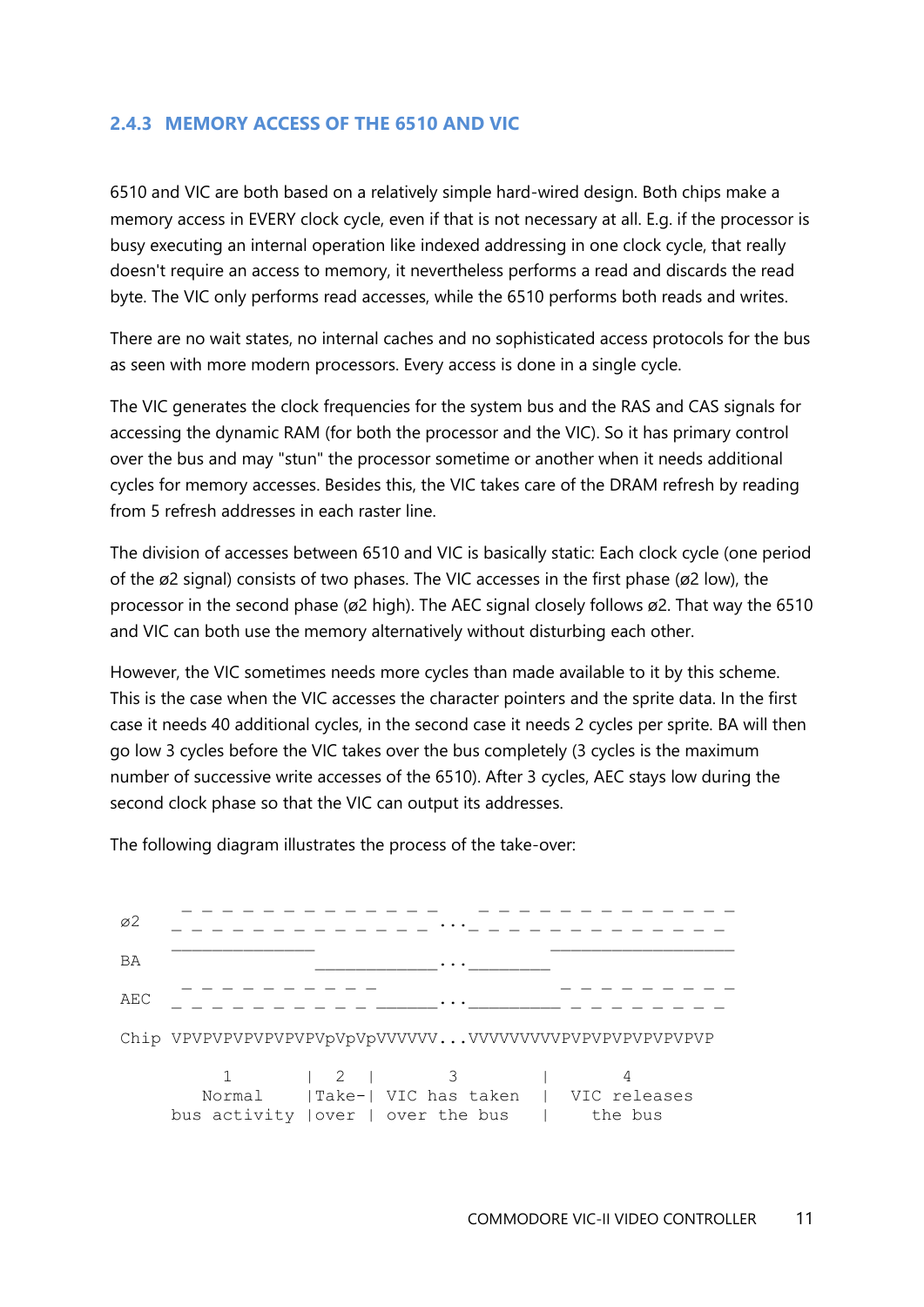The line "Chip" designates which chip is just accessing the bus (as said before, there is an access in every cycle). "V" stands for the VIC, "P" for the 6510. The cycles designated with "p" are accesses of the 6510 that are only performed if they are write accesses. The first "p" read access stops the 6510, at least after the third "p" as the 6510 never does more than 3 write accesses in succession. On a "p" read access the processor addresses are still output on the bus because AEC is still high.

The diagram describes the normal process of a bus take-over. By appropriately modifying the VIC register \$d011, it is possible to force a bus take-over at extraordinary times. This is explained in chapter 3 as well as the complete bus timing of a VIC raster line.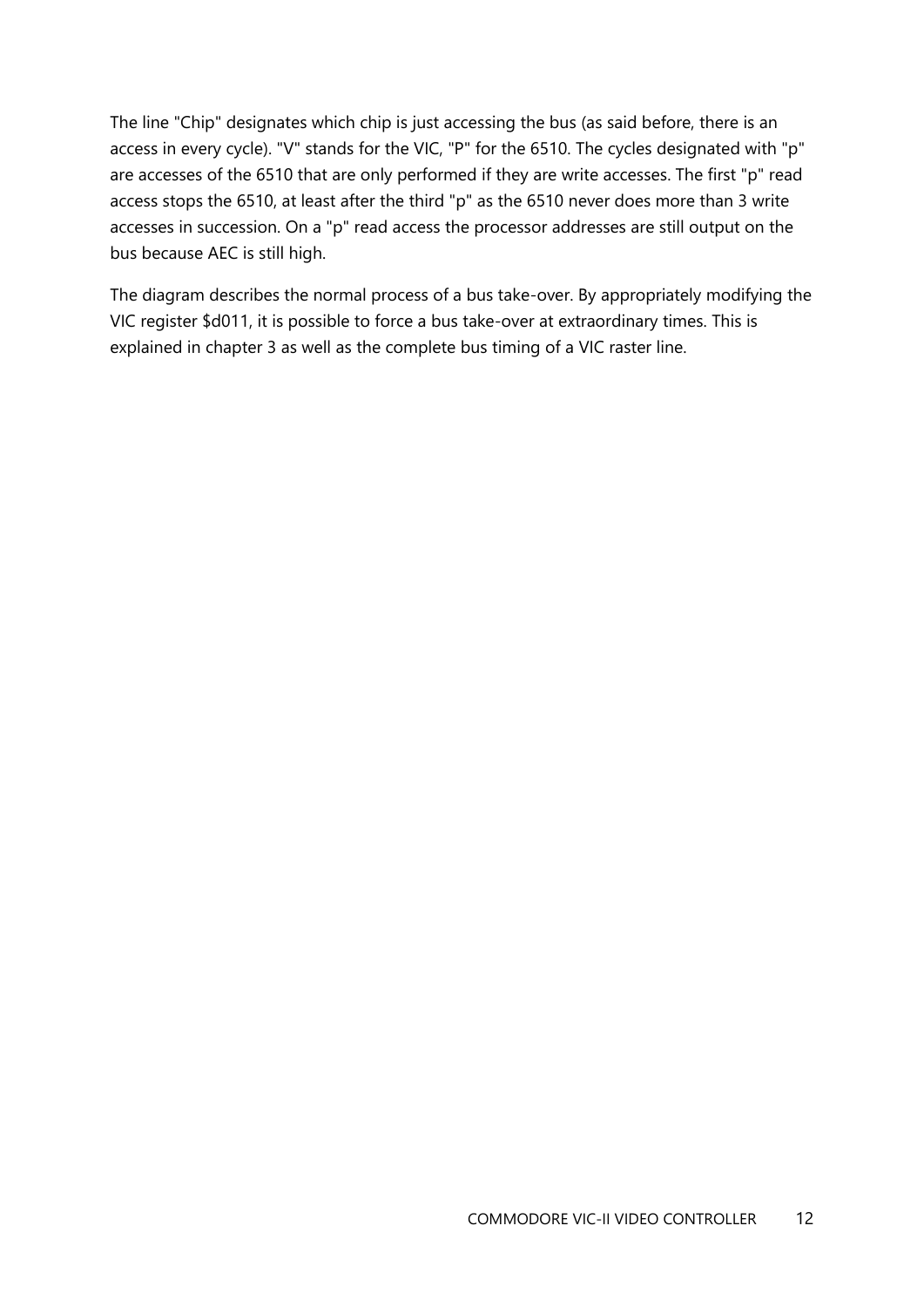# <span id="page-12-0"></span>**3 DESCRIPTION OF THE VIC**

This chapter is about the single function units in the VIC, their way of working and their unspecified behavior, and the insights into the internal functions of the VIC that can be gained by that.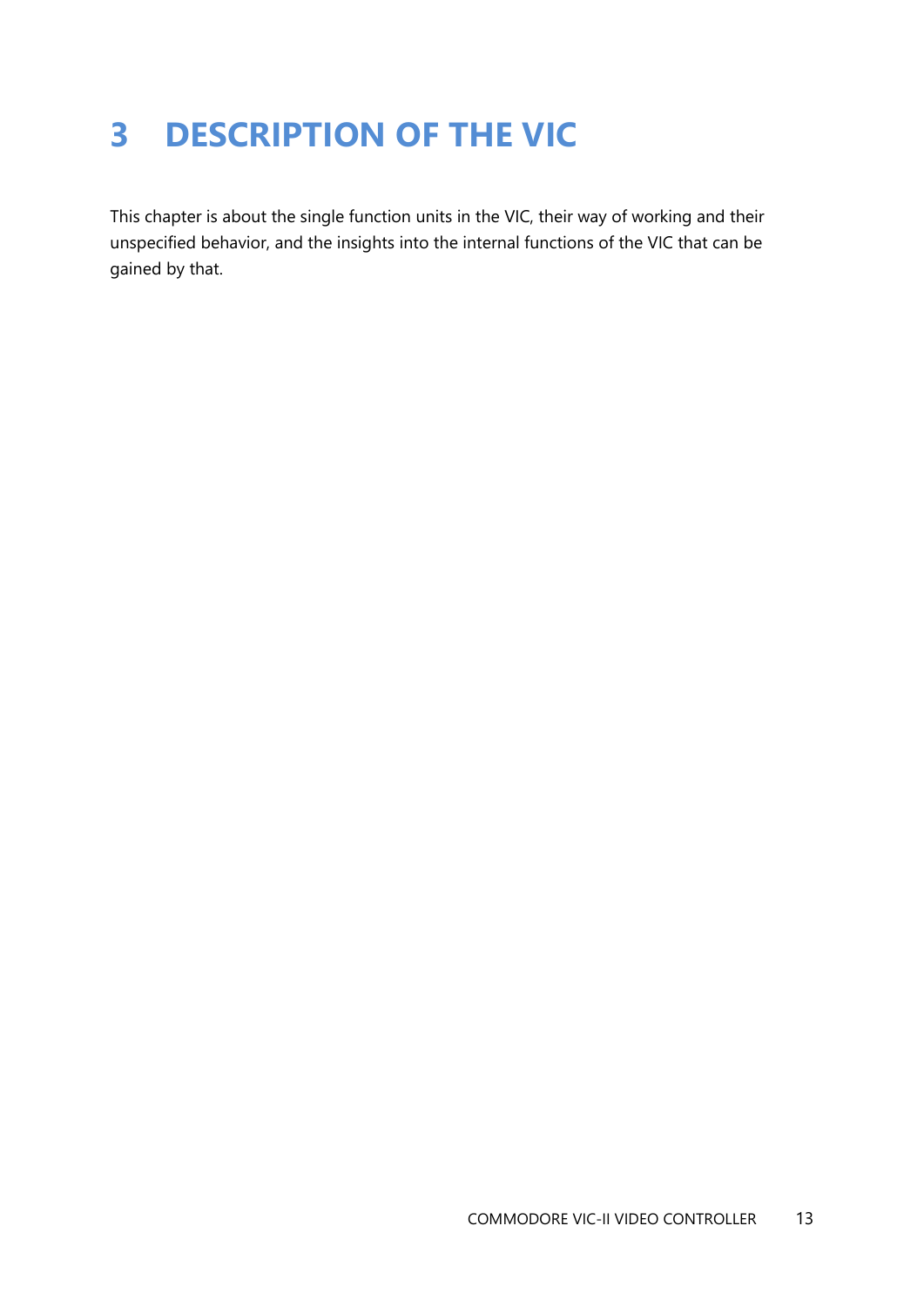### <span id="page-13-0"></span>**3.1 BLOCK DIAGRAM**

The following block diagram gives an overview over the internal structure of the VIC and the independently working function units:

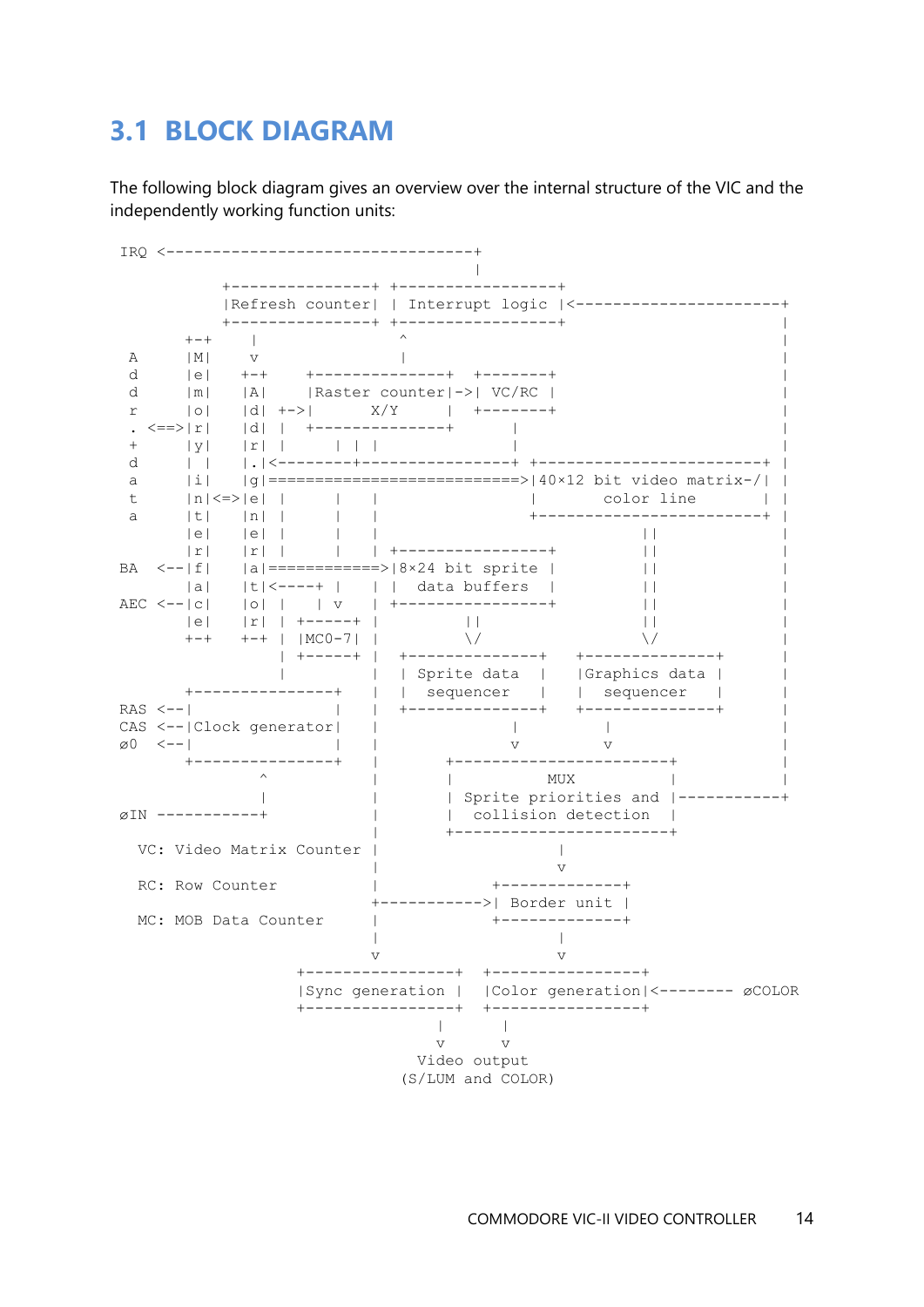The light pen $4$  unit is not shown.

As you can see, the "Raster counter X/Y" plays a central role. This is no surprise as the complete screen display and all bus accesses are synchronized by it. It is important to note that the units for display and for the needed memory accesses are separate from each other for the sprites as well as for the graphics. There is a data buffer between the two units that holds the read graphics data and buffers it for the display circuits. In the normal operation of the VIC, the functions of the two units are so closely tied to each other that they appear like a single function block. By appropriate programming, however, you can decouple the circuits and e.g. display graphics without previously having read data (in this case, the data which are still in the buffer are displayed).

# <span id="page-14-0"></span>**3.2 REGISTERS**

|                                   | #  Addr.   Bit7   Bit6   Bit5   Bit4   Bit3   Bit2   Bit1   Bit0   Function |                       |
|-----------------------------------|-----------------------------------------------------------------------------|-----------------------|
| 0   \$d000                        | M0X<br>-+-------+-------                                                    | X coordinate sprite 0 |
| 1   \$d001                        | M0Y                                                                         | Y coordinate sprite 0 |
| $21$ \$d002<br>--+-------+        | M1X                                                                         | X coordinate sprite 1 |
| 3   \$d003  <br>--+-------+       | M1Y                                                                         | Y coordinate sprite 1 |
| 4   \$d004<br>--+-------+         | M <sub>2</sub> X                                                            | X coordinate sprite 2 |
| $51$ \$d005<br>$-+ - - - - - - +$ | M2Y                                                                         | Y coordinate sprite 2 |
| $61$ \$d006<br>-+-------+         | M3X                                                                         | X coordinate sprite 3 |
| 7  \$d007  <br>-+-------+-        | M3Y                                                                         | Y coordinate sprite 3 |
| 8   \$d008<br>-+-------+          | M4X                                                                         | X coordinate sprite 4 |
| 9   \$d009<br>----------+         | M4Y                                                                         | Y coordinate sprite 4 |
| 10   \$d00a  <br>--+-------+      | M5X                                                                         | X coordinate sprite 5 |
| 11  \$d00b  <br>--+-------+-      | M5Y                                                                         | Y coordinate sprite 5 |
|                                   |                                                                             |                       |

The VIC has 47 read/write registers for the processor to control its functions:

<sup>4</sup> The light pen has an optical sensor at its tip that scans the electron beam of raster screens. If the electron beam comes to the point where the light pen touches the screen during line-by-line image formation, the raster signal is converted into an electrical signal by the sensor and the position of the light pen is determined from this signal. With the C64, the light pen must be connected to joystick port 1.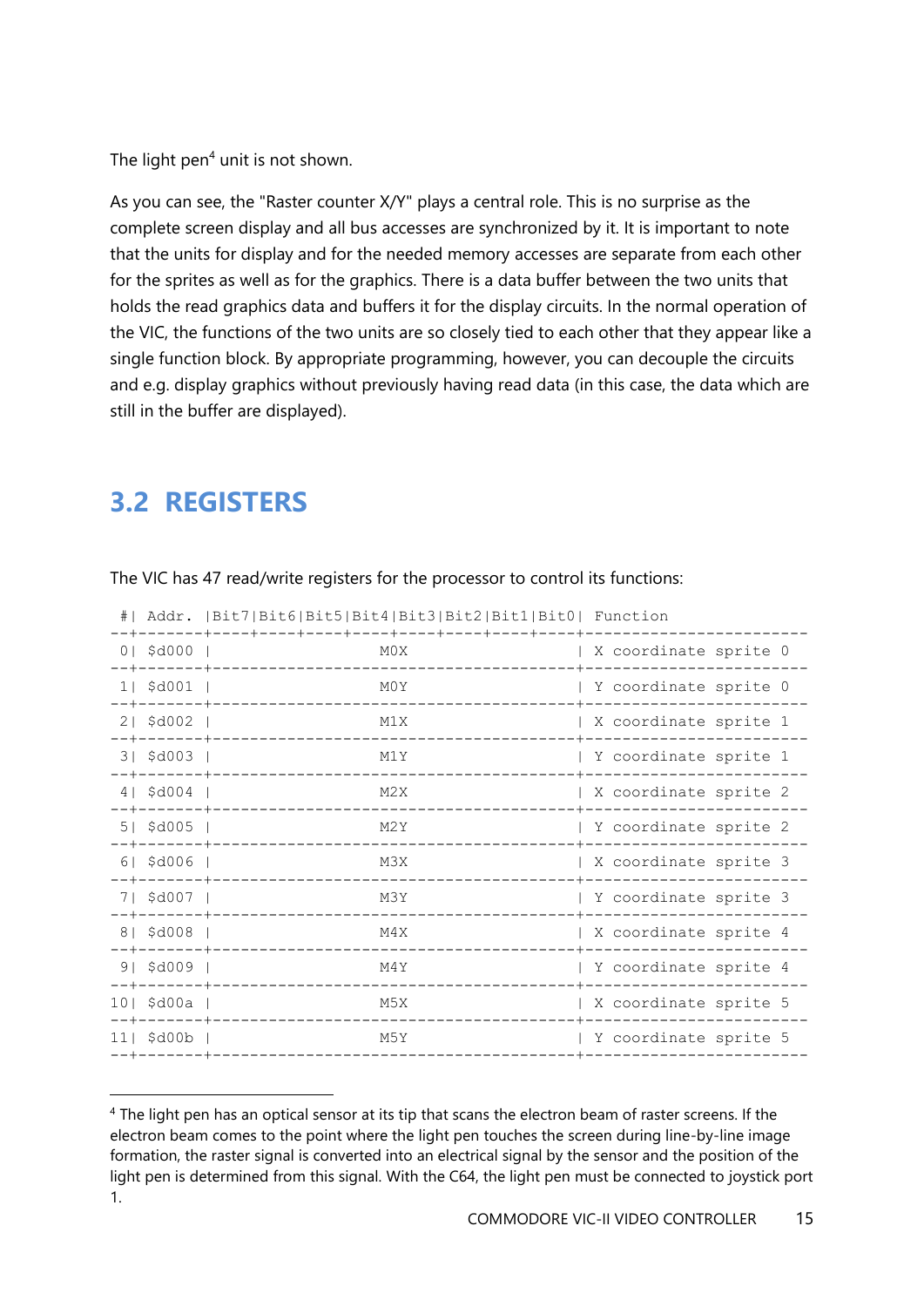|       | $12$   \$d00c  <br>--+-------+        | M6X |                                       |  |                                |                       |                  | X coordinate sprite 6 |  |                                                                                            |
|-------|---------------------------------------|-----|---------------------------------------|--|--------------------------------|-----------------------|------------------|-----------------------|--|--------------------------------------------------------------------------------------------|
|       | 13  \$d00d                            |     | M6Y<br>--+-------+------------------- |  |                                |                       |                  |                       |  | Y coordinate sprite 6                                                                      |
|       | $14$   \$d00e<br>--+-------           |     |                                       |  | M7X<br>. _ _ _ _ _ _ _ _ _ _ _ | X coordinate sprite 7 |                  |                       |  |                                                                                            |
|       | 15  \$d00f                            |     |                                       |  | M7Y                            |                       |                  |                       |  | Y coordinate sprite 7                                                                      |
|       |                                       |     |                                       |  |                                |                       |                  |                       |  | 16  \$d010   M7X8   M6X8   M5X8   M4X8   M3X8   M2X8   M1X8   M0X8   MSBs of X coordinates |
|       |                                       |     |                                       |  |                                |                       |                  |                       |  | 17  \$d011   RST8  ECM  BMM  DEN  RSEL  YSCROLL   Control register 1                       |
|       | 18  \$d012  <br>--+-------+           |     | ---------------------                 |  |                                | RASTER                |                  |                       |  | Raster counter                                                                             |
|       | 19  \$d013  <br>$- - + - - - - - - +$ |     |                                       |  | LPX                            |                       |                  |                       |  | Light pen X                                                                                |
|       | 20  \$d014                            |     |                                       |  | LPY                            |                       |                  |                       |  | Light pen Y                                                                                |
|       |                                       |     |                                       |  |                                |                       |                  |                       |  | 21  \$d015   M7E  M6E  M5E  M4E  M3E  M2E  M1E  M0E  Sprite enabled                        |
|       |                                       |     |                                       |  |                                |                       |                  |                       |  | 22  \$d016   -   -   RES  MCM CSEL  XSCROLL   Control register 2                           |
|       |                                       |     |                                       |  |                                |                       |                  |                       |  | 23  \$d017   M7YE   M6YE   M5YE   M4YE   M3YE   M2YE   M1YE   M0YE   Sprite Y expansion    |
|       |                                       |     |                                       |  |                                |                       |                  |                       |  | 24  \$d018   VM13  VM12  VM11  VM10  CB13  CB12  CB11  -   Memory pointers                 |
|       |                                       |     |                                       |  |                                |                       |                  |                       |  | 25  \$d019   IRQ  -   -   -   ILP IMMC IMBC IRST  Interrupt register                       |
|       |                                       |     |                                       |  |                                |                       |                  |                       |  | 26  \$d01a   -   -   -   -   ELP EMMC EMBC ERST  Interrupt enabled                         |
|       |                                       |     |                                       |  |                                |                       |                  |                       |  | 27  \$d01b   M7DP   M6DP   M5DP   M4DP   M3DP   M2DP   M1DP   MODP   Sprite data priority  |
|       |                                       |     |                                       |  |                                |                       |                  |                       |  | 28  \$d01c   M7MC  M6MC  M5MC  M4MC  M3MC  M2MC  M1MC  M0MC  Sprite multicolor             |
|       |                                       |     |                                       |  |                                |                       |                  |                       |  | 29  \$d01d   M7XE   M6XE   M5XE   M4XE   M3XE   M2XE   M1XE   M0XE   Sprite X expansion    |
|       |                                       |     |                                       |  |                                |                       |                  |                       |  | 30  \$d01e   M7M  M6M  M5M  M4M  M3M  M2M  M1M  M0M  Sprite-sprite collision               |
|       |                                       |     |                                       |  |                                |                       |                  |                       |  | 31  \$d01f   M7D  M6D  M5D  M4D  M3D  M2D  M1D  M0D  Sprite-data collision                 |
|       | 32  \$d020                            |     |                                       |  |                                |                       |                  | EC                    |  | Border color                                                                               |
|       | 33  \$d021                            |     |                                       |  |                                |                       | B <sub>0</sub> C |                       |  | Background color 0                                                                         |
| 34 I  | \$d022                                |     |                                       |  |                                |                       | B1C              |                       |  | Background color 1                                                                         |
| 35 I  | \$d023                                |     |                                       |  |                                |                       |                  | B <sub>2</sub> C      |  | Background color 2                                                                         |
| 361   | \$d024                                |     |                                       |  |                                |                       | B3C              |                       |  | Background color 3                                                                         |
| 37 I  | \$d025                                |     |                                       |  |                                |                       | MM <sub>0</sub>  |                       |  | Sprite multicolor 0                                                                        |
| 381   | \$d026                                |     |                                       |  |                                |                       | MM1              |                       |  | Sprite multicolor 1                                                                        |
| 391   | \$d027                                |     |                                       |  |                                | M <sub>0</sub> C      |                  |                       |  | Color sprite 0                                                                             |
| 4 O I | \$d028                                |     |                                       |  |                                |                       | M1C              |                       |  | Color sprite 1                                                                             |
|       | \$d029                                |     |                                       |  |                                |                       | M <sub>2</sub> C |                       |  | Color sprite 2                                                                             |
|       | 42  \$d02a<br>--+------               |     |                                       |  |                                |                       |                  | M3C                   |  | Color sprite 3                                                                             |
|       |                                       |     |                                       |  |                                |                       |                  |                       |  |                                                                                            |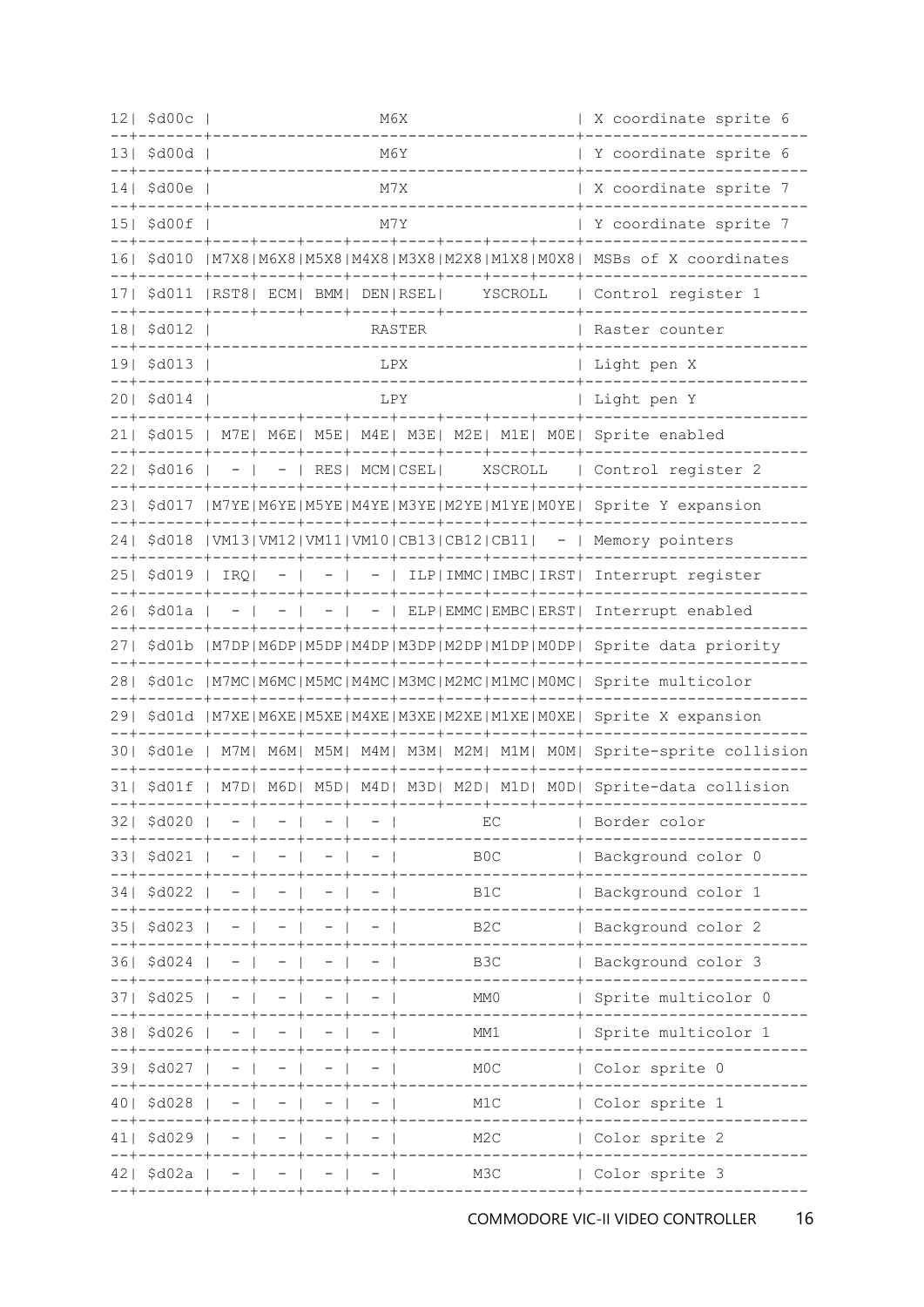| $43$   \$d02b   -   -   -   - |  |  | M4C | Color sprite 4                     |
|-------------------------------|--|--|-----|------------------------------------|
| $44$   \$d02c   -   -   -   - |  |  | M5C | Color sprite 5                     |
| $45$   \$d02d   -   -   -   - |  |  | М6С | Color sprite 6<br>--+------------- |
| $461$ \$d02e   -   -   -   -  |  |  | M7C | Color sprite 7                     |
|                               |  |  |     |                                    |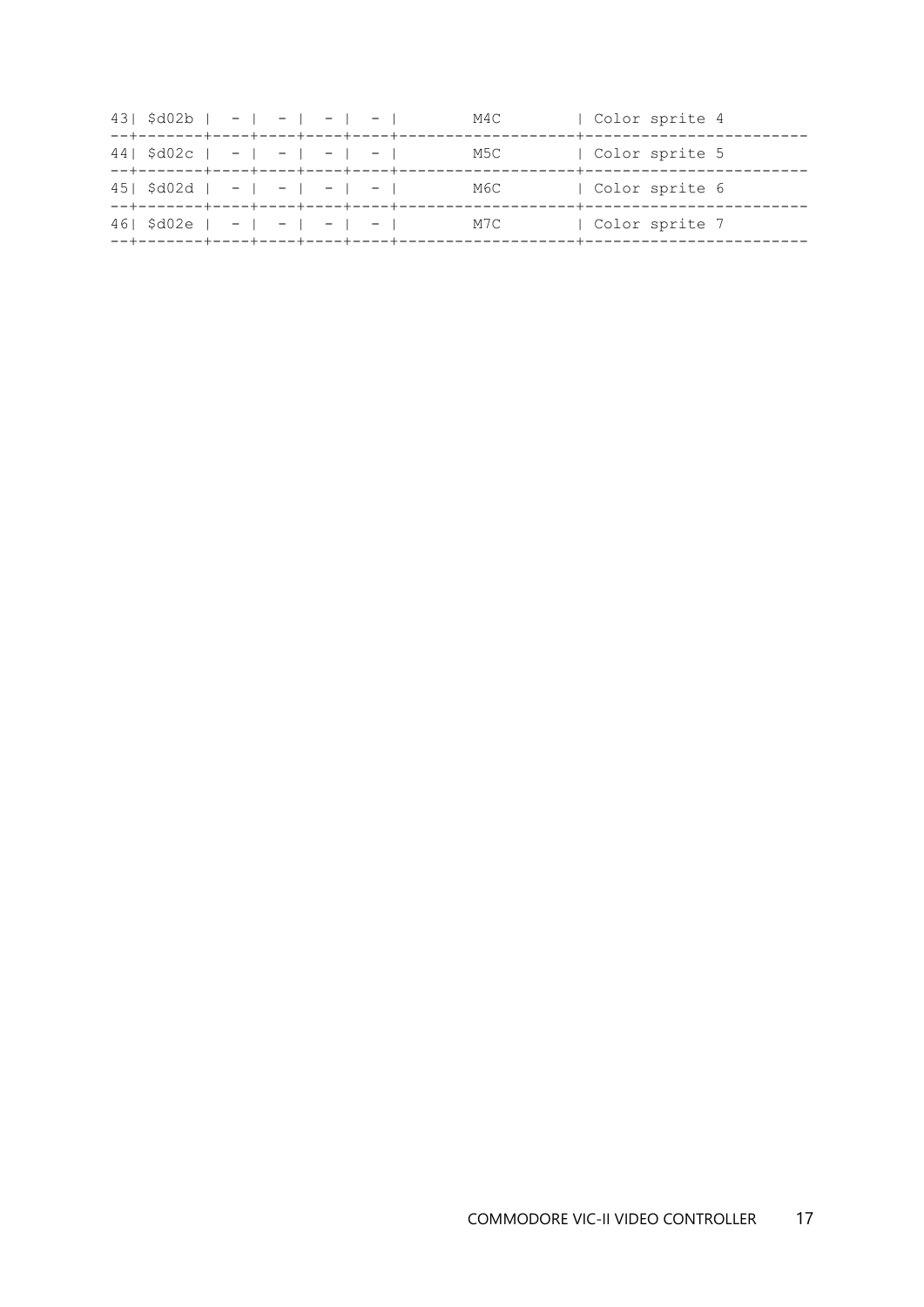#### Notes:

- · The bits marked with '-' are not connected and give "1" on reading
- The VIC registers are repeated each 64 bytes in the area \$d000-\$d3ff, i.e. register 0 appears on addresses \$d000, \$d040, \$d080 etc.
- The unused addresses \$d02f-\$d03f give \$ff on reading, a write access is ignored
- · The registers \$d01e and \$d01f cannot be written and are automatically cleared on reading
- · The RES bit (bit 5) of register \$d016 has no function on the VIC 6567/6569 examined as yet. On the 6566, this bit is used to stop the VIC.
- · Bit 7 in register \$d011 (RST8) is bit 8 of register \$d012. Together they are called "RASTER" in the following. A write access to these bits sets the comparison line for the raster interrupt (see section 3.12.).

# <span id="page-17-0"></span>**3.3 COLOR PALETTE**

The VIC has a hard-wired palette of 16 colors that are encoded with 4 bits:

| 0              | black       |
|----------------|-------------|
| 1              | white       |
| $\overline{c}$ | red         |
| $\overline{3}$ | cyan        |
| 4              | pink        |
| 5              | green       |
| 6              | blue        |
| $\overline{7}$ | yellow      |
| 8              | orange      |
| 9              | brown       |
| 10             | light red   |
| 11             | dark gray   |
| 12             | medium gray |
| 13             | light green |
| 14             | light blue  |
| 15             | light gray  |

# <span id="page-17-1"></span>**3.4 DISPLAY GENERATION AND DISPLAY WINDOW DIMENSIONS**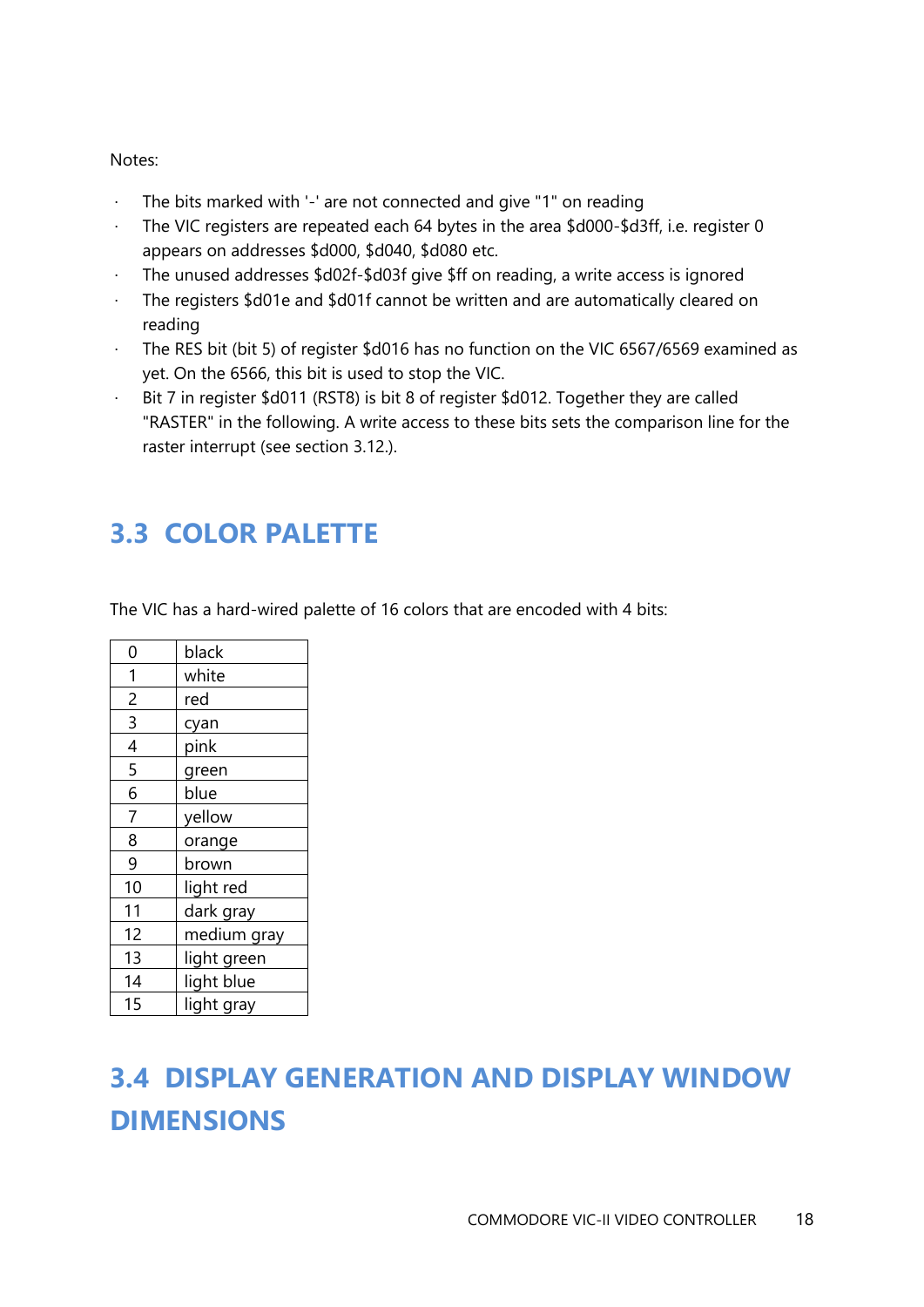As usual for controlling CRTs, the VIC builds the video frame line by line. The line number and the number of clock cycles per line are constant for every VIC type. The VIC works characterbased, every character consists of a matrix of 8×8 pixels, so a text line is made up of 8-pixel lines. 40×25 text characters are displayed in the text-based modes, 320×200 or 160×200 pixels in the bitmap modes.

In this article, the specification of a position on the screen is done with the raster line number as the Y coordinate (RASTER, register \$d011/\$d012) and a X coordinate that corresponds to the sprite coordinate system. When specifying the time of a VIC memory access or an internal operation in the VIC, the raster line number is used as Y coordinate and the number of the clock cycle within the line as X coordinate. As previously mentioned, 8 pixels make a clock cycle, so the specification of a sprite X coordinate is eight times more precise than that of a cycle number.

The graphics are displayed in an unmovable window in the middle of the visible screen area, the "display window". The area outside the display window is covered by the screen border and is displayed in the border color (EC, register \$d020). You can also turn off the border partially or completely with some little tweaking; then you see that the display window is part of a "display column" that is made up by the linear extension of the display window to the top and bottom. With that you can divide the border in an upper/lower border and a left/right border. The visible screen area is surrounded by blanking intervals in which the video signal is turned off and in which the raster beam returns to the start of the next line or the start of the frame, respectively.



The following figure (not in scale) illustrates the last paragraph: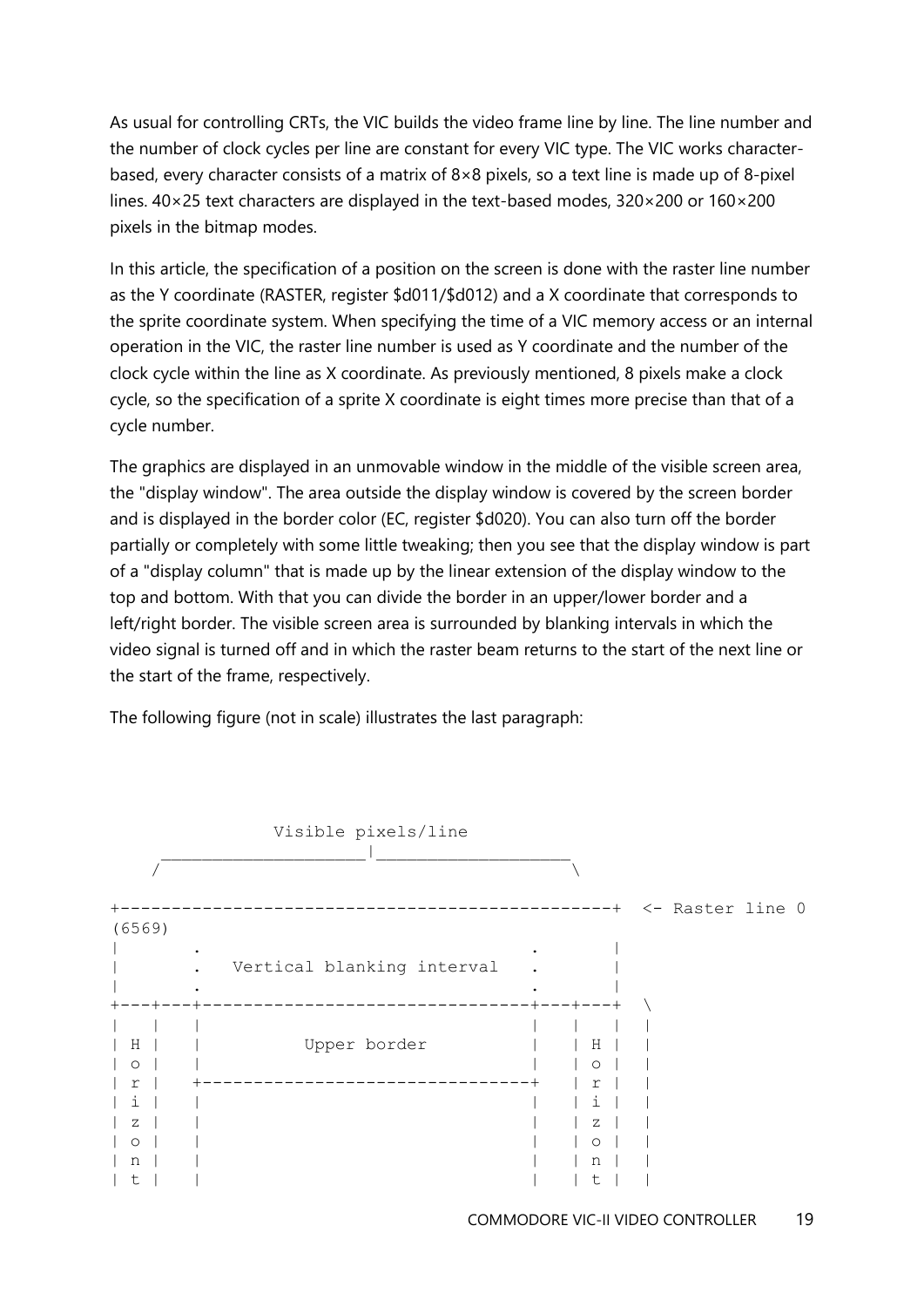

The height and width of the display window can each be set to two different values with the bits RSEL and CSEL in the registers \$d011 and \$d016:

RSEL| Display window height | First line | Last line ----+--------------------------+-------------+---------- 0 | 24 text lines/192 pixels | 55 (\$37) | 246 (\$f6) 1 | 25 text lines/200 pixels | 51 (\$33) | 250 (\$fa) CSEL| Display window width | First X coo. | Last X coo. ----+--------------------------+--------------+------------ 0 | 38 characters/304 pixels | 31 (\$1f) | 334 (\$14e) 1 | 40 characters/320 pixels | 24 (\$18) | 343 (\$157)

If RSEL=0 the upper and lower border are each extended by 4 pixels into the display window, if CSEL=0 the left border is extended by 7 pixels and the right one by 9 pixels. The position of the display window and its resolution do not change, RSEL/CSEL only switch the starting and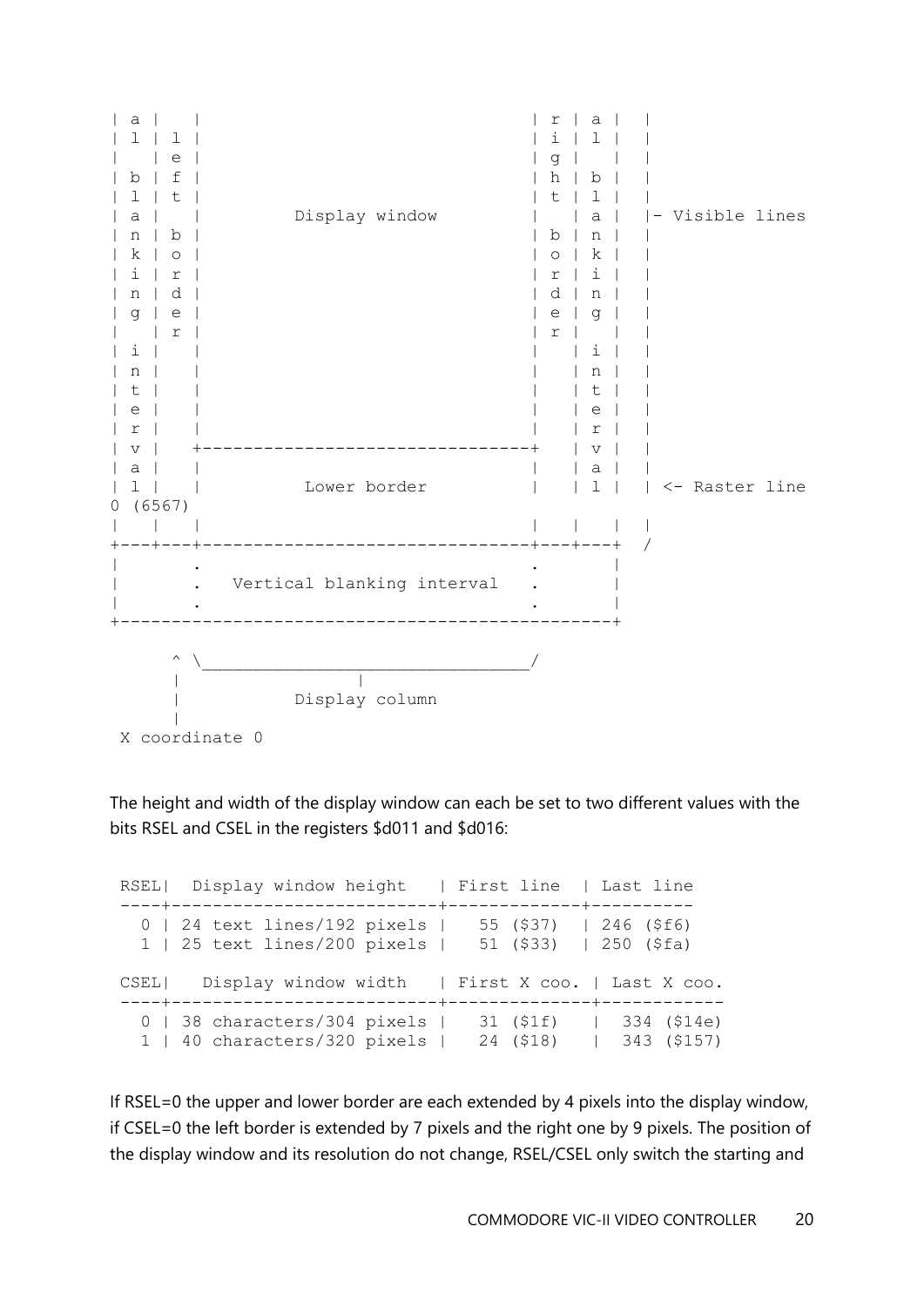ending position of the border display. The size of the video matrix also stays constantly at 40×25 characters.

With XSCROLL/YSCROLL (bits 0-2 of registers \$d011 (XSCROLL) and \$d016 (YSCROLL)), the position of the graphics inside the display window can be scrolled in single-pixel units up to 7 pixels to the right and to the bottom. This can be used for soft scrolling. The position of the display window itself doesn't change. To keep the graphics aligned with the window, X/YSCROLL have to be 0 and 3 for 25 lines/40 columns and both 7 for 24 lines/38 columns.

|                    | Type   system   lines   lines   line   pixels/line                                        |                  |                              | Video   # of   Visible   Cycles/   Visible                                               |                   |                                                                                             |
|--------------------|-------------------------------------------------------------------------------------------|------------------|------------------------------|------------------------------------------------------------------------------------------|-------------------|---------------------------------------------------------------------------------------------|
| 6569               | 6567R56A   NTSC-M   262  <br>6567R8   NTSC-M   263  <br>$\vert$ PAL-B $\vert$ 312 $\vert$ |                  | 234<br>$235$ $\qquad$<br>284 | 64<br>65<br>63                                                                           | 411<br>418<br>403 |                                                                                             |
| Type               | First   Last                                                                              |                  |                              | vblank   vblank   First X coo.   visible   visible<br>  line   line   of a line   X coo. | First             | Last<br>$\mathsf{X}$ coo.                                                                   |
| 6567R56A  <br>6569 | 13<br>6567R8   13  <br>300                                                                | 40<br>40<br>$15$ |                              | $\vert$ 412 (\$19c)   489 (\$1e9)  <br>404 (\$194)                                       |                   | $\vert$ 412 (\$19c)   488 (\$1e8)   388 (\$184)<br>396 (\$18c)<br>480 (\$1e0)   380 (\$17c) |

The dimensions of the video display for the different VIC types are as follows:

If you are wondering why the first visible X coordinates seem to come after the last visible ones: This is because for the reference point to mark the beginning of a raster line, the occurrence of the raster IRQ has been chosen, which doesn't coincide with X coordinate 0 but with the coordinate given as "First X coo. of a line". The X coordinates run up to \$1ff (only

\$1f7 on the 6569) within a line, then comes X coordinate 0. This is explained in more detail in the explanation of the structure of a raster line.

### <span id="page-20-0"></span>**3.5 BAD LINES**

As already mentioned, the VIC needs 40 additional bus cycles when fetching the character pointers (i.e. the character codes of one text line from the video matrix), because the 63-65 bus cycles available for transparent (unnoticed by the processor) access for the VIC during the first clock phases within a line are not sufficient to read both the character pointers and the pixel data for the characters from memory.

For this reason, the VIC uses the mechanism described in section 2.4.3. to "stun" the processor for 40-43 cycles during the first pixel line of each text line to read the character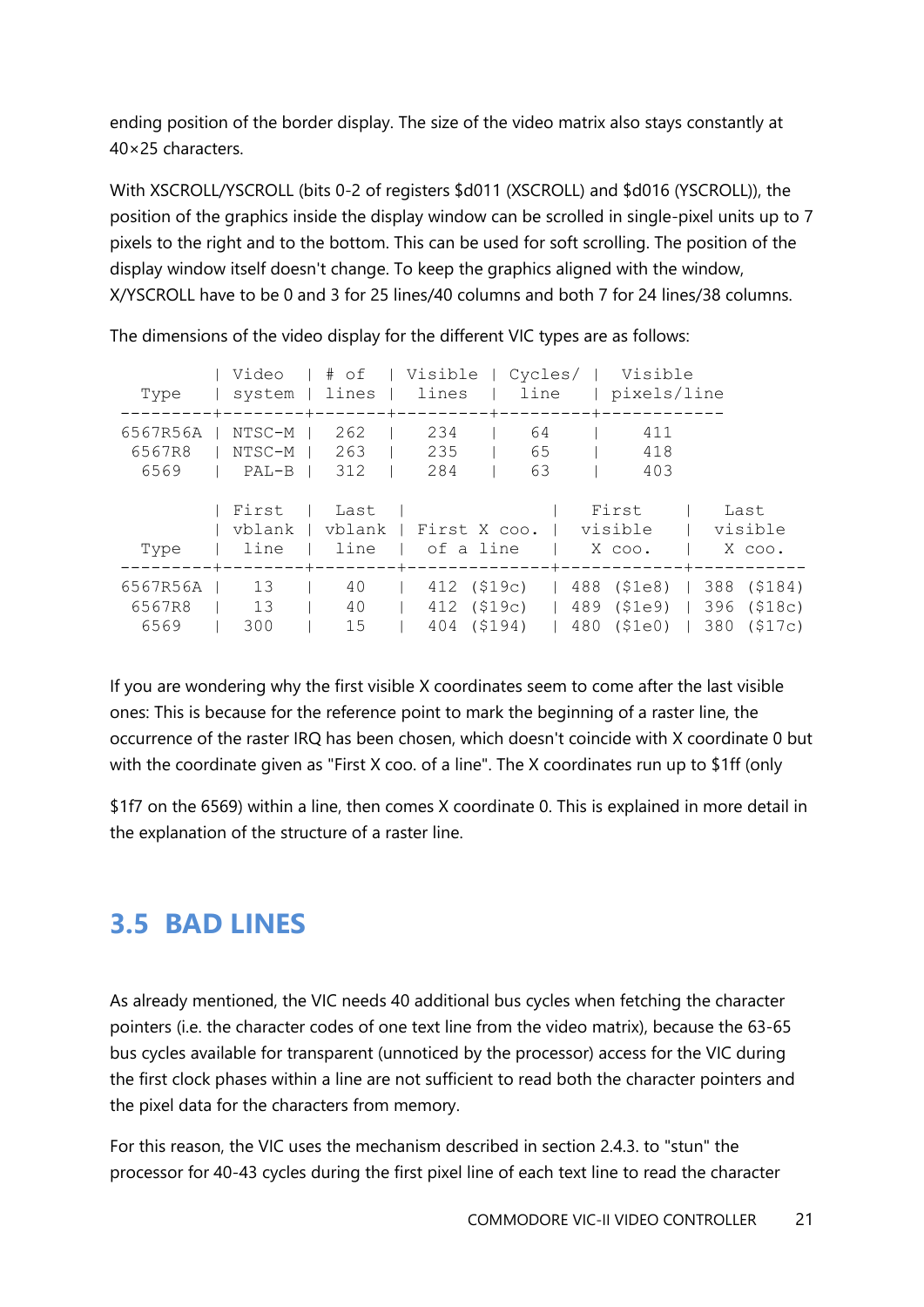pointers. The raster lines in which this happens are usually called "Bad Lines" ("bad" because they stop the processor and thus slow down the computer and lead to problems if the

precise timing of a program is essential, e.g. for the transmission of data to/from a floppy drive).

The character pointer access is also done in the bitmap modes, because the video matrix data is then used for color information.

Normally, every eighth line inside the display window, starting with the very first line of the graphics, is a Bad Line, i.e the first raster lines of each text line. So the position of the Bad Lines depends on the YSCROLL. As you will see later, the whole graphics display and memory access scheme depend completely on the position of the Bad Lines.

It is therefore necessary to introduce a more general definition, namely that of a "Bad Line Condition":

A Bad Line Condition is given at any arbitrary clock cycle, if at the negative edge of  $\varnothing$  at the beginning of the cycle RASTER > = \$30 and RASTER <= \$f7 and the lower three bits of RASTER are equal to YSCROLL and if the DEN bit was set during an arbitrary cycle of raster line \$30.

This definition has to be taken literally. You can generate and take away a Bad Line condition multiple times within an arbitrary raster line in the range of \$30-\$f7 by modifying YSCROLL, and thus make every raster line within the display window completely or partially a Bad Line, or trigger or suppress all the other functions that are connected with a Bad Line Condition. If YSCROLL=0, a Bad Line Condition occurs in raster line \$30 as soon as the DEN bit (register \$d011, bit 4) is set (for more about the DEN bit, see section 3.10.).

The following three sections describe the function units that are used for displaying the graphics. Section 3.6. explains the memory interface that is used to read the graphics data and the timing of the accesses within a raster line. Section 3.7. is about the display unit that converts the text and bitmap graphics data into colors and generates the addresses for the memory access. Section 3.8. covers the sprites and their address generation.

# <span id="page-21-0"></span>**3.6 MEMORY ACCESS**

#### <span id="page-21-1"></span>**3.6.1 THE X COORDINATES**

Before explaining the timing of memory accesses within a raster line, we will quickly explain how to obtain the X coordinates. This is necessary because the VIC doesn't have a counterpart to the RASTER register (which gives the current Y coordinate) to hold the X coordinates, so you cannot simply read them with the processor. But the VIC surely keeps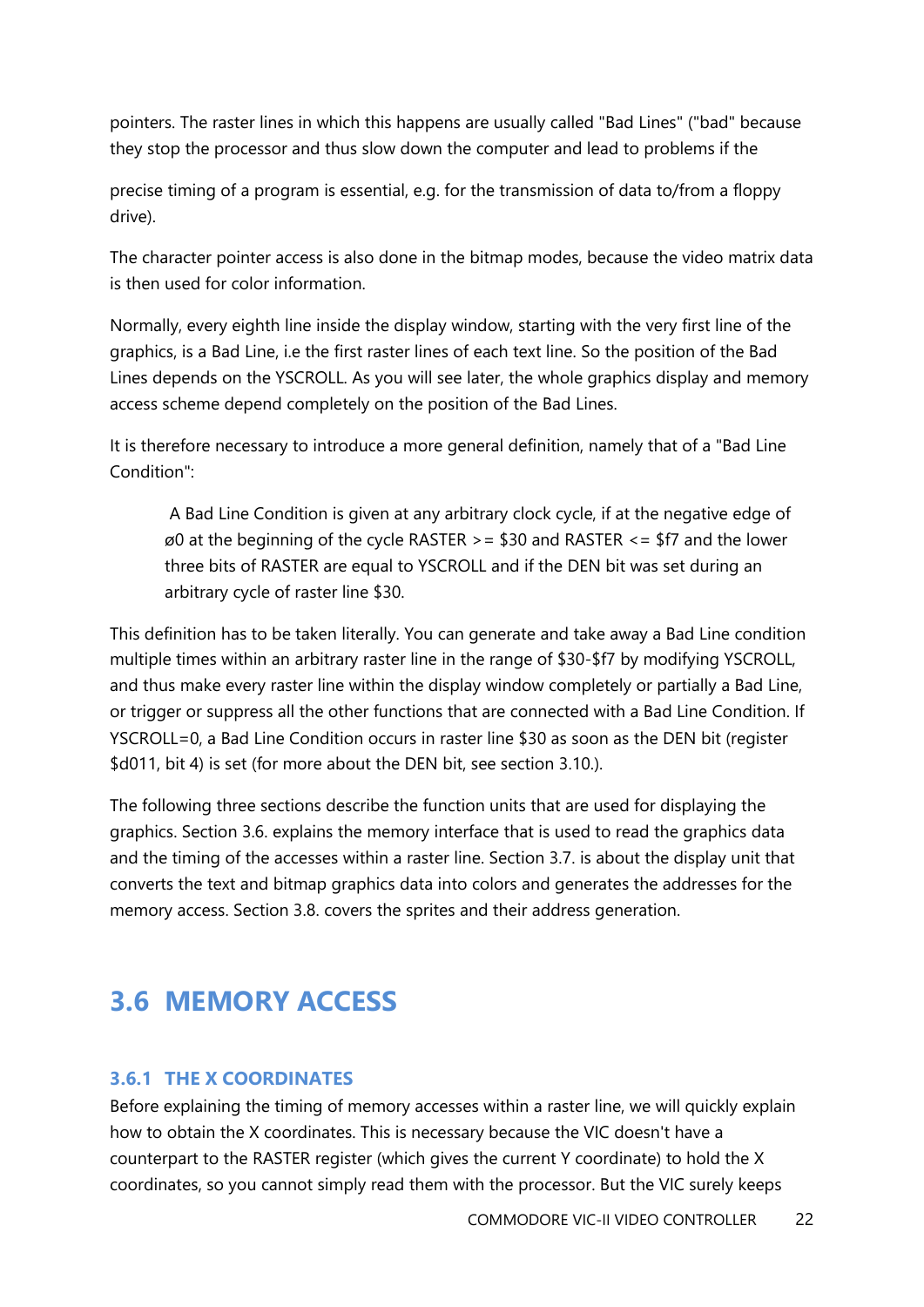track of the X coordinates internally as the horizontal sprite positions are based on them, and a pulse at the light pen input LP latches the current X position in the register LPX (\$d013).

Determining the absolute X coordinates of events within a raster line is not trivial as you cannot e.g. simply put a sprite to a well-defined X coordinate and conclude from the text characters displayed at the same X position to the X coordinates of the memory accesses belonging to these characters. The memory access and the display are separate function units and the read graphics data is not immediately displayed on the screen (there is a delay of 12 pixels).

So a different approach has been taken: The absolute position of a single X coordinate within the raster line was measured with the LPX register and the other X coordinates were determined relative to this. To do that, the IRQ output of the VIC has been connected to the LP input and the VIC has been programmed for a raster line interrupt. As the negative edge of IRQ was defined to be the start of a raster line, the absolute X position of the line start could be determined. The position of the negative edge of BA during a Bad Line was also measured with this method and the result was consistent with the relative distance of IRQ and BA to each other. Based on these two measurements, the X coordinates of all other events within a raster line have been determined (see [4]). Not until now the sprite X coordinates were used to be able to determine the moment of the display generation of the text characters.

This of course implicitly assumes that the LPX coordinates are the same as the sprite X coordinates. There is, however, no indication and thus no reason to suppose that they don't (a direct correlation would also be the simplest solution in terms of circuit design).

#### <span id="page-22-0"></span>**3.6.2 ACCESS TYPES**

The VIC generates two kinds of graphics that require access to memory: The text/bitmap graphics (also often called "background graphics" or simply "graphics") and the sprite graphics. Both require accesses to two separated memory areas:

For the text/bitmap graphics:

The video matrix; an area of 1000 video addresses ( $40\times25$ , 12 bits each) that can be moved in 1KB steps within the 16KB address space of the VIC with the bits VM10-VM13 of register \$d018. It stores the character codes and their color for the text modes and some of the color information of  $8\times8$  pixel blocks for the bitmap modes. The Color RAM is part of the video matrix, it delivers the upper 4 bits of the 12-bit matrix. The data read from the video matrix is stored in an internal buffer in the VIC, the 40×12 bit video matrix/color line.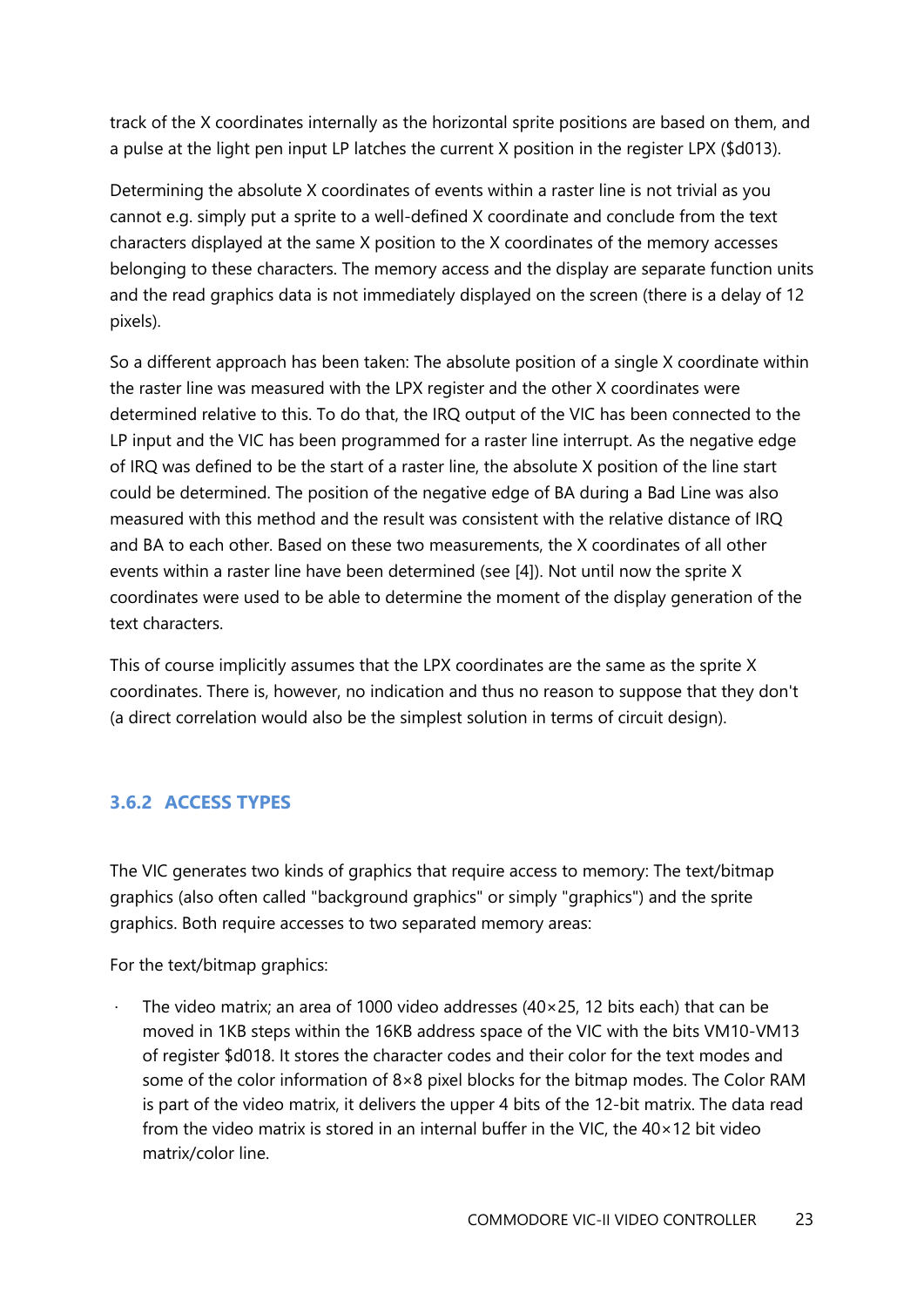The character generator resp. the bitmap; an area of 2048 bytes (bitmap: 8192 bytes) that can be moved in 2KB steps (bitmap: 8KB steps) within the VIC address space with the bits CB11-CB13 (bitmap: only CB13) of register \$d018. It stores the pixel data of the characters for the text modes and the bitmap for the bitmap modes. The character generator has basically nothing to do with the Char ROM. The Char ROM only contains prepared bit patterns that can be used as character generator, but you can also store the character generator in normal RAM to define your own character images.

For the sprites:

- The sprite data pointers; 8 bytes after the end of the video matrix, that select one out of 256 blocks of 64 bytes within the VIC address space for each sprite.
- $\cdot$  The sprite data; an area of 63 bytes containing the pixel data of the sprites which can be moved in steps of 64 bytes with the sprite data pointers independently for each sprite.

Corresponding to that, the VIC does 4 different kinds of graphics accesses:

- 1. To the video matrix ("c-access", 12 bits wide).
- 2. To the pixel data, i.e. character generator or bitmap ("g-access", 8 bits wide).
- 3. To the sprite data pointers ("p-access", 8 bits wide).
- 4. To the sprite data ("s-access", 8 bits wide).

Moreover, the VIC does two additional types of accesses:

5. Accesses for refreshing the dynamic RAM, 5 read accesses per raster line.

6. Idle accesses. As described, the VIC accesses in every first clock phase although there are some cycles in which no other of the above mentioned accesses is pending. In this case, the VIC does an idle access; a read access to video address \$3fff (i.e. to \$3fff, \$7fff, \$bfff or \$ffff depending on the VIC bank) of which the result is discarded.

#### <span id="page-23-0"></span>**3.6.3 TIMING OF A RASTER LINE**

The sequence of VIC memory accesses within a raster line is hard-wired, independent of the graphics mode and the same for every raster line. The negative edge of IRQ on a raster interrupt has been used to define the beginning of a line (this is also the moment in which the RASTER register is incremented). Raster line 0 is, however, an exception: In this line, IRQ and incrementing (resp. resetting) of RASTER are performed one cycle later than in the other lines. But for simplicity we assume equal line lengths and define the beginning of raster line 0 to be one cycle before the occurrence of the IRQ.

First the timing diagrams, the explanation follows:

6569, Bad Line, no sprites: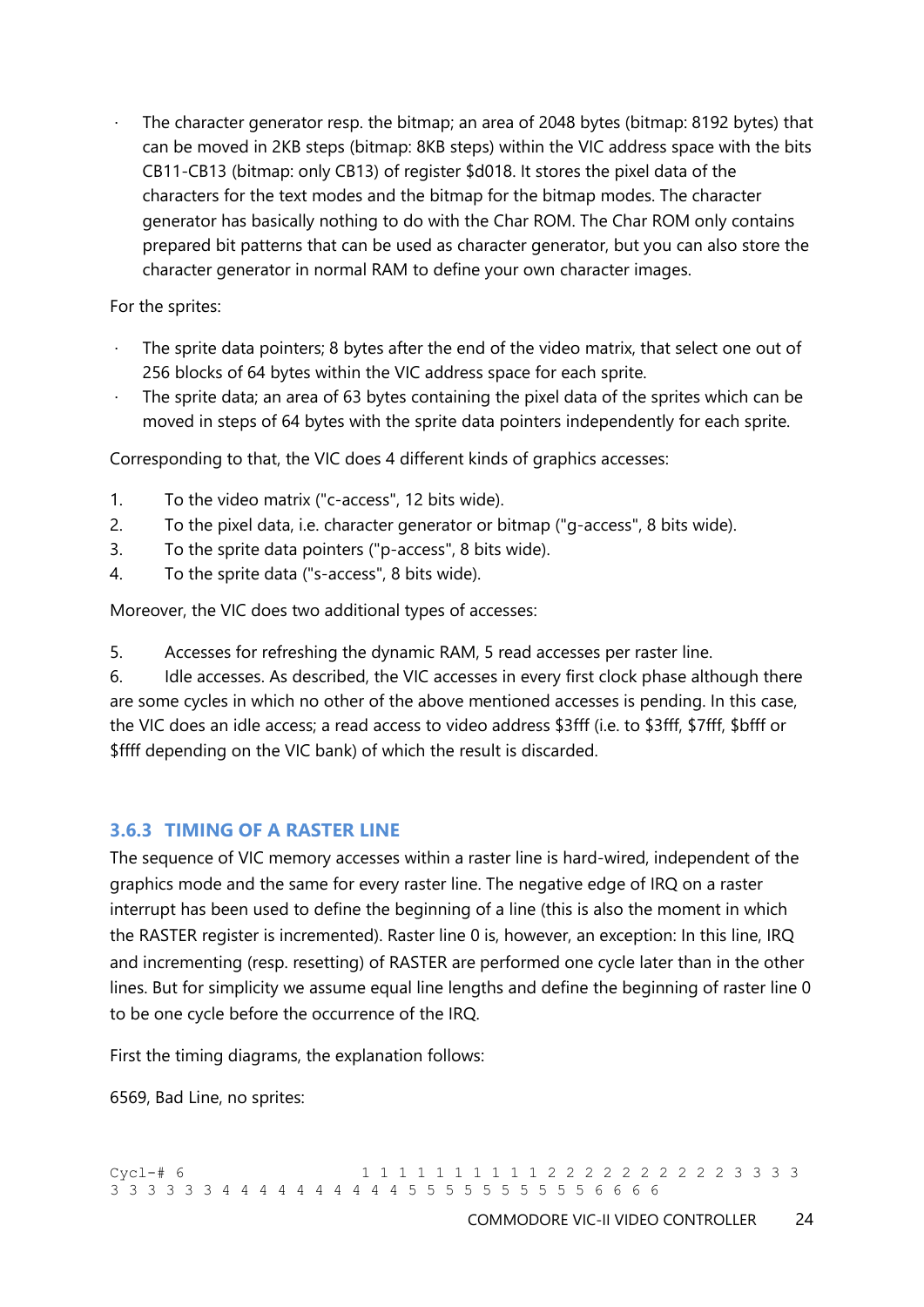

6569, no Bad Line, no sprites (abbreviated):

c048c048c048c048c048c048c04048c048c048c048c048c048c048c048c048c048c048c048c 048c048c048c048c048c048c048c048c048c048c048c048c048c048

89999aaaabbbbccccddddeeeeff0000111122223333444455556666777788889999aaaabbbb ccccddddeeeeffff000011112222333344445555666677778888999

111111111111111111111111111000000000000000000000000000000000000000000000000 0000000000000000111111111111111111111111111111111111111

X coo. \\\\\\\\\\\\\\\\\\\\\\\\\\\\\\\\\\\\\\\\\\\\\\\\\\\\\\\\\\\\\\\\\\\\\\\\\\\ \\\\\\\\\\\\\\\\\\\\\\\\\\\\\\\\\\\\\\\\\\\\\\\\\\\\\\\

Graph. |===========010203040506070809101112131415161718192021222324252627282930313 23334353637383940=========

cgcgcg i i 0 i 1 i 2 i 3 6510 x x x x x x x x x x x x X X X x x x x x x x x x x

\_\_\_\_ \_ \_ \_ \_ \_ \_ \_ \_ \_

 VIC i 3 i 4 i 5 i 6 i 7 i r r r r rcgcgcgcgcgcgcgcgcgcgcgcgcgcgcgcgcgcgcgcgcgcgcgcgcgcgcgcgcgcgcgcgcgcgcgcgcg

 BA \_ \_ \_ \_ \_ \_ \_ \_ \_ \_ \_ \_ \_ \_ \_ \_ \_ \_ \_ \_ \_ \_ \_ \_ \_ AEC \_ \_ \_ \_ \_ \_ \_ \_ \_ \_ \_ \_ \_ \_ \_

\_ \_ \_ \_ \_ \_ \_ \_ \_ \_ \_ \_ \_ \_ \_ \_ \_ \_ \_ \_ \_ \_ \_ \_ \_ \_ \_ \_ \_ \_ \_  $\varnothing0$ IRQ

 3 1 2 3 4 5 6 7 8 9 0 1 2 3 4 5 6 7 8 9 0 1 2 3 4 5 6 7 8 9 0 1 2 3 4 5 6 7 8 9 0 1 2 3 4 5 6 7 8 9 0 1 2 3 4 5 6 7 8 9 0 1 2 3 1

\_ \_ \_ \_ \_ \_ \_ \_ \_ \_ \_ \_ \_ \_ \_ \_ \_ \_ \_ \_ \_ \_ \_ \_ \_ \_ \_ \_ \_ \_ \_ \_ \_ \_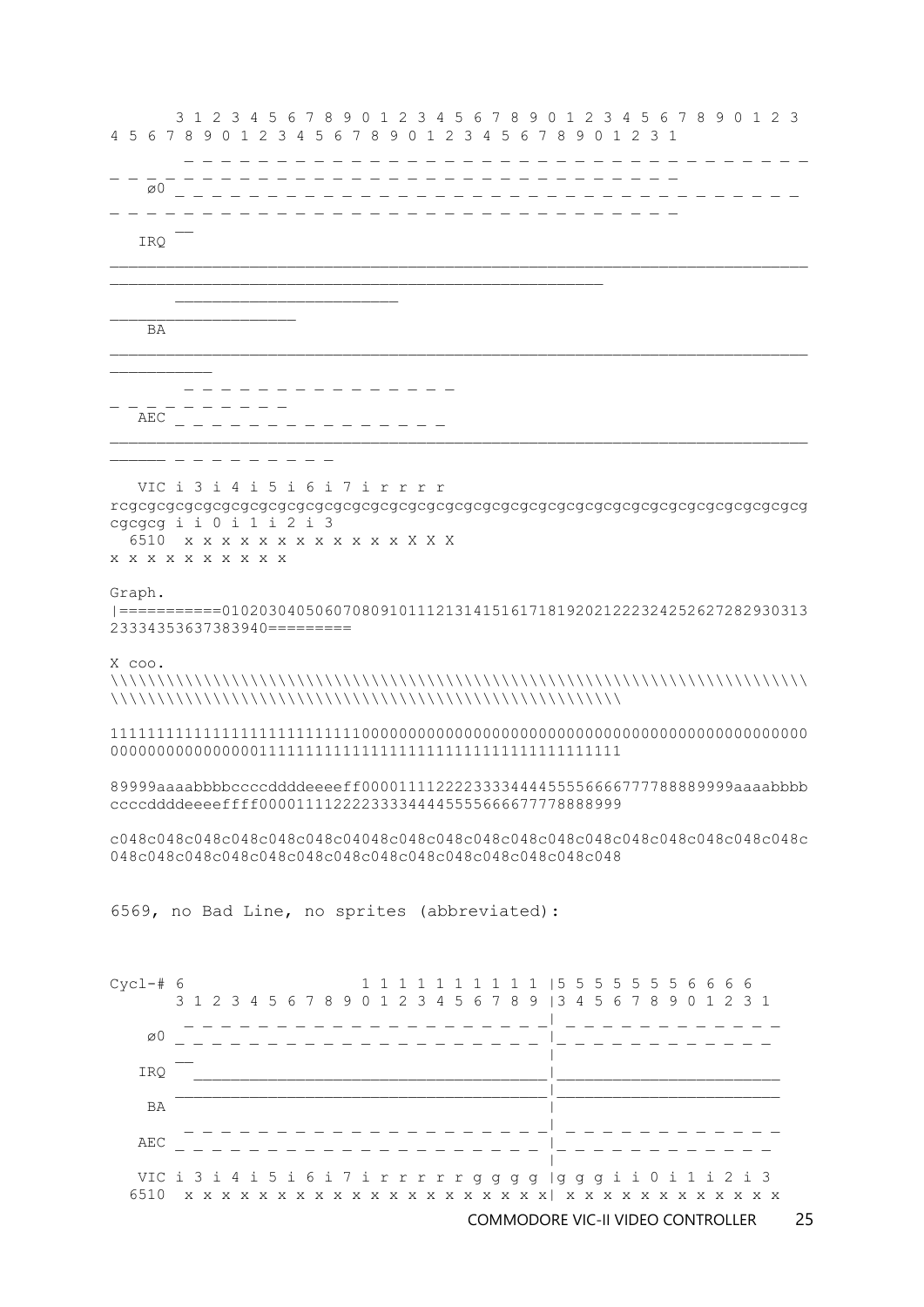| Graph. |===========0102030|7383940=========

 | X coo. \\\\\\\\\\\\\\\\\\\\\\\\\\\\\\\\\\\\\\\\|\\\\\\\\\\\\\\\\\\\\\\\\ 1111111111111111111111111110000000000000|111111111111111111111111 89999aaaabbbbccccddddeeeeff0000111122223|344445555666677778888999 c048c048c048c048c048c048c04048c048c048c0|c048c048c048c048c048c048

6567R56A, Bad Line, sprites 5-7 active in this line, sprite 0 in the next line (abbreviated):



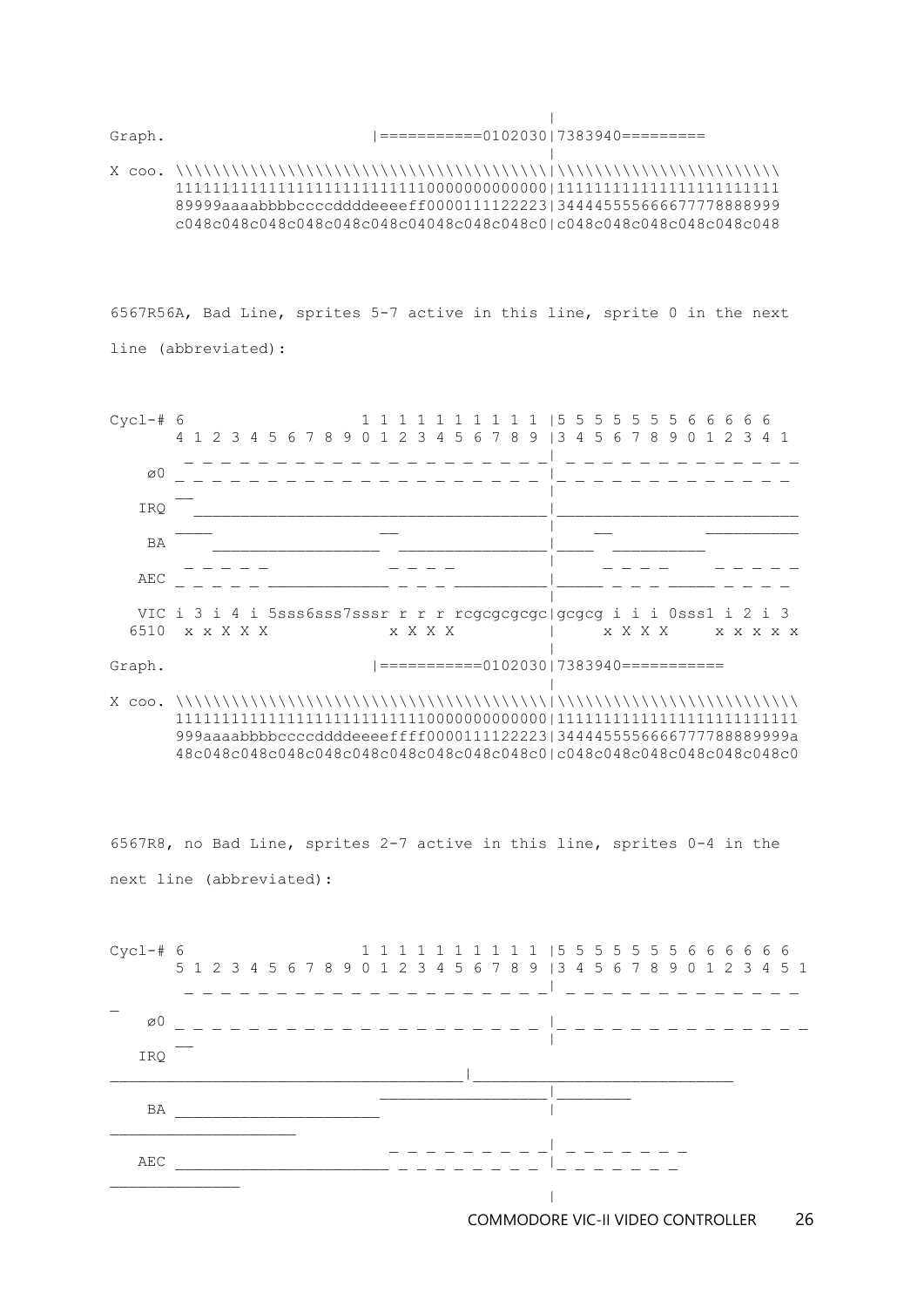```
 VIC ss3sss4sss5sss6sss7sssr r r r r g g g g |g g g i i i i 
0sss1sss2sss3s
  6510 x x x x x x x x x| x x x x X X X
 |
Graph. |===========0102030|7383940============
                                        |
X coo. 
\\\\\\\\\\\\\\\\\\\\\\\\\\\\\\\\\\\\\\\\|\\\\\\\\\\\\\\\\\\\\\\\\\\\\
1111111111111111111111111110000000000000|1111111111111111111111111111
999aaaabbbbccccddddeeeeffff0000111122223|344445555666677778888889999a
48c048c048c048c048c048c048c048c048c048c0|c048c048c048c048c04cccc04c80
```
The line "Cycl-#" show the number of the clock cycle within the raster line. The line starts with cycle 1 and consists of 63 cycles on the 6569, of 64 cycles on the 6567R56A and of 65 cycles on the 6567R8. The last cycle of the previous line and the first cycle of the next line have also been included in the diagrams to make things clearer.

The lines "ø0", "IRQ", "BA" and "AEC" reflect the state of the bus signals with the same names. ø0 is low in the first phase and high in the second phase.

The symbols in the lines "VIC" and "6510" show what kind of access VIC and 6510 do in the corresponding clock phase (for an explanation of the different access types of the VIC see section 3.6.2.):

- c Access to video matrix and Color RAM (c-access)
- g Access to character generator or bitmap (g-access)
- 0-7 Reading the sprite data pointer for sprite 0-7 (p-access)
- s Reading the sprite data (s-access)
- r DRAM refresh
- i Idle access
- x Read or write access of the processor
- X Processor may do write accesses, stops on first read (BA is low and so is RDY)

The line "X coo." contains the X coordinates of the beginning of each clock phase (thus the "\\\" as a reminder) and the line "Graph." is a projection of the 40-column display window and the border to these coordinates, for positioning sprites. However, this doesn't correspond to the signal on the VIC video output. Also, you cannot see from the "Graph." line when the border unit generates the border. This happens approx. 8 pixels later than shown in the "Graph." line.

To time the accesses of the processor within a raster line when programming, it's best to use the VIC g-accesses for orientation by changing a byte in graphics memory with the 6510 and watching on the screen on which character the change is first visible. The write access of the processor must then have occurred in the clock phase immediately before. Then you can use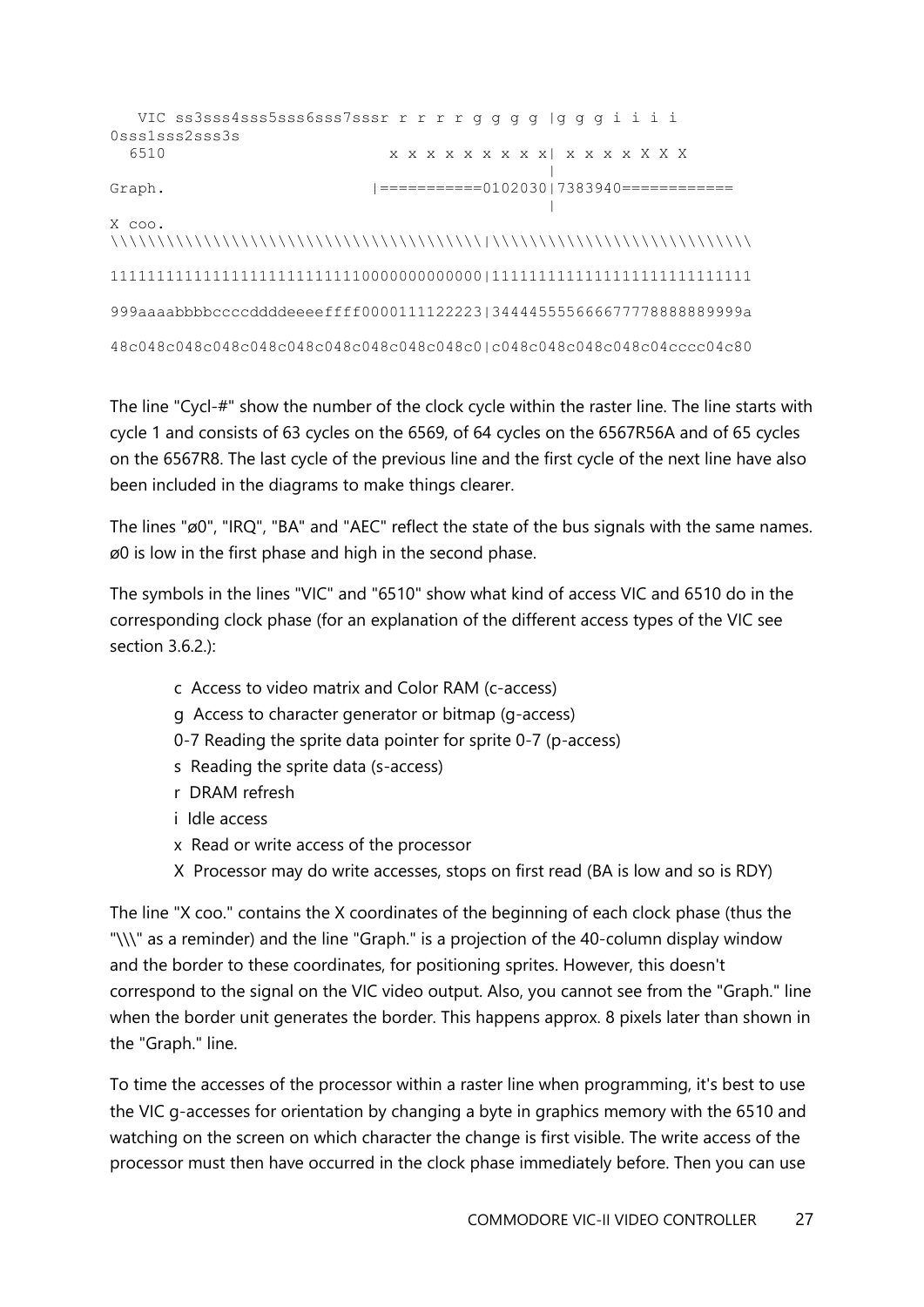the diagrams to determine the clock cycle in which the access took place and count the other accesses relative to it.

# <span id="page-27-0"></span>**3.7 TEXT/BITMAP DISPLAY**

#### <span id="page-27-1"></span>**3.7.1 IDLE STATE/DISPLAY STATE**

The text/bitmap display logic in the VIC is in one of two states at any time: The idle state and the display state.

- In display state, c- and g-accesses take place, the addresses and interpretation of the data depend on the selected display mode.
- In idle state, only g-accesses occur. The access is always to address \$3fff (\$39ff when the ECM bit in register \$d016 is set). The graphics are displayed by the sequencer exactly as in display state, but with the video matrix data treated as "0" bits.

The transition from idle to display state occurs as soon as there is a Bad Line Condition (see section 3.5.). The transition from display to idle state occurs in cycle 58 of a line if the RC (see next section) contains the value 7 and there is no Bad Line Condition.

As long as register \$d011 is not modified in the middle of a frame, the display logic is in display state within the display window and in idle state outside of it. If you set a YSCROLL other than 3 in a 25-line display window and store a value not equal to zero in \$3fff you can see the stripes generated by the sequencer in idle state on the upper or lower side of the window.

In [4], idle accesses as well as g-accesses in idle state are called "idle bus cycle". But the two phenomena are not the same. The accesses marked with "+" in the diagrams of [4] are normal g-accesses. In this article, the term "idle access" is only used for the accesses marked with "i" in the diagrams in section 3.6.3., and not for the g-accesses during idle state.

#### <span id="page-27-2"></span>**3.7.2 VC AND RC**

Probably the most important result of the VIC examinations is the discovery of the function of the internal registers "VC" and "RC" of the VIC. They are used to generate the addresses for accessing the video matrix and the character generator/bitmap.

Strictly speaking there are three registers:

- · "VC" (video counter) is a 10-bit counter that can be loaded with the value from VCBASE.
- · "VCBASE" (video counter base) is a 10-bit data register with reset input that can be loaded with the value from VC.
- · "RC" (row counter) is a 3-bit counter with reset input.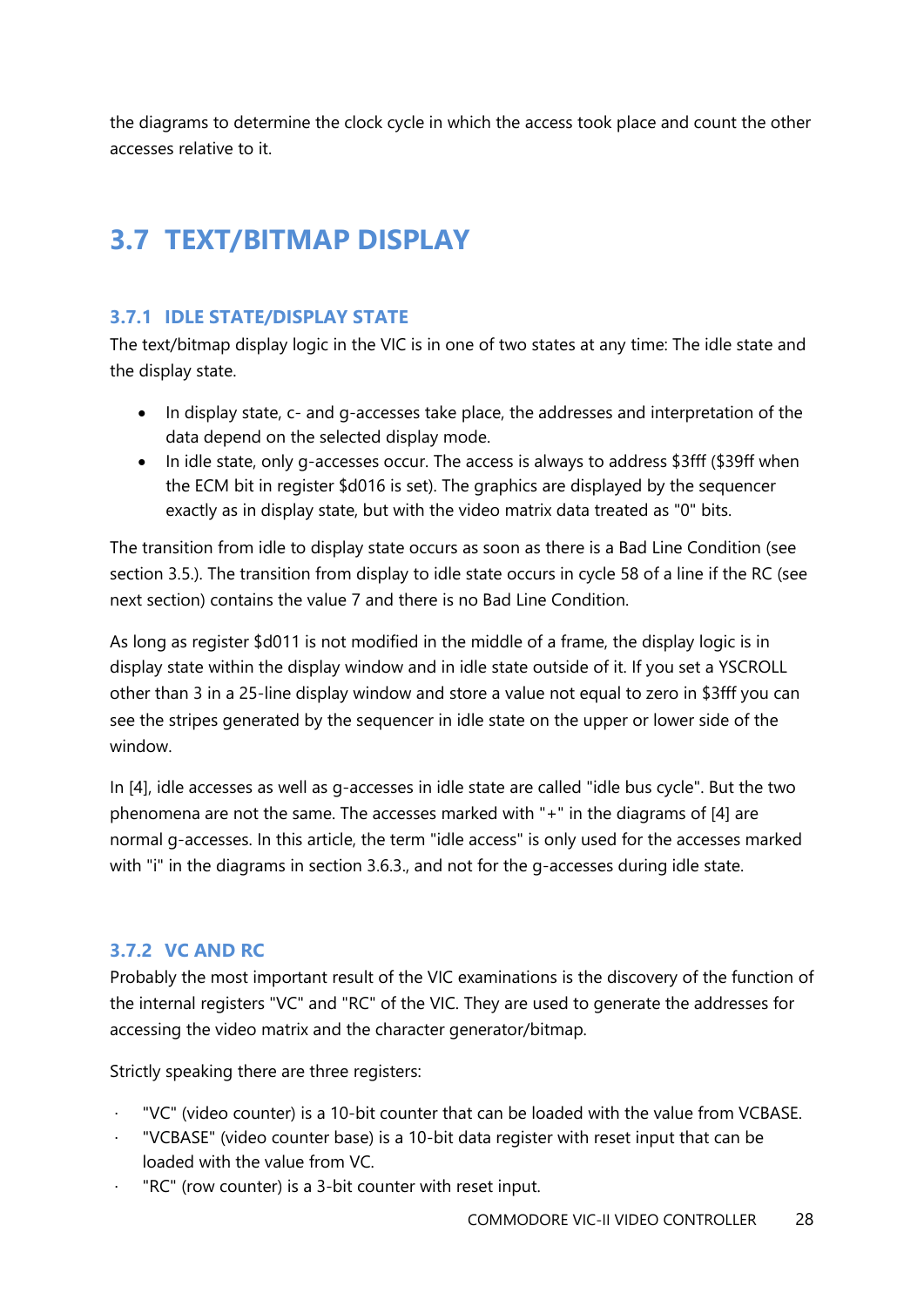Besides this, there is a 6-bit counter with reset input that keeps track of the position within the internal 40×12 bit video matrix/color line where read character pointers are stored resp. read again. I will call this "VMLI" (video matrix line index) here.

These four registers behave according to the following rules:

- 1. Once somewhere outside of the range of raster lines \$30-\$f7 (i.e. outside of the Bad Line range), VCBASE is reset to zero. This is presumably done in raster line 0, the exact moment cannot be determined and is irrelevant.
- 2. In the first phase of cycle 14 of each line, VC is loaded from VCBASE (VCBASE->VC) and VMLI is cleared. If there is a Bad Line Condition in this phase, RC is also reset to zero.
- 3. If there is a Bad Line Condition in cycles 12-54, BA is set low and the c-accesses are started. Once started, one c-access is done in the second phase of every clock cycle in the range 15-54. The read data is stored in the video matrix/color line at the position specified by VMLI. This data is internally read from the position specified by VMLI as well on each g-access in display state.
- 4. VC and VMLI are incremented after each g-access in display state.
- 5. In the first phase of cycle 58, the VIC checks if RC=7. If so, the video logic goes to idle state and VCBASE is loaded from VC (VC->VCBASE). If the video logic is in display state afterwards (this is always the case if there is a Bad Line Condition), RC is incremented.

These rules normally see that VC counts all 1000 addresses of the video matrix within the display frame and that RC counts the 8 pixel lines of each text line. The behavior of VC and RC is largely determined by Bad Line Conditions which you can control with the processor via YSCROLL, giving you control of the VC and RC within certain limits.

#### <span id="page-28-0"></span>**3.7.3 GRAPHICS MODES**

The graphics data sequencer is capable of 8 different graphics modes that are selected by the bits ECM, BMM and MCM (Extended Color Mode, Bit Map Mode and Multi Color Mode) in the registers \$d011 and \$d016 (of the 8 possible bit combinations, 3 are "invalid" and generate the same output, the color black). The idle state is a bit special in that no c-accesses occur in it and the sequencer uses "0" bits for the video matrix data.

The sequencer outputs the graphics data in every raster line in the area of the display column as long as the vertical border flip-flop is reset (see section 3.9.). Outside of the display column and if the flip-flop is set, the last current background color is displayed (this area is normally covered by the border). The heart of the sequencer is an 8-bit shift register that is shifted by 1 bit every pixel and reloaded with new graphics data after every g-access. With XSCROLL from register \$d016 the reloading can be delayed by 0-7 pixels, thus shifting the display up to 7 pixels to the right.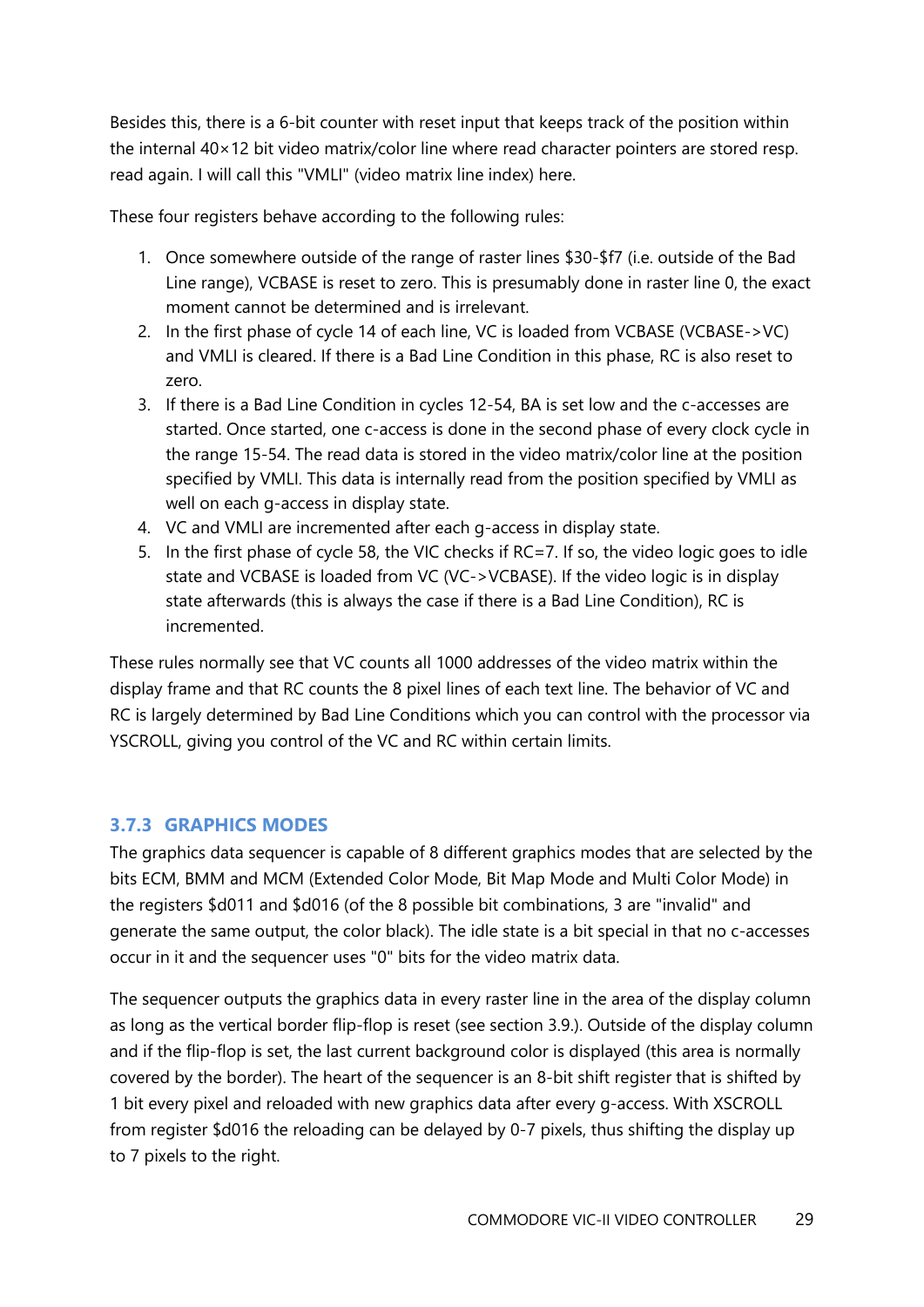The address generator for the text/bitmap accesses (c- and g-accesses) has basically 3 modes for the g-accesses (the c-accesses always follow the same address scheme). In display state, the BMM bit selects either character generator accesses (BMM=0) or bitmap accesses (BMM=1). In idle state, the g-accesses are always done at video address \$3fff. If the ECM bit is set, the address generator always holds the address lines 9 and 10 low without any other changes to the addressing scheme (e.g. the g-accesses in idle state then occur at address \$39ff).

The 8 graphics modes are now covered separately and the generated addresses and the interpretation of the read data on c- and g-accesses is described.

This is followed by a description of the peculiarities of the idle state. For easy reference, the addresses are always given explicitly for every mode although e.g. the c-accesses are always the same.

#### **3.7.3.1STANDARD TEXT MODE (ECM/BMM/MCM=0/0/0)**

In this mode (as in all text modes), the VIC reads 8-bit character pointers from the video matrix that specify the address of the dot matrix of the character in the character generator. A character set of 256 characters is available, each consisting of 8×8 pixels which are stored in 8 successive bytes in the character generator. Video matrix and character generator can be moved in memory with the bits VM10-VM13 and CB11-CB13 of register \$d018.

In standard text mode, every bit in the character generator directly corresponds to one pixel on the screen. The foreground color is given by the color nibble from the video matrix for each character, the background color is set globally with register \$d021.

Addresses +----+----+----+----+----+----+----+----+----+----+----+----+----+----+ | 13 | 12 | 11 | 10 | 9 | 8 | 7 | 6 | 5 | 4 | 3 | 2 | 1 | 0 | +----+----+----+----+----+----+----+----+----+----+----+----+----+----+ |VM13|VM12|VM11|VM10| VC9| VC8| VC7| VC6| VC5| VC4| VC3| VC2| VC1| VC0| +----+----+----+----+----+----+----+----+----+----+----+----+----+----+ Data +----+----+----+----+----+----+----+----+----+----+----+----+ | 11 | 10 | 9 | 8 | 7 | 6 | 5 | 4 | 3 | 2 | 1 | 0 | +----+----+----+----+----+----+----+----+----+----+----+----+ | Color of | D7 | D6 | D5 | D4 | D3 | D2 | D1 | D0 | | "1" pixels | | | | | | | | | +-------------------+----+----+----+----+----+----+----+----+

g-access

c-access

Addresses

#### +----+----+----+----+----+----+----+----+----+----+----+----+----+----+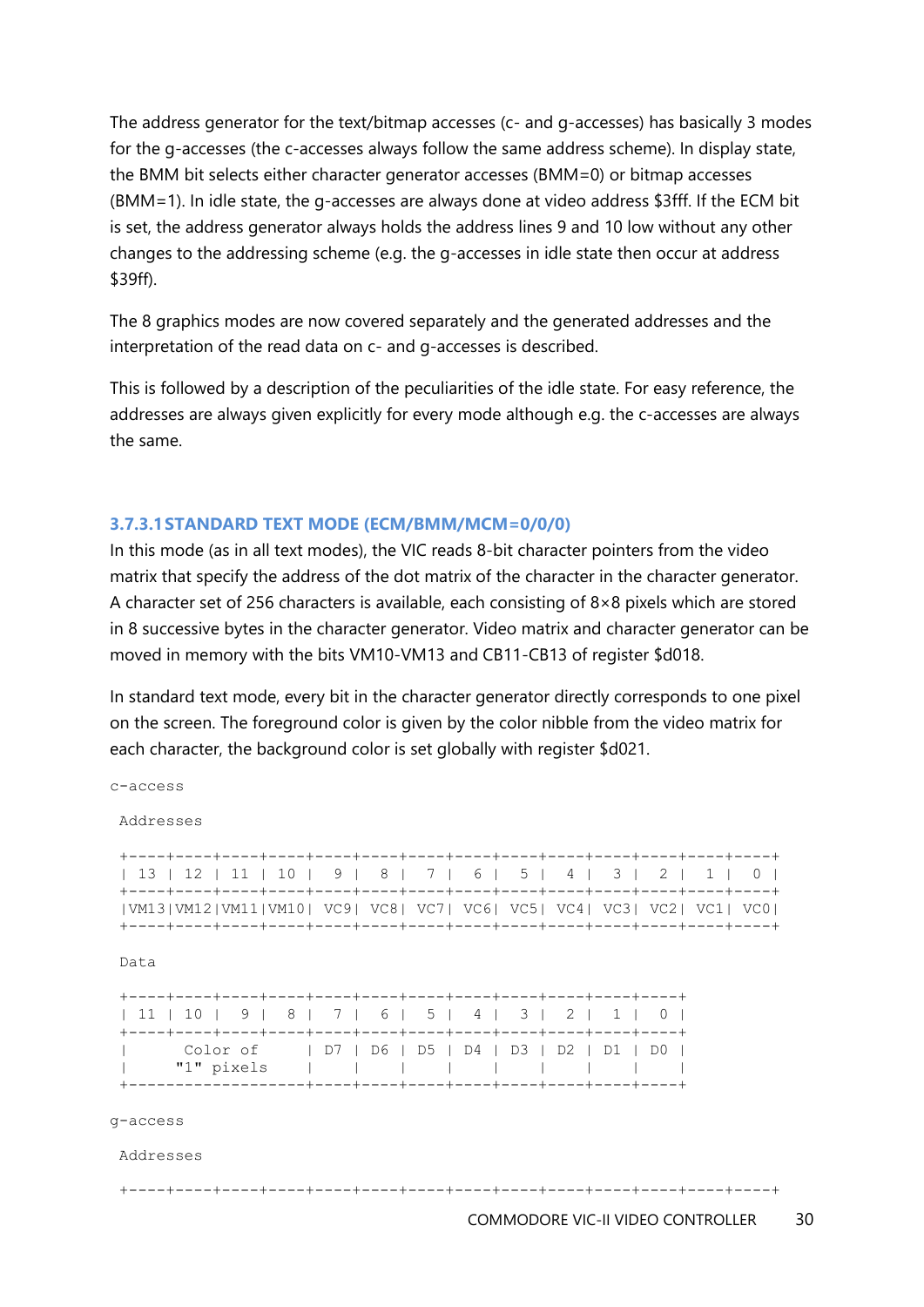| 13   12   11   10   9   8   7   6   5   4   3   2   1   0                |  |  |  |  |  |  |  |  |  |  |  |  |  |
|--------------------------------------------------------------------------|--|--|--|--|--|--|--|--|--|--|--|--|--|
|                                                                          |  |  |  |  |  |  |  |  |  |  |  |  |  |
| $ CB13 CB12 CB11 $ D7   D6   D5   D4   D3   D2   D1   D0   RC2  RC1  RC0 |  |  |  |  |  |  |  |  |  |  |  |  |  |
|                                                                          |  |  |  |  |  |  |  |  |  |  |  |  |  |

Data

+----+----+----+----+----+----+----+----+ | 7 | 6 | 5 | 4 | 3 | 2 | 1 | 0 | +----+----+----+----+----+----+----+----+ | 8 pixels (1 bit/pixel) | | | | "0": Background color 0 (\$d021) | | "1": Color from bits 8-11 of c-data | +---------------------------------------+

#### **3.7.3.2MULTICOLOR TEXT MODE (ECM/BMM/MCM=0/0/1)**

This mode allows for displaying four-colored characters at the cost of horizontal resolution. If bit 11 of the c-data is zero, the character is displayed as in standard text mode with only the colors 0-7 available for the foreground. If bit 11 is set, each two adjacent bits of the dot matrix form one pixel. By this means, the resolution of a character of reduced to 4×8 (the pixels are twice as wide, so the total width of the characters doesn't change).

It is interesting that not only the bit combination "00" but also "01" is regarded as "background" for the sprite priority and collision detection.

| Addresses                                                                         |  |  |  |  |  |
|-----------------------------------------------------------------------------------|--|--|--|--|--|
| 13   12   11   10   9   8   7   6   5   4   3   2   1   0                         |  |  |  |  |  |
| VM13 VM12 VM11 VM10  VC9  VC8  VC7  VC6  VC5  VC4  VC3  VC2  VC1  VC0             |  |  |  |  |  |
| Data                                                                              |  |  |  |  |  |
| 11   10   9   8   7   6   5   4   3   2   1   0                                   |  |  |  |  |  |
| MC     Color of     D7   D6   D5   D4   D3   D2   D1   D0  <br> flaq  "11" pixels |  |  |  |  |  |
|                                                                                   |  |  |  |  |  |

#### g-access

c-access

Addresses

| 13   12   11   10   9   8   7   6   5   4   3   2   1   0                   |  |  |  |  |  |  |  |  |  |  |  |  |
|-----------------------------------------------------------------------------|--|--|--|--|--|--|--|--|--|--|--|--|
| $ CB13 CB12 CB11  D7   D6   D5   D4   D3   D2   D1   D0   RC2   RC1   RC0 $ |  |  |  |  |  |  |  |  |  |  |  |  |
|                                                                             |  |  |  |  |  |  |  |  |  |  |  |  |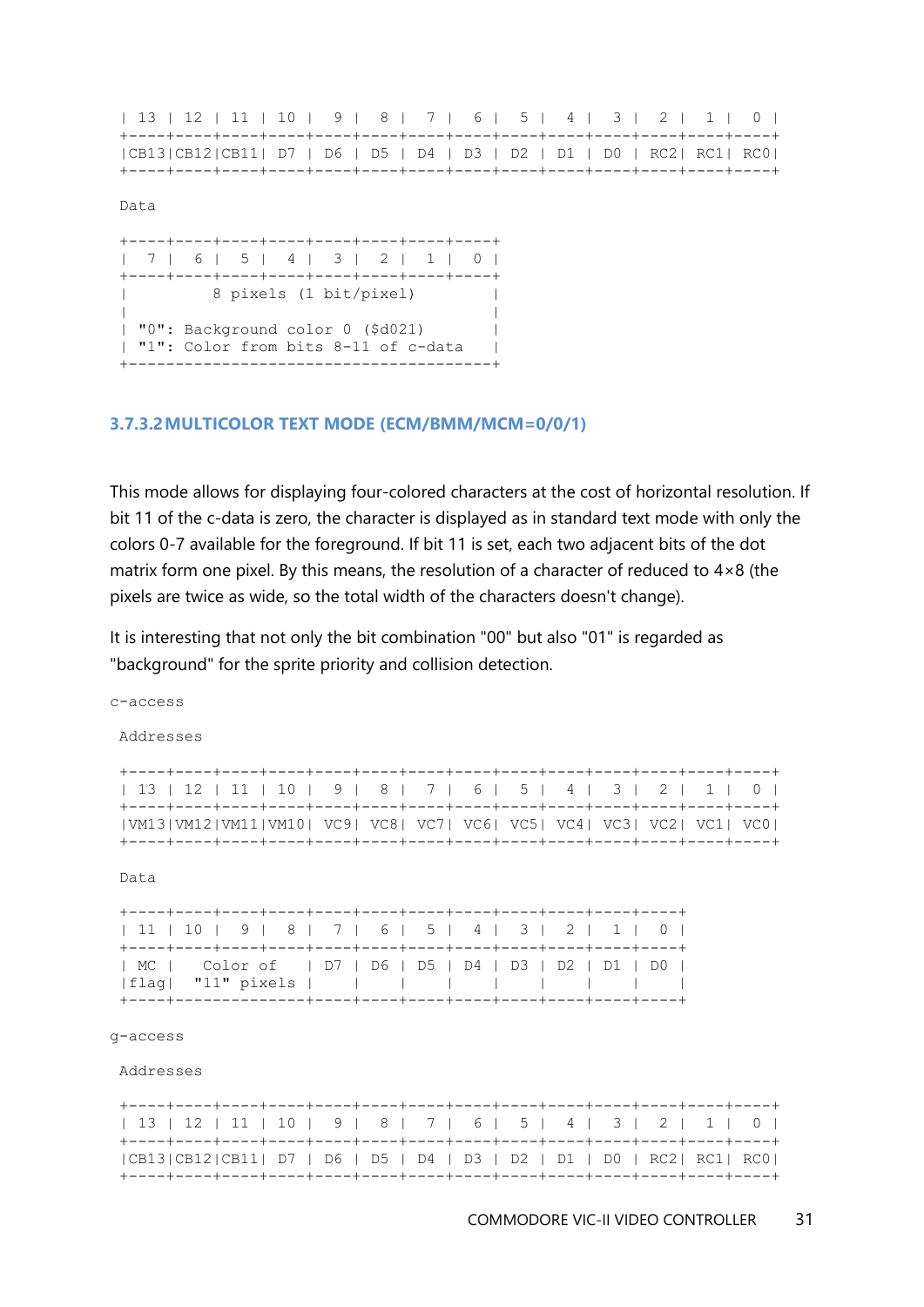Data

```
+----+----+----+----+----+----+----+----+
| 7 | 6 | 5 | 4 | 3 | 2 | 1 | 0 |
+----+----+----+----+----+----+----+----+
| 8 pixels (1 bit/pixel) |
| | MC flag = 0
| "0": Background color 0 ($d021) |
| "1": Color from bits 8-10 of c-data |
+---------------------------------------+
| 4 pixels (2 bits/pixel) |
| |
| "00": Background color 0 ($d021) | MC flag = 1
| "01": Background color 1 ($d022) |
| "10": Background color 2 ($d023) |
| "11": Color from bits 8-10 of c-data |
+---------------------------------------+
```
#### **3.7.3.3STANDARD BITMAP MODE (ECM/BMM/MCM=0/1/0)**

In this mode (as in all bitmap modes), the VIC reads the graphics data from a  $320 \times 200$ bitmap in which every bit corresponds to one pixel on the screen. The data from the video matrix is used for color information. As the video matrix is still only a  $40\times25$  matrix, you can only specify the colors for blocks of 8×8 pixels individually (sort of a YC 8:1 format). As the designers of the VIC wanted to realize the bitmap mode with as little additional circuitry as possible (the VIC-I didn't have a bitmap mode), the arrangement of the bitmap in memory is somewhat weird: In contrast to modern video chips that read the bitmap in a linear fashion from memory, the VIC forms an 8×8 pixel block on the screen from 8 successive bytes of the bitmap. The video matrix and the bitmap can be moved in memory with the bits VM10-VM13 and CB13 of register \$d018.

In standard bitmap mode, every bit in the bitmap directly corresponds to one pixel on the screen. Foreground and background color can be arbitrarily set for every 8×8 block.

c-access

Addresses

| 13   12   11   10   9   8   7   6   5   4   3   2   1   0             |  |  |  |  |  |  |  |  |
|-----------------------------------------------------------------------|--|--|--|--|--|--|--|--|
|                                                                       |  |  |  |  |  |  |  |  |
| VM13 VM12 VM11 VM10  VC9  VC8  VC7  VC6  VC5  VC4  VC3  VC2  VC1  VC0 |  |  |  |  |  |  |  |  |
|                                                                       |  |  |  |  |  |  |  |  |

Data

|  |  |        |  |  |            |  |            |  |  |  |            | 11   10   9   8   7   6   5   4   3   2   1   0 |  |
|--|--|--------|--|--|------------|--|------------|--|--|--|------------|-------------------------------------------------|--|
|  |  |        |  |  |            |  |            |  |  |  |            |                                                 |  |
|  |  | unused |  |  | l Color of |  |            |  |  |  | Color of   |                                                 |  |
|  |  |        |  |  |            |  | "1" pixels |  |  |  | "0" pixels |                                                 |  |
|  |  |        |  |  |            |  |            |  |  |  |            |                                                 |  |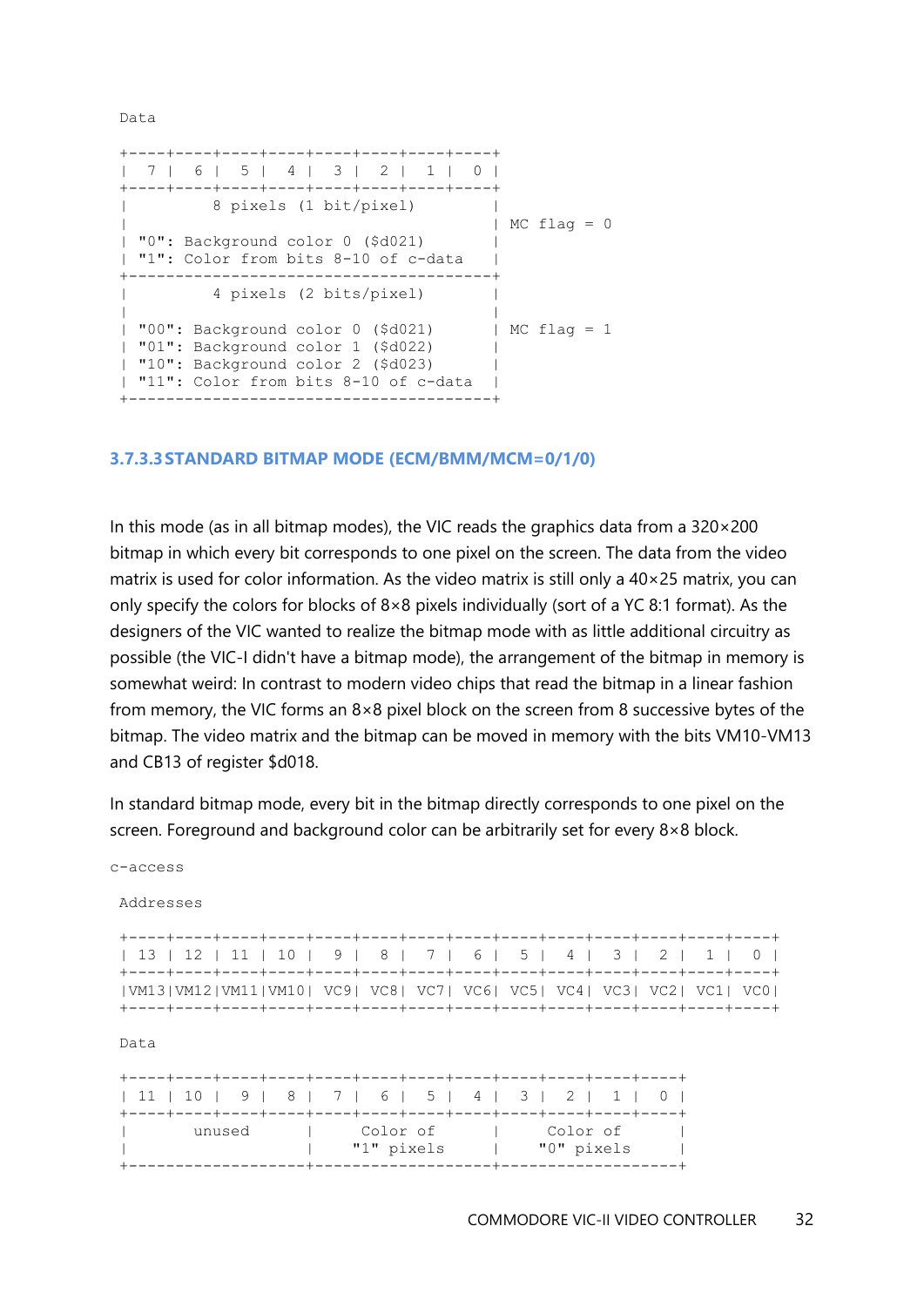g-access

Addresses

| 13   12   11   10   9   8   7   6   5   4   3   2   1   0                            |  |  |  |  |  |  |  |
|--------------------------------------------------------------------------------------|--|--|--|--|--|--|--|
| $ CB13 $ VC9   VC8   VC7   VC6   VC5   VC4   VC3   VC2   VC1   VC0   RC2   RC1   RC0 |  |  |  |  |  |  |  |
|                                                                                      |  |  |  |  |  |  |  |

Data

+----+----+----+----+----+----+----+----+ | 7 | 6 | 5 | 4 | 3 | 2 | 1 | 0 | +----+----+----+----+----+----+----+----+ | 8 pixels (1 bit/pixel) | | | | "0": Color from bits 0-3 of c-data | | "1": Color from bits 4-7 of c-data | +---------------------------------------+

#### **3.7.3.4MULTICOLOR BITMAP MODE (ECM/BMM/MCM=0/1/1)**

Similar to the multicolor text mode, this mode also forms (twice as wide) pixels by combining two adjacent bits. So the resolution is reduced to 160×200 pixels.

The bit combination "01" is also treated as "background" for the sprite priority and collision detection, as in multicolor text mode.

| c-access  |                                                                           |  |  |  |  |  |  |
|-----------|---------------------------------------------------------------------------|--|--|--|--|--|--|
| Addresses |                                                                           |  |  |  |  |  |  |
|           | 13   12   11   10   9   8   7   6   5   4   3   2   1   0                 |  |  |  |  |  |  |
|           | VM13 VM12 VM11 VM10  VC9  VC8  VC7  VC6  VC5  VC4  VC3  VC2  VC1  VC0     |  |  |  |  |  |  |
| Data      |                                                                           |  |  |  |  |  |  |
|           | 11   10   9   8   7   6   5   4   3   2   1   0                           |  |  |  |  |  |  |
|           | Color of I Color of I Color of<br>"11 pixels"   "01" pixels   "10" pixels |  |  |  |  |  |  |
| q-access  |                                                                           |  |  |  |  |  |  |
| Addresses |                                                                           |  |  |  |  |  |  |
|           | 13   12   11   10   9   8   7   6   5   4   3   2   1   0                 |  |  |  |  |  |  |
|           | $ CB13 VC9 VC8 VC7 VC6 VC5 VC4 VC3 VC2 VC1 VC0 RC2 RC1 RC0 $              |  |  |  |  |  |  |

+----+----+----+----+----+----+----+----+----+----+----+----+----+----+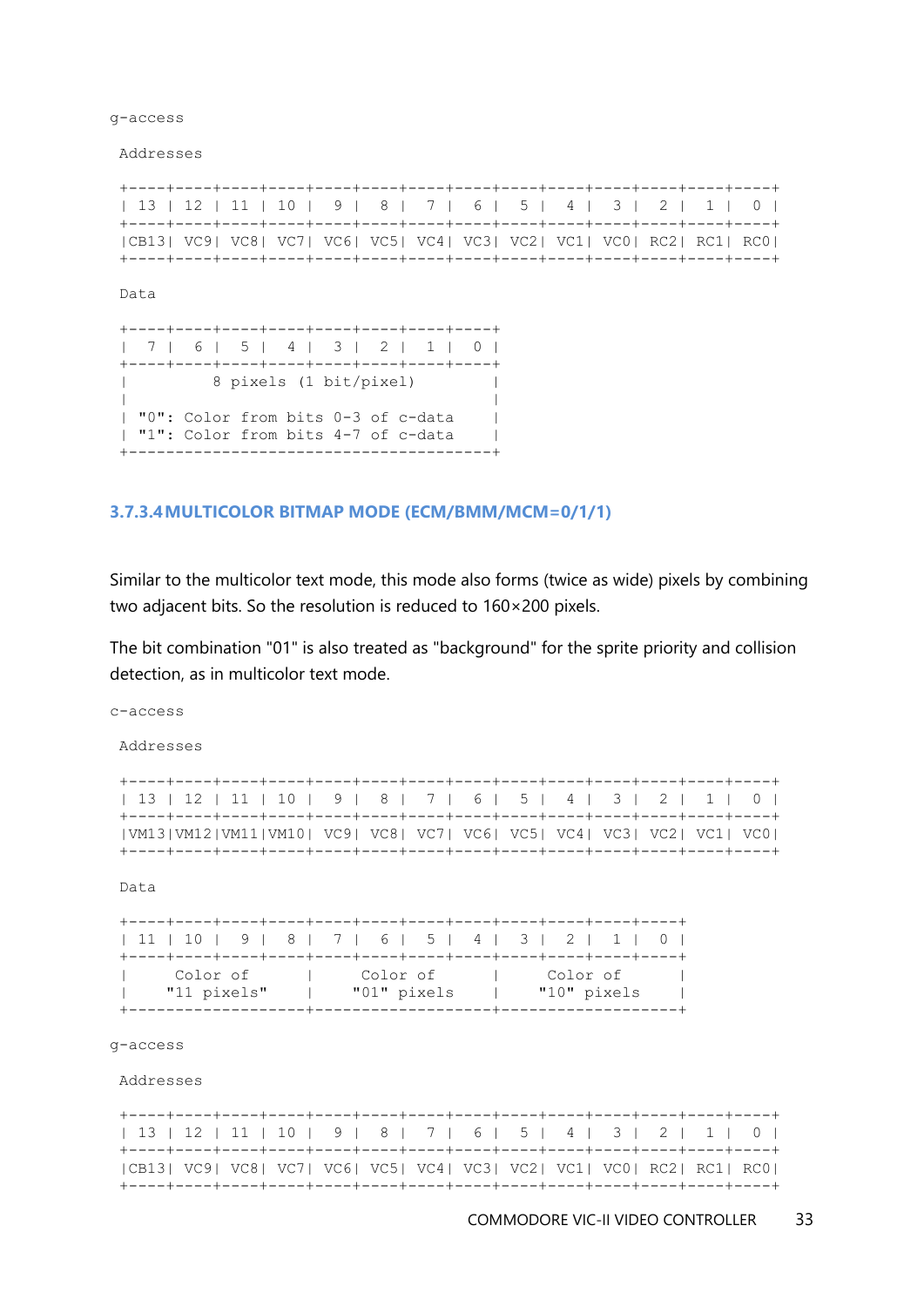Data

|  | 7   6   5   4   3   2   1   0         |  |
|--|---------------------------------------|--|
|  |                                       |  |
|  | 4 pixels (2 bits/pixel)               |  |
|  |                                       |  |
|  | "00": Background color 0 (\$d021)     |  |
|  | l "01": Color from bits 4-7 of c-data |  |
|  | l "10": Color from bits 0-3 of c-data |  |
|  | "11": Color from bits 8-11 of c-data  |  |
|  |                                       |  |

#### **3.7.3.5ECM TEXT MODE (ECM/BMM/MCM=1/0/0)**

This text mode is the same as the standard text mode, but it allows the selection of one of four background colors for every single character. The selection is done with the upper two bits of the character pointer. This, however, reduces the character set from 256 to 64 characters.

c-access

Addresses

| 13   12   11   10   9   8   7   6   5   4   3   2   1   0             |  |  |  |  |  |  |  |  |  |  |  |
|-----------------------------------------------------------------------|--|--|--|--|--|--|--|--|--|--|--|
|                                                                       |  |  |  |  |  |  |  |  |  |  |  |
| VM13 VM12 VM11 VM10  VC9  VC8  VC7  VC6  VC5  VC4  VC3  VC2  VC1  VC0 |  |  |  |  |  |  |  |  |  |  |  |
|                                                                       |  |  |  |  |  |  |  |  |  |  |  |

Data

| 11   10   9   8   7   6   5   4   3   2   1   0 |            |                                        |  |  |  |  |
|-------------------------------------------------|------------|----------------------------------------|--|--|--|--|
|                                                 |            |                                        |  |  |  |  |
| l Color of                                      |            | Back.col.  D5   D4   D3   D2   D1   D0 |  |  |  |  |
| $\mathcal{L}(\mathcal{L})$                      | "1" pixels |                                        |  |  |  |  |
|                                                 |            |                                        |  |  |  |  |

g-access

Addresses

| 13   12   11   10   9   8   7   6   5   4   3   2   1   0              |  |  |  |  |  |  |
|------------------------------------------------------------------------|--|--|--|--|--|--|
| $ CB13 CB12 CB11 $ 0   0   D5   D4   D3   D2   D1   D0   RC2  RC1  RC0 |  |  |  |  |  |  |
|                                                                        |  |  |  |  |  |  |

Data

+----+----+----+----+----+----+----+----+ | 7 | 6 | 5 | 4 | 3 | 2 | 1 | 0 | +----+----+----+----+----+----+----+----+ | 8 pixels (1 bit/pixel) | | |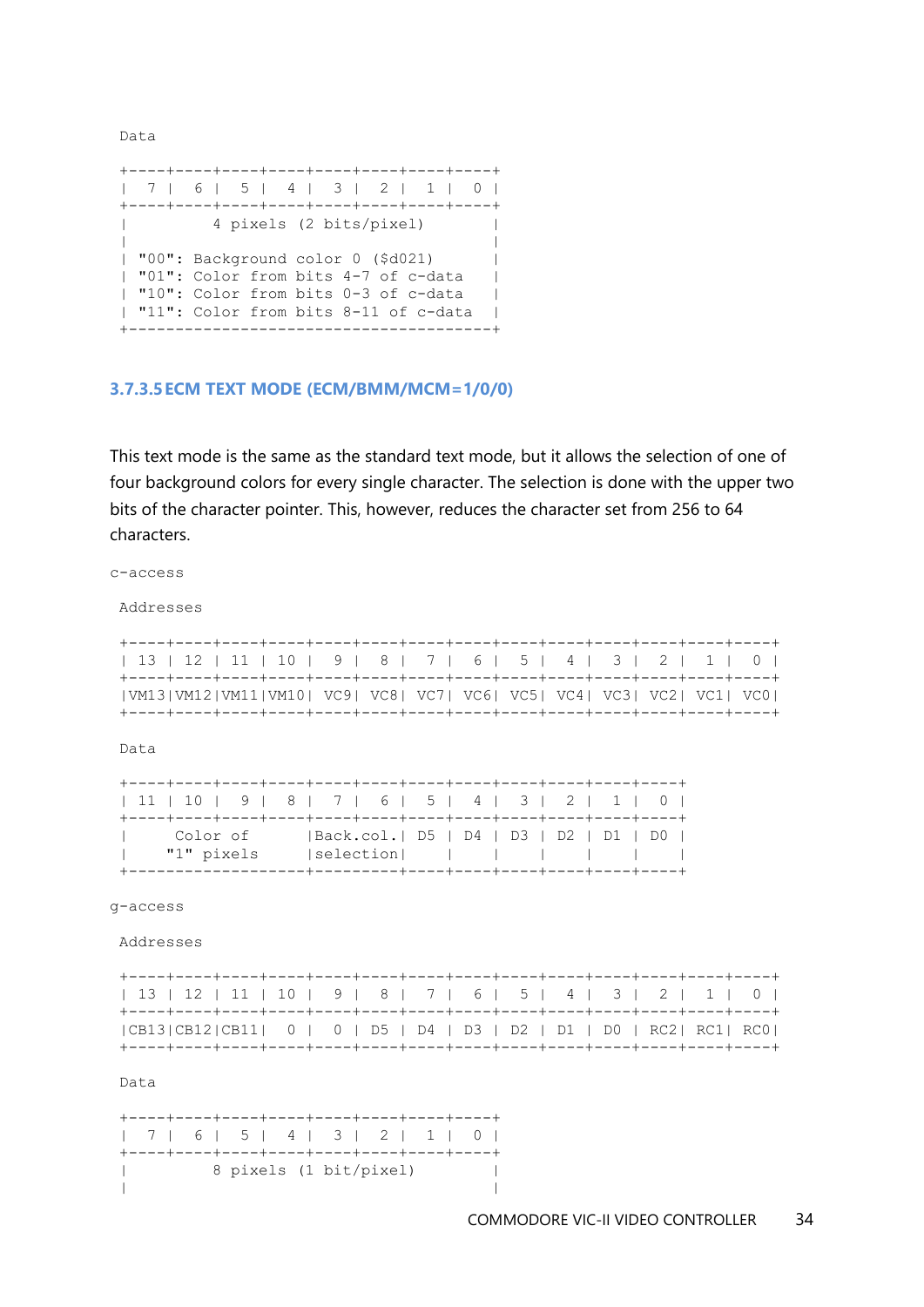|              | "0": Depending on bits 6/7 of c-data | L |
|--------------|--------------------------------------|---|
| $\mathbf{L}$ | 00: Background color 0 (\$d021)      |   |
| $\mathbf{L}$ | 01: Background color 1 (\$d022)      |   |
| $\mathbf{L}$ | 10: Background color 2 (\$d023)      |   |
| $\mathbf{L}$ | 11: Background color 3 (\$d024)      |   |
|              | "1": Color from bits 8-11 of c-data  |   |
|              |                                      |   |

#### **3.7.3.6INVALID TEXT MODE (ECM/BMM/MCM=1/0/1)**

c-access

Setting the ECM and MCM bits simultaneously doesn't select one of the "official" graphics modes of the VIC but creates only black pixels. Nevertheless, the graphics data sequencer internally generates valid graphics data that can trigger sprite collisions even in this mode. By using sprite collisions, you can also read out the generated data (but you cannot see anything, the screen is black). You can, however, only distinguish foreground and background pixels as you cannot get color information from sprite collisions.

The generated graphics is similar to that of the multicolor text mode, but the character set is limited to 64 characters as in ECM mode.

Addresses +----+----+----+----+----+----+----+----+----+----+----+----+----+----+ | 13 | 12 | 11 | 10 | 9 | 8 | 7 | 6 | 5 | 4 | 3 | 2 | 1 | 0 | +----+----+----+----+----+----+----+----+----+----+----+----+----+----+ |VM13|VM12|VM11|VM10| VC9| VC8| VC7| VC6| VC5| VC4| VC3| VC2| VC1| VC0| +----+----+----+----+----+----+----+----+----+----+----+----+----+----+ Data +----+----+----+----+----+----+----+----+----+----+----+----+ | 11 | 10 | 9 | 8 | 7 | 6 | 5 | 4 | 3 | 2 | 1 | 0 | +----+----+----+----+----+----+----+----+----+----+----+----+ | MC | unused | D5 | D4 | D3 | D2 | D1 | D0 | |flag| | | | | | | | +----+------------------------+----+----+----+----+----+----+ g-access Addresses +----+----+----+----+----+----+----+----+----+----+----+----+----+----+ | 13 | 12 | 11 | 10 | 9 | 8 | 7 | 6 | 5 | 4 | 3 | 2 | 1 | 0 | +----+----+----+----+----+----+----+----+----+----+----+----+----+----+ |CB13|CB12|CB11| 0 | 0 | D5 | D4 | D3 | D2 | D1 | D0 | RC2| RC1| RC0| +----+----+----+----+----+----+----+----+----+----+----+----+----+----+ Data +----+----+----+----+----+----+----+----+ | 7 | 6 | 5 | 4 | 3 | 2 | 1 | 0 | +----+----+----+----+----+----+----+----+ | 8 pixels (1 bit/pixel) |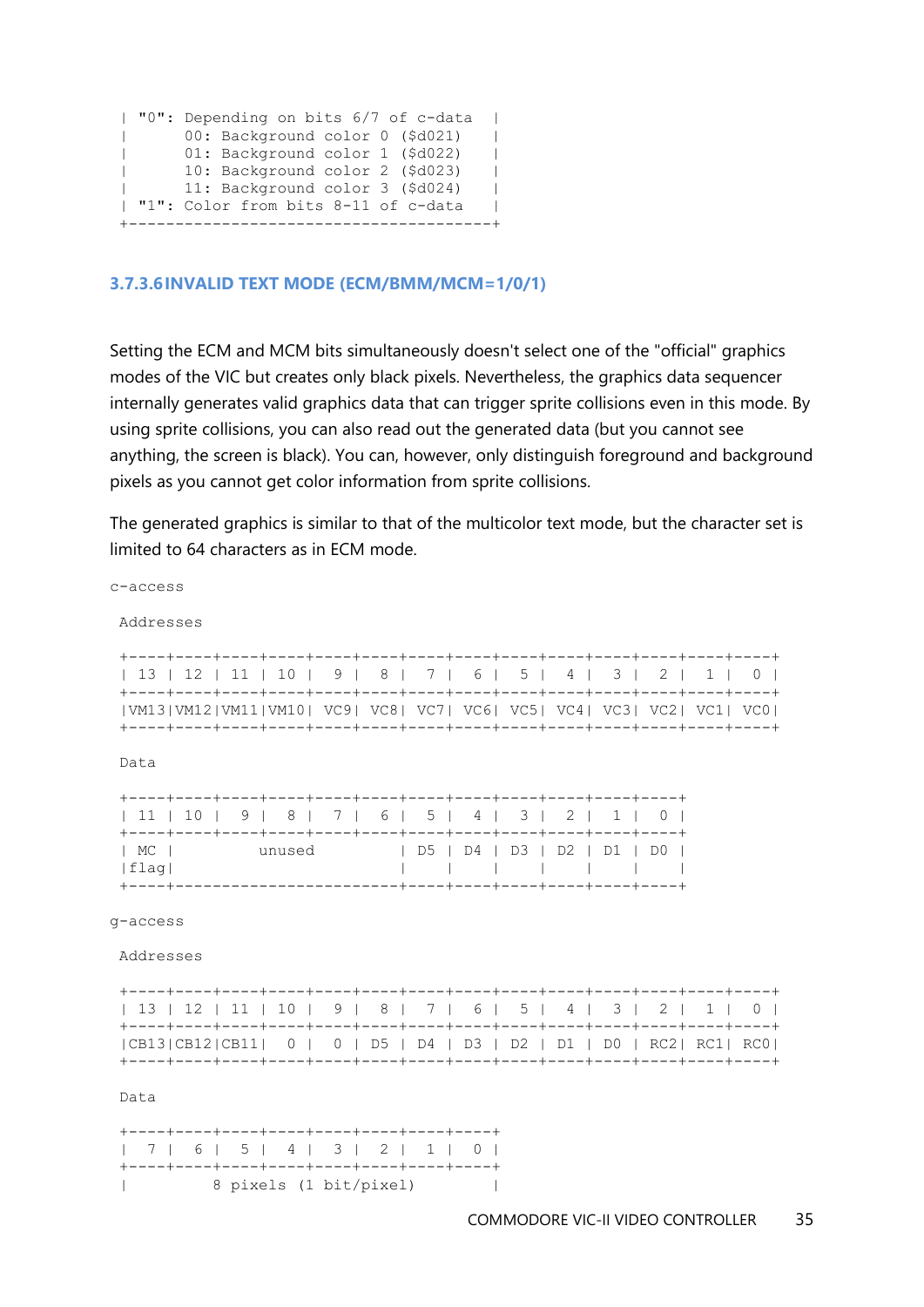| | MC flag = 0 | "0": Black (background) | | "1": Black (foreground) | +---------------------------------------+ | 4 pixels (2 bits/pixel) | | | | "00": Black (background) | MC flag = 1 | "01": Black (background) | | "10": Black (foreground) | | "11": Black (foreground) | +---------------------------------------+

#### **3.7.3.7INVALID BITMAP MODE 1 (ECM/BMM/MCM=1/1/0)**

This mode also only displays a black screen, but the pixels can also be read out with the sprite collision trick.

The structure of the graphics is basically as in standard bitmap mode, but the bits 9 and 10 of the g-addresses are always zero due to the set ECM bit and so the graphics is - roughly said made up of four "sections" that are each repeated four times.

| c-access              |  |                                                                                |  |  |        |  |  |  |  |
|-----------------------|--|--------------------------------------------------------------------------------|--|--|--------|--|--|--|--|
| Addresses             |  |                                                                                |  |  |        |  |  |  |  |
|                       |  | 13   12   11   10   9   8   7   6   5   4   3   2   1   0                      |  |  |        |  |  |  |  |
|                       |  | VM13 VM12 VM11 VM10  VC9  VC8  VC7  VC6  VC5  VC4  VC3  VC2  VC1  VC0          |  |  |        |  |  |  |  |
| Data                  |  |                                                                                |  |  |        |  |  |  |  |
|                       |  | 11   10   9   8   7   6   5   4   3   2   1   0                                |  |  |        |  |  |  |  |
|                       |  |                                                                                |  |  | unused |  |  |  |  |
| q-access<br>Addresses |  |                                                                                |  |  |        |  |  |  |  |
|                       |  | 13   12   11   10   9   8   7   6   5   4   3   2   1   0                      |  |  |        |  |  |  |  |
|                       |  | $ CB13 VC9 VC8 0 0 VC5 VC4 VC3 VC2 VC1 VC0 RC2 RC1 RC0 $                       |  |  |        |  |  |  |  |
| Data                  |  |                                                                                |  |  |        |  |  |  |  |
|                       |  | 7   6   5   4   3   2   1   0  <br>+----+----+----+----+----+----+----+---+--- |  |  |        |  |  |  |  |
|                       |  | 8 pixels (1 bit/pixel)                                                         |  |  |        |  |  |  |  |
|                       |  | "0": Black (background)                                                        |  |  |        |  |  |  |  |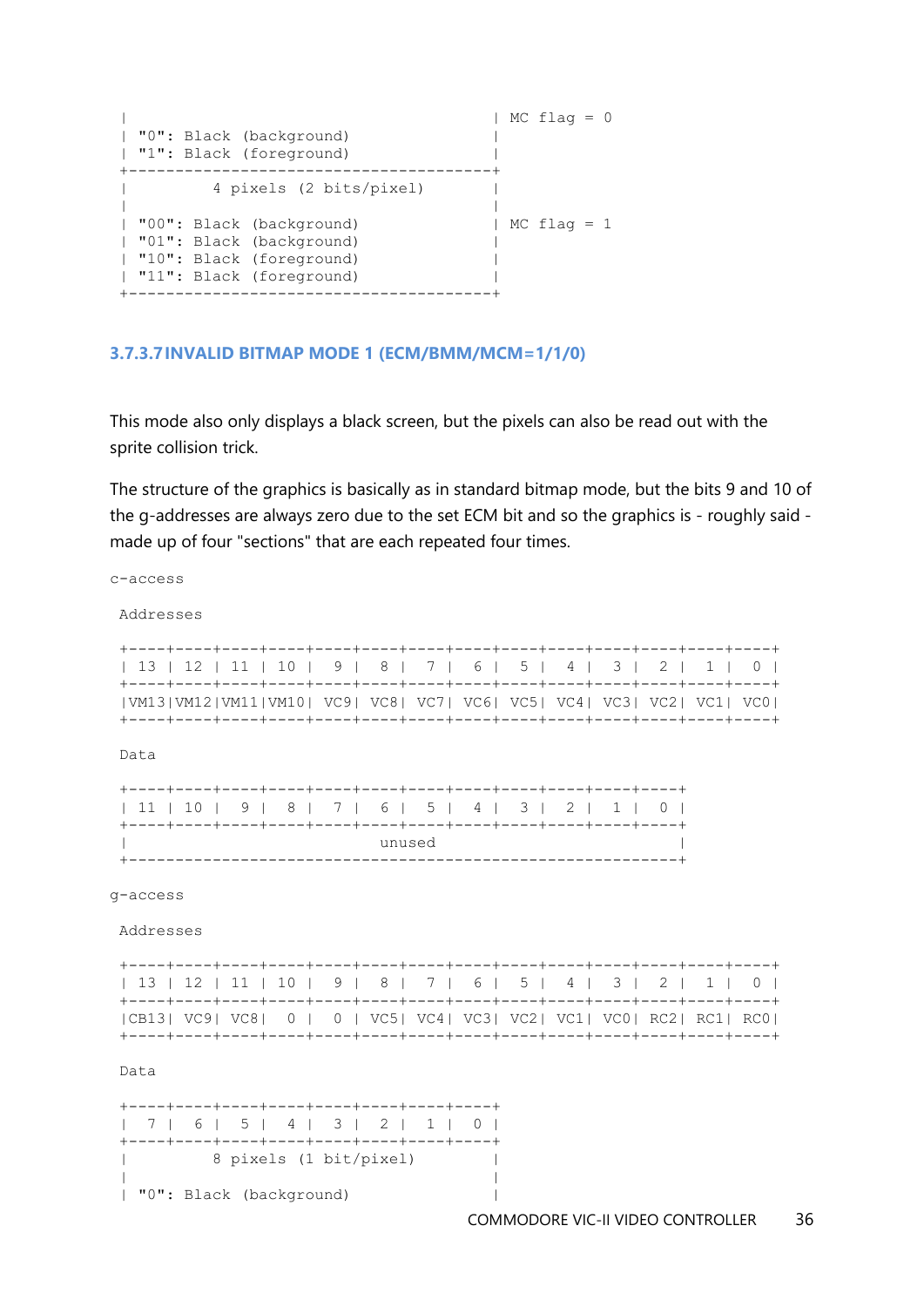| "1": Black (foreground) | +---------------------------------------+

#### **3.7.3.8INVALID BITMAP MODE 2 (ECM/BMM/MCM=1/1/1)**

The last invalid mode also creates a black screen but it can also be "scanned" with spritegraphics collisions.

The structure of the graphics is basically as in multicolor bitmap mode, but the bits 9 and 10 of the g-addresses are always zero due to the set ECM bit, with the same results as in the first invalid bitmap mode. As usual, the bit combination "01" is part of the background.

c-access

Addresses

|  |  |  |  |  |  | 13   12   11   10   9   8   7   6   5   4   3   2   1   0             |
|--|--|--|--|--|--|-----------------------------------------------------------------------|
|  |  |  |  |  |  |                                                                       |
|  |  |  |  |  |  | VM13 VM12 VM11 VM10  VC9  VC8  VC7  VC6  VC5  VC4  VC3  VC2  VC1  VC0 |
|  |  |  |  |  |  |                                                                       |

Data

|  |  |  |  |  |  |        |  |  | 11   10   9   8   7   6   5   4   3   2   1   0 |  |  |  |  |
|--|--|--|--|--|--|--------|--|--|-------------------------------------------------|--|--|--|--|
|  |  |  |  |  |  |        |  |  |                                                 |  |  |  |  |
|  |  |  |  |  |  | unused |  |  |                                                 |  |  |  |  |
|  |  |  |  |  |  |        |  |  |                                                 |  |  |  |  |

g-access

Addresses

| 13   12   11   10   9   8   7   6   5   4   3   2   1   0 |  |  |  |  |  |  |  |  |
|-----------------------------------------------------------|--|--|--|--|--|--|--|--|
|                                                           |  |  |  |  |  |  |  |  |
| $ CB13 VC9 VC8 0 0 VC5 VC4 VC3 VC2 VC1 VC0 RC2 RC1 RC0 $  |  |  |  |  |  |  |  |  |
|                                                           |  |  |  |  |  |  |  |  |

Data

+----+----+----+----+----+----+----+----+ | 7 | 6 | 5 | 4 | 3 | 2 | 1 | 0 | +----+----+----+----+----+----+----+----+ | 4 pixels (2 bits/pixel) | | | | "00": Black (background) | | "01": Black (background) | | "10": Black (foreground) | | "11": Black (foreground) | +---------------------------------------+

#### **3.7.3.9IDLE STATE**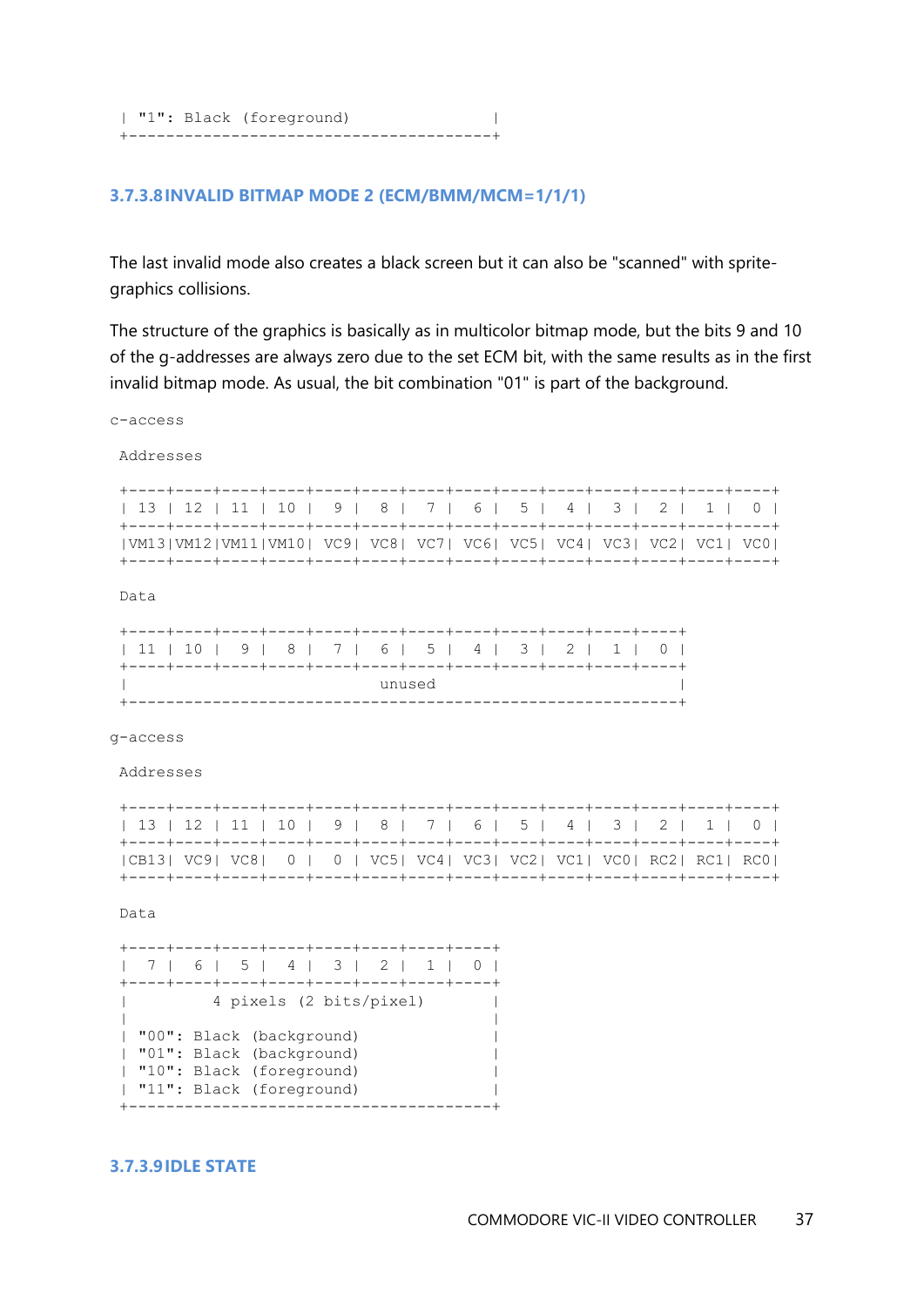In idle state, the VIC reads the graphics data from address \$3fff (resp. \$39ff if the ECM bit is set) and displays it in the selected graphics mode, but with the video matrix data (normally read in the c-accesses) being all "0" bits. So the byte at address \$3fff/\$39ff is output repeatedly.

| c-access          |            |                                                                                                                       |  |  |  |  |                                                                      |                       |                        |  |  |  |                                                           |
|-------------------|------------|-----------------------------------------------------------------------------------------------------------------------|--|--|--|--|----------------------------------------------------------------------|-----------------------|------------------------|--|--|--|-----------------------------------------------------------|
|                   |            | No c-accesses occur.                                                                                                  |  |  |  |  |                                                                      |                       |                        |  |  |  |                                                           |
| Data              |            |                                                                                                                       |  |  |  |  |                                                                      |                       |                        |  |  |  |                                                           |
|                   |            | 11   10   9   8   7   6   5   4   3   2   1   0                                                                       |  |  |  |  |                                                                      |                       |                        |  |  |  |                                                           |
|                   |            |                                                                                                                       |  |  |  |  |                                                                      |                       |                        |  |  |  |                                                           |
| q-access          |            |                                                                                                                       |  |  |  |  |                                                                      |                       |                        |  |  |  |                                                           |
|                   |            | Addresses (ECM=0)                                                                                                     |  |  |  |  |                                                                      |                       |                        |  |  |  |                                                           |
|                   |            |                                                                                                                       |  |  |  |  |                                                                      |                       |                        |  |  |  | 13   12   11   10   9   8   7   6   5   4   3   2   1   0 |
|                   |            |                                                                                                                       |  |  |  |  |                                                                      |                       |                        |  |  |  |                                                           |
| Addresses (ECM=1) |            |                                                                                                                       |  |  |  |  |                                                                      |                       |                        |  |  |  |                                                           |
|                   |            |                                                                                                                       |  |  |  |  |                                                                      |                       |                        |  |  |  | 13   12   11   10   9   8   7   6   5   4   3   2   1   0 |
|                   |            |                                                                                                                       |  |  |  |  |                                                                      |                       |                        |  |  |  |                                                           |
| Data              |            |                                                                                                                       |  |  |  |  |                                                                      |                       |                        |  |  |  |                                                           |
|                   |            | 7   6   5   4   3   2   1   0  <br>+----+----+----+----+----+----+----+---+---                                        |  |  |  |  |                                                                      |                       |                        |  |  |  |                                                           |
|                   | "1": Black | 8 pixels (1 bit/pixel)   Standard text mode/<br>  "0": Background color 0 (\$d021)   ECM text mode                    |  |  |  |  |                                                                      | Multicolor text mode/ |                        |  |  |  |                                                           |
|                   |            | 8 pixels (1 bit/pixel)<br>"0": Black (background)<br>"1": Black (foreground)                                          |  |  |  |  | Standard bitmap mode/<br>Invalid text mode/<br>Invalid bitmap mode 1 |                       |                        |  |  |  |                                                           |
|                   |            | 4 pixels (2 bits/pixel)                                                                                               |  |  |  |  |                                                                      |                       | Multicolor bitmap mode |  |  |  |                                                           |
|                   |            | "00": Background color 0 (\$d021)<br>"01": Black (background)<br>"10": Black (foreground)<br>"11": Black (foreground) |  |  |  |  |                                                                      |                       |                        |  |  |  |                                                           |
|                   |            | 4 pixels (2 bits/pixel)                                                                                               |  |  |  |  |                                                                      | Invalid bitmap mode 2 |                        |  |  |  |                                                           |

COMMODORE VIC-II VIDEO CONTROLLER 38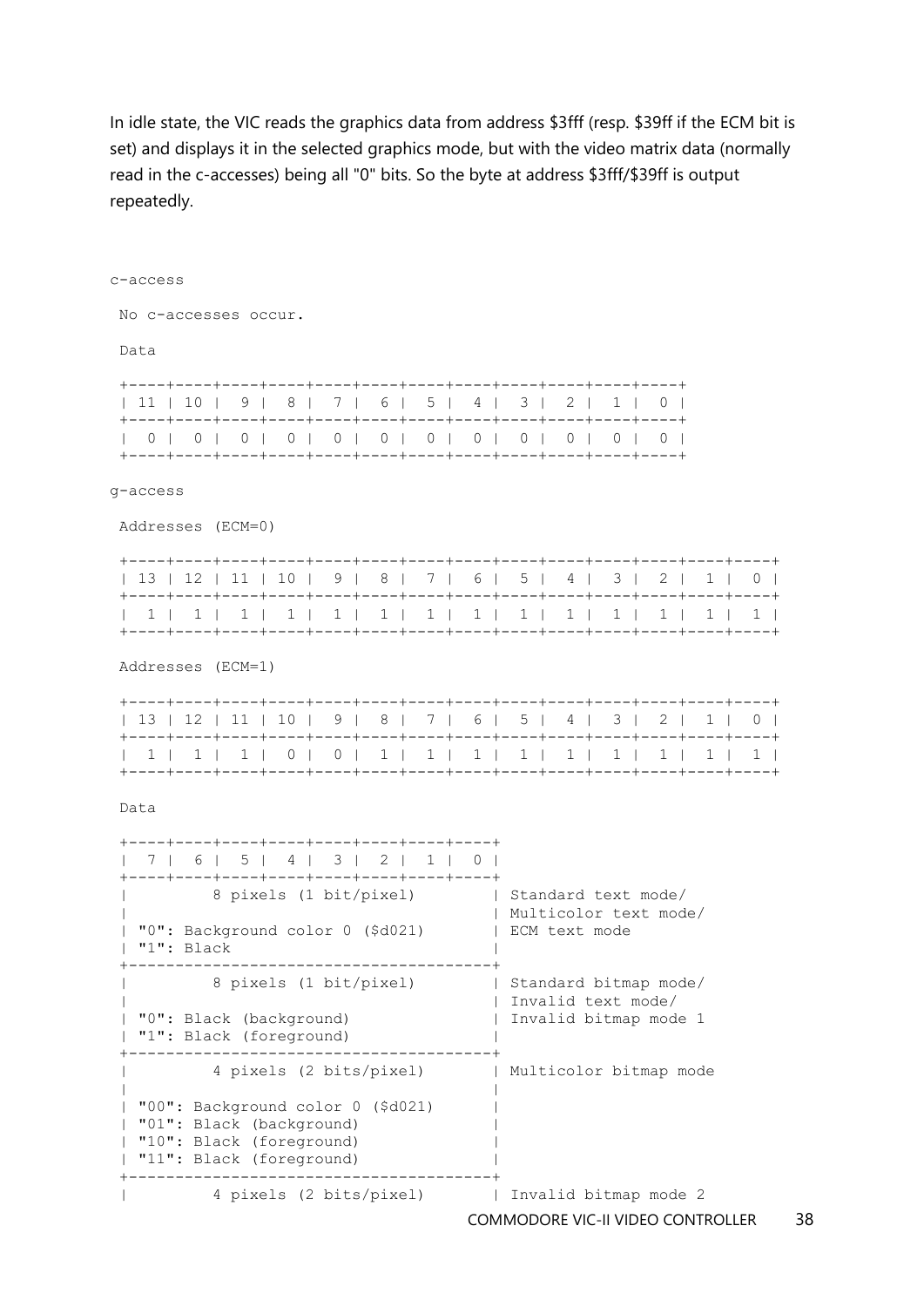```
| |
| "00": Black (background) |
| "01": Black (background) |
| "10": Black (foreground) |
| "11": Black (foreground) |
+---------------------------------------+
```
# <span id="page-38-0"></span>**3.8 SPRITES**

Apart from the text/bitmap graphics, the VIC can display eight independent 24×21 pixels large, freely movable objects, the "sprites" (called "MOBs" (Movable Object Blocks) in [2]).

The sprites can have an arbitrary position on the screen, you can switch them on and off one at a time with the bits of register \$d015 (MxE), expand them by the factor 2 in X and/or Y direction with registers \$d017/\$d01d (with the resolution still being 24×21 pixels), choose between standard and multicolor mode with register \$d01c (MxMC), set the display priority with respect to the text/bitmap graphics with register \$d01b (MxDP) and assign a different color to each sprite (registers \$d027-\$d02e). Besides, the VIC has the ability to detect collisions between sprites among themselves or between sprites and text/bitmap graphics and to trigger an interrupt on such collisions (see 3.11.).

The position of the top left corner of a sprite is specified with the coordinate registers (MxX, MxY) belonging to it. There are 8 bits for the Y coordinate and 9 bits for the X coordinate (the most significant bits of all sprites are collected in register \$d010).

#### <span id="page-38-1"></span>**3.8.1 MEMORY ACCESS AND DISPLAY**

The 63 bytes of sprite data necessary for displaying 24×21 pixels are stored in memory in a linear fashion: 3 adjacent bytes form one line of the sprite.

These 63 bytes can be moved in steps of 64 bytes within the 16KB address space of the VIC. For this, the VIC reads a sprite data pointer for each sprite in every raster line from the very last 8 bytes of the video matrix (p-access) that is used as the upper 8 bits of the address for sprite data accesses (s-accesses). The lower 6 bits come from a sprite data counter (MC0- MC7, one for each sprite) that plays a similar role for the sprites as VC does for the video matrix. As the p-accesses are done in every raster line and not only when the belonging sprite is just displayed, you can change the appearance of a sprite in the middle of its display by changing the sprite data pointer.

When s-accesses are necessary for a sprite, they are done in the three half-cycles directly after the p-access belonging to the sprite within the raster line. The VIC also uses the BA and AEC signals (as in the Bad Lines) to access the bus in the second clock phase. BA will also go

COMMODORE VIC-II VIDEO CONTROLLER 39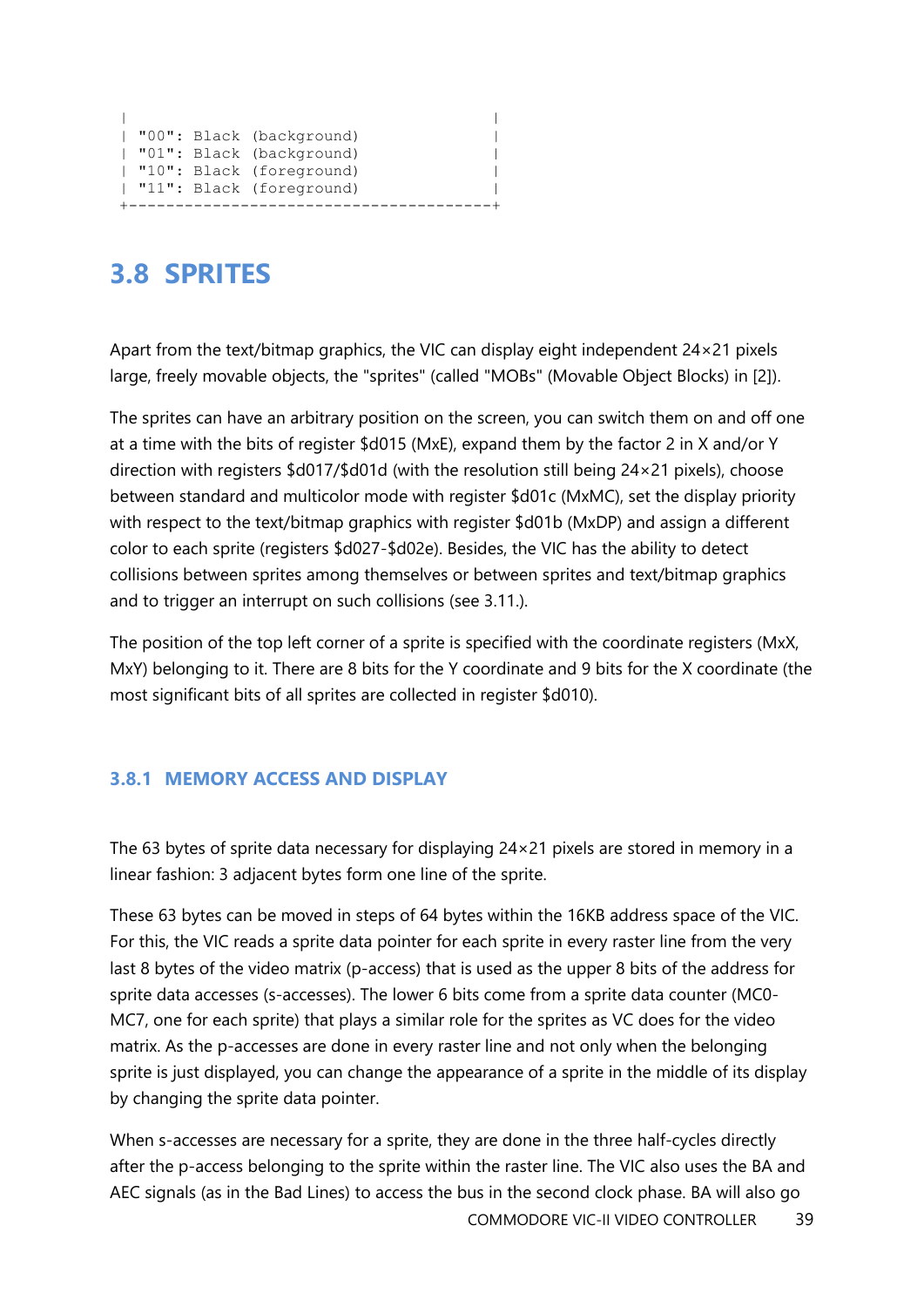low three cycles before the proper access in this case. The s-accesses are done in every raster line in which the sprite is visible (for the sprites 0-2, it is always in the line before, see the timing diagrams in section 3.6.3.), for every sprite in statically assigned cycles within the line.

Like the text and bitmap graphics, the sprites also have a standard mode and a multicolor mode. In standard mode, every bit directly corresponds to one pixel on the screen. A "0" pixel is transparent and the underlying graphics are visible below it, a "1" pixel is displayed in the sprite color from registers \$d027-\$d02e belonging to the sprite in question. In multicolor mode, two adjacent bits form one pixel, thus reducing the resolution of the sprite to 12×21 (the pixels are twice as wide).

Moreover, the sprites can be doubled in their size on the screen in X and/or Y direction (X/Y expansion). For that, every sprite pixel simply becomes twice as wide/tall, the resolution doesn't change. So a pixel of an x-expanded multicolor sprite is four times as wide as a pixel of an unexpanded standard sprite. Although both expansions look similar, they are implemented completely differently in the VIC. The X expansion simply instructs the sprite data sequencer to output pixels with half frequency. But the Y expansion makes the sprite address generator read from the same addresses in each two lines in sequence so that every sprite line is output twice.

Every sprite has its own sprite data sequencer whose core is a 24-bit shift register. Apart from that, there are two internal registers for every sprite:

- "MC" (MOB Data Counter) is a 6-bit counter that can be loaded from MCBASE.
- "MCBASE" (MOB Data Counter Base) is a 6-bit counter with reset input.

Besides, there is one expansion flip-flop per sprite that controls the Y expansion.

The display of a sprite is done after the following rules (the cycle numbers are only valid for the 6569):

- 1. The expansion flip-flop is set as long as the bit in MxYE in register \$d017 corresponding to the sprite is cleared.
- 2. If the MxYE bit is set in the first phase of cycle 55, the expansion flip-flop is inverted.
- 3. In the first phases of cycle 55 and 56, the VIC checks for every sprite if the corresponding MxE bit in register \$d015 is set and the Y coordinate of the sprite (odd registers \$d001-\$d00f) match the lower 8 bits of RASTER. If this is the case and the DMA for the sprite is still off, the DMA is switched on, MCBASE is cleared, and if the MxYE bit is set the expansion flip-flop is reset.
- 4. In the first phase of cycle 58, the MC of every sprite is loaded from its belonging MCBASE (MCBASE->MC) and it is checked if the DMA for the sprite is turned on and the Y coordinate of the sprite matches the lower 8 bits of RASTER. If this is the case, the display of the sprite is turned on.
- 5. If the DMA for a sprite is turned on, three s-accesses are done in sequence in the corresponding cycles assigned to the sprite (see the diagrams in section 3.6.3.). The paccesses are always done, even if the sprite is turned off. The read data of the first

COMMODORE VIC-II VIDEO CONTROLLER 40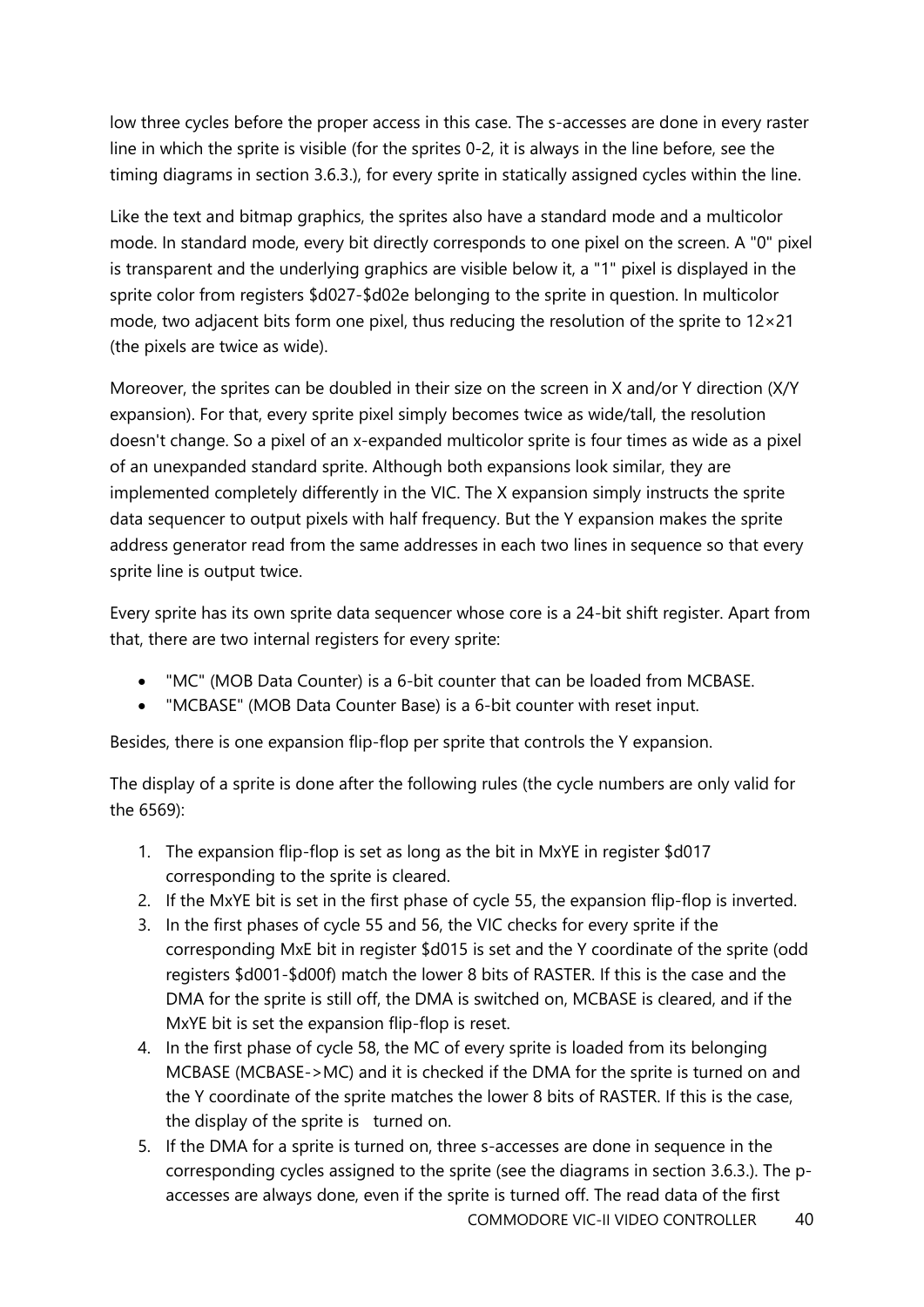access is stored in the upper 8 bits of the shift register, that of the second one in the middle 8 bits and that of the third one in the lower 8 bits. MC is incremented by one after each s-access.

- 6. If the sprite display for a sprite is turned on, the shift register is shifted left by one bit with every pixel as soon as the current X coordinate of the raster beam matches the X coordinate of the sprite (even registers \$d000-\$d00e), and the bits that "fall off" are displayed. If the MxXE bit belonging to the sprite in register \$d01d is set, the shift is done only every second pixel and the sprite appears twice as wide. If the sprite is in multicolor mode, every two adjacent bits form one pixel.
- 7. In the first phase of cycle 15, it is checked if the expansion flip-flop is set. If so, MCBASE is incremented by 2.
- 8. In the first phase of cycle 16, it is checked if the expansion flip-flop is set. If so, MCBASE is incremented by 1. After that, the VIC checks if MCBASE is equal to 63 and turns of the DMA and the display of the sprite if it is.

As the test in rule 3 is done at the end of a raster line, the sprite Y coordinates stored in the registers must be 1 less than the desired Y position of the first sprite line, as the sprite display will not start until the following line, after the first sprite data has been read (as long as the sprite is not positioned to the right of sprite X coordinate \$164 (cycle 58, see rule 4)).

Sprites can be "reused" vertically: If you change the Y coordinate of a sprite to a later raster line during or after its display has completed, so that the comparisons mentioned in rules 1 and 2 will match again, the sprite is displayed again at that Y coordinate (you may then of course freely set a new X coordinate and sprite data pointer). It is therefore possible to display more than 8 sprites on the screen.

This is not possible in the horizontal direction. After 24 displayed pixels, the shift register has run empty and even if you change the X coordinate within a line so that the comparison in rule 4 will match again, no sprite data is displayed any more. So you can only display up to 8 sprites within one raster line at a time.

Once again, an overview of the scheme of p- and s-accesses:

Addresses

| 13   12   11   10   9   8   7   6   5   4   3   2   1   0     |  |  |  |  |
|---------------------------------------------------------------|--|--|--|--|
|                                                               |  |  |  |  |
| $ VM13 VM12 VM11 VM10 $ 1   1   1   1   1   1   3prite number |  |  |  |  |
|                                                               |  |  |  |  |

Data

|  |  |  |  |  |  | 7   6   5   4   3   2   1   0          |  |  |
|--|--|--|--|--|--|----------------------------------------|--|--|
|  |  |  |  |  |  |                                        |  |  |
|  |  |  |  |  |  | MP7  MP6  MP5  MP4  MP3  MP2  MP1  MP0 |  |  |
|  |  |  |  |  |  |                                        |  |  |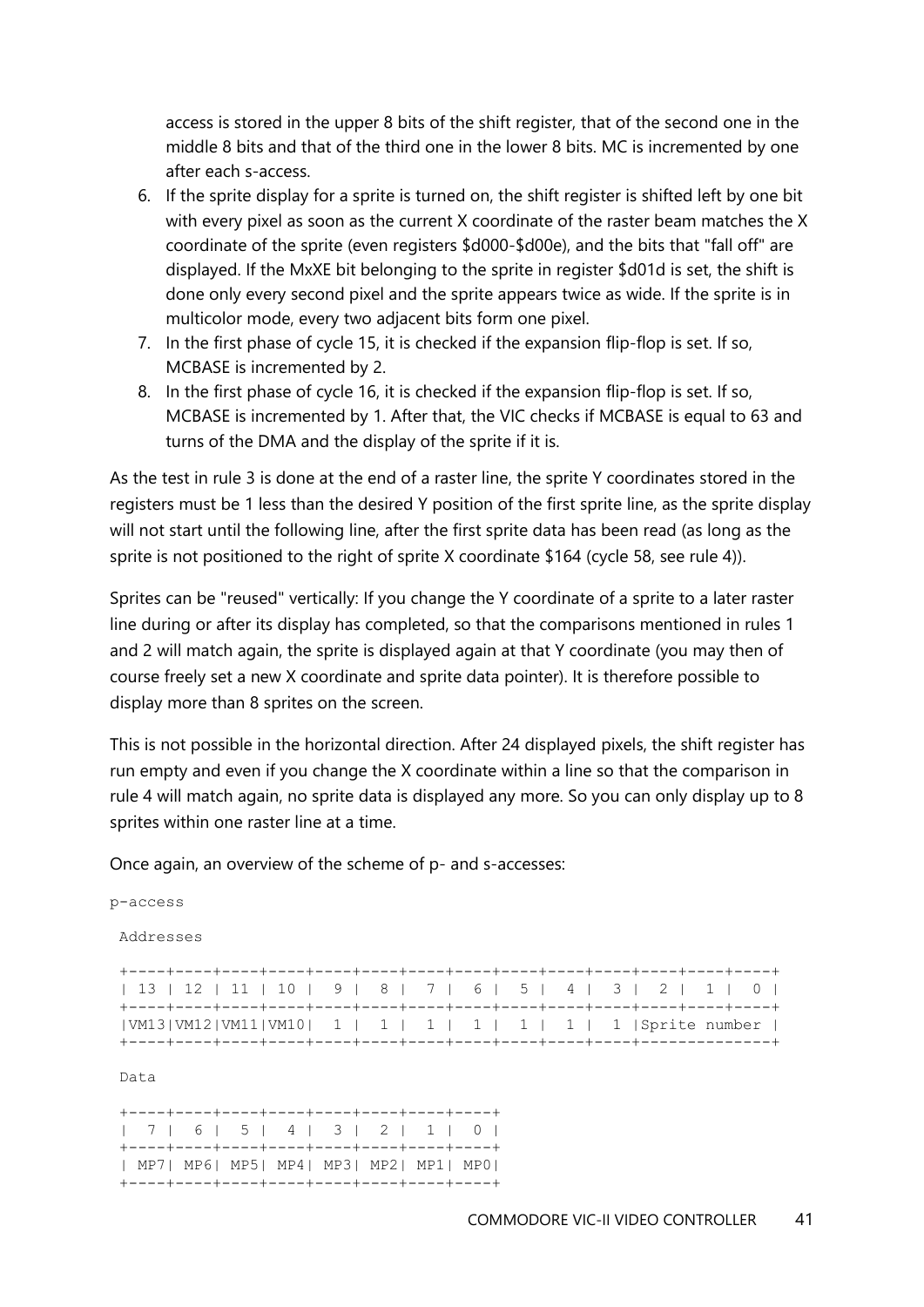s-access

Addresses

|  |  |  |  |  |  |  |  |  |  |  | 13   12   11   10   9   8   7   6   5   4   3   2   1   0            |  |  |
|--|--|--|--|--|--|--|--|--|--|--|----------------------------------------------------------------------|--|--|
|  |  |  |  |  |  |  |  |  |  |  |                                                                      |  |  |
|  |  |  |  |  |  |  |  |  |  |  | MP7  MP6  MP5  MP4  MP3  MP2  MP1  MP0  MC5  MC4  MC3  MC2  MC1  MC0 |  |  |
|  |  |  |  |  |  |  |  |  |  |  |                                                                      |  |  |

Data

| ----+----+----+----+----+----+<br>7   6   5   4   3   2   1  <br>-----+----+----+----+----+----+----+                                   |            |
|-----------------------------------------------------------------------------------------------------------------------------------------|------------|
| 8 pixels (1 bit/pixel)<br>"0": Transparent<br>"1": Sprite color (\$d027-\$d02e)                                                         | $MxMC = 0$ |
| 4 pixels (2 bits/pixel)                                                                                                                 |            |
| "00": Transparent<br>  "01": Sprite multicolor 0 (\$d025)<br>"10": Sprite color $(\$d027-\$d02e)$<br>"11": Sprite multicolor 1 (\$d026) | $MxMC = 1$ |

#### <span id="page-41-0"></span>**3.8.2 PRIORITY AND COLLISION DETECTION**

As soon as several graphics elements (sprites and text/bitmap graphics) overlap on the screen, it has to be decided which element is displayed in the foreground. To do this, every element has a priority assigned and only the element with highest priority is displayed.

The sprites have a rigid hierarchy among themselves: Sprite 0 has the highest and sprite 7 the lowest priority. If two sprites overlap, the sprite with the higher number is displayed only where the other sprite has a transparent pixel.

The priority of the sprites to the text/bitmap graphics can be controlled within some limits. First of all, you have to distinguish the text/bitmap graphics between foreground and background pixels. Which bit combinations belong to the foreground or background is decided by the MCM bit in register \$d016 independently of the state of the graphics data sequencer and of the BMM and ECM bits in register \$d011:

|             | $MCM=0$ | $MCM=1$              |
|-------------|---------|----------------------|
|             |         |                      |
| Bits/pixel  |         |                      |
| Pixels/byte |         |                      |
| Background  | "∩ "    | $"00"$ ,<br>"01"     |
| Foreground  | 11 J 11 | <b>1111</b><br>"10", |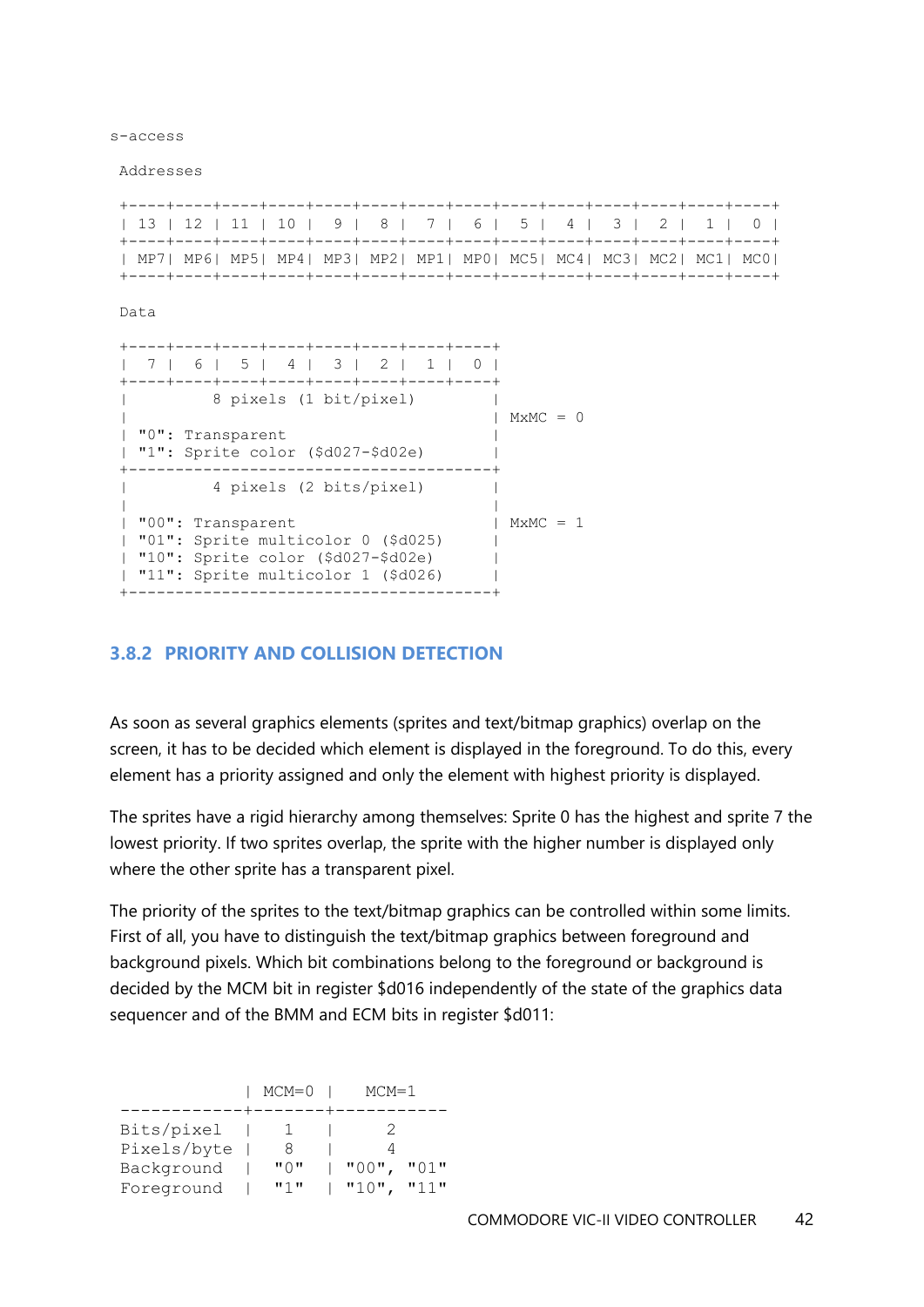In multicolor mode (MCM=1), the bit combinations "00" and "01" belong to the background and "10" and "11" to the foreground whereas in standard mode (MCM=0), cleared pixels belong to the background and set pixels to the foreground. It should be noted that this is also valid for the graphics generated in idle state.

With the MxDP bits from register \$d01b, you can separately specify for each sprite if it should be displayed in front of or behind the foreground pixels (the table in [2] is wrong):



Of course, the graphics elements with lower priority than an overlayed sprite are visible where the sprite has a transparent pixel.

If you choose one of the invalid video modes only the sprites will be visible (fore- and background graphics will all become black, see sections 3.7.3.6.-3.7.3.8.), but by setting the sprites to appear behind the foreground graphics, the foreground graphics will actually become visible as black pixels overlaying the sprite pixels.

Together with the priority management, the VIC has the ability to detect collisions of sprites among themselves and of sprites and foreground pixels of the text/bitmap graphics.

A collision of sprites among themselves is detected as soon as two or more sprite data sequencers output a non-transparent pixel in the course of display generation (this can also happen somewhere outside of the visible screen area). In this case, the MxM bits of all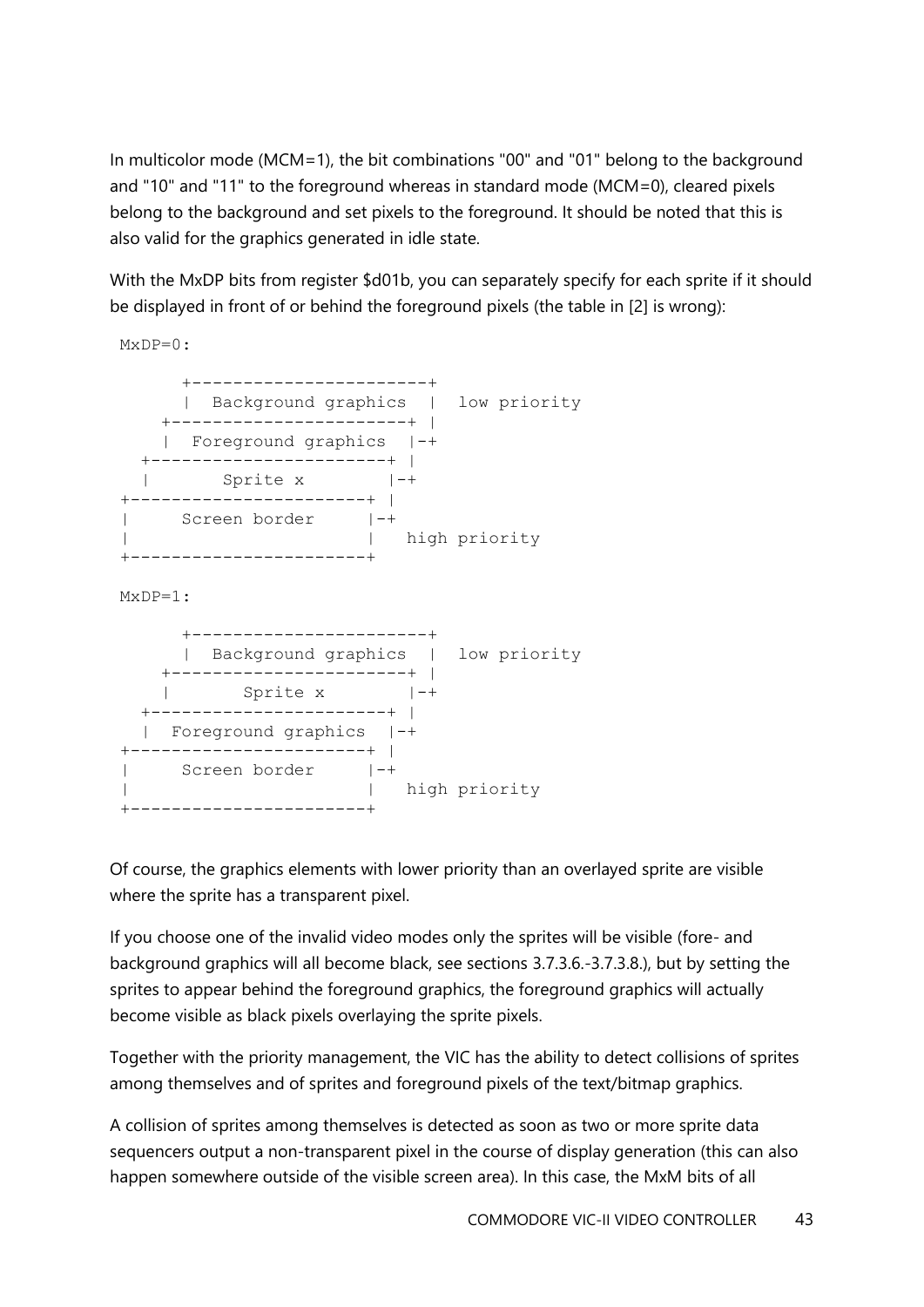affected sprites are set in register \$d01e and (if allowed, see section 3.12.), an interrupt is generated. The bits remain set until the register is read by the processor and are cleared automatically by the read access.

A collision of sprites and other graphics data is detected as soon as one or more sprite data sequencers output a non-transparent pixel and the graphics data sequencer outputs a foreground pixel in the course of display generation. In this case, the MxD bits of the affected sprites are set in register \$d01f and (if allowed, see section 3.12.), an interrupt is generated. As with the sprite-sprite collision, the bits remain set until the register is read by the processor.

If the vertical border flip-flop is set (normally within the upper/lower border, see next section), the output of the graphics data sequencer is turned off and there are no collisions.

# <span id="page-43-0"></span>**3.9 THE BORDER UNIT**

The VIC uses two flip-flops to generate the border around the display window: A main border flip-flop and a vertical border flip-flop.

The main border flip-flop controls the border display. If it is set, the VIC displays the color stored in register \$d020, otherwise it displays the color that the priority multiplexer switches through from the graphics or sprite data sequencer. So the border overlays the text/bitmap graphics as well as the sprites. It has the highest display priority.

The vertical border flip-flop is for auxiliary control of the upper/lower border. If it is set, the main border flip-flop cannot be reset. Apart from that, the vertical border flip-flop controls the output of the graphics data sequencer. The sequencer only outputs data if the flip-flop is

not set, otherwise it displays the background color. This was probably done to prevent spritegraphics collisions in the border area.

There are  $2\times 2$  comparators belonging to each of the two flip-flops. There comparators compare the X/Y position of the raster beam with one of two hardwired values (depending on the state of the CSEL/RSEL bits) to control the flip-flops. The comparisons only match if the values are reached precisely. There is no comparison with an interval.

The horizontal comparison values:

|  |                                                                         | CSEL=0   CSEL=1<br>-------+------------+------------ |  |  |  |  |  |  |
|--|-------------------------------------------------------------------------|------------------------------------------------------|--|--|--|--|--|--|
|  | Left   $31 (91f)$   $24 (918)$<br>Right   $335$ (\$14f)   $344$ (\$158) |                                                      |  |  |  |  |  |  |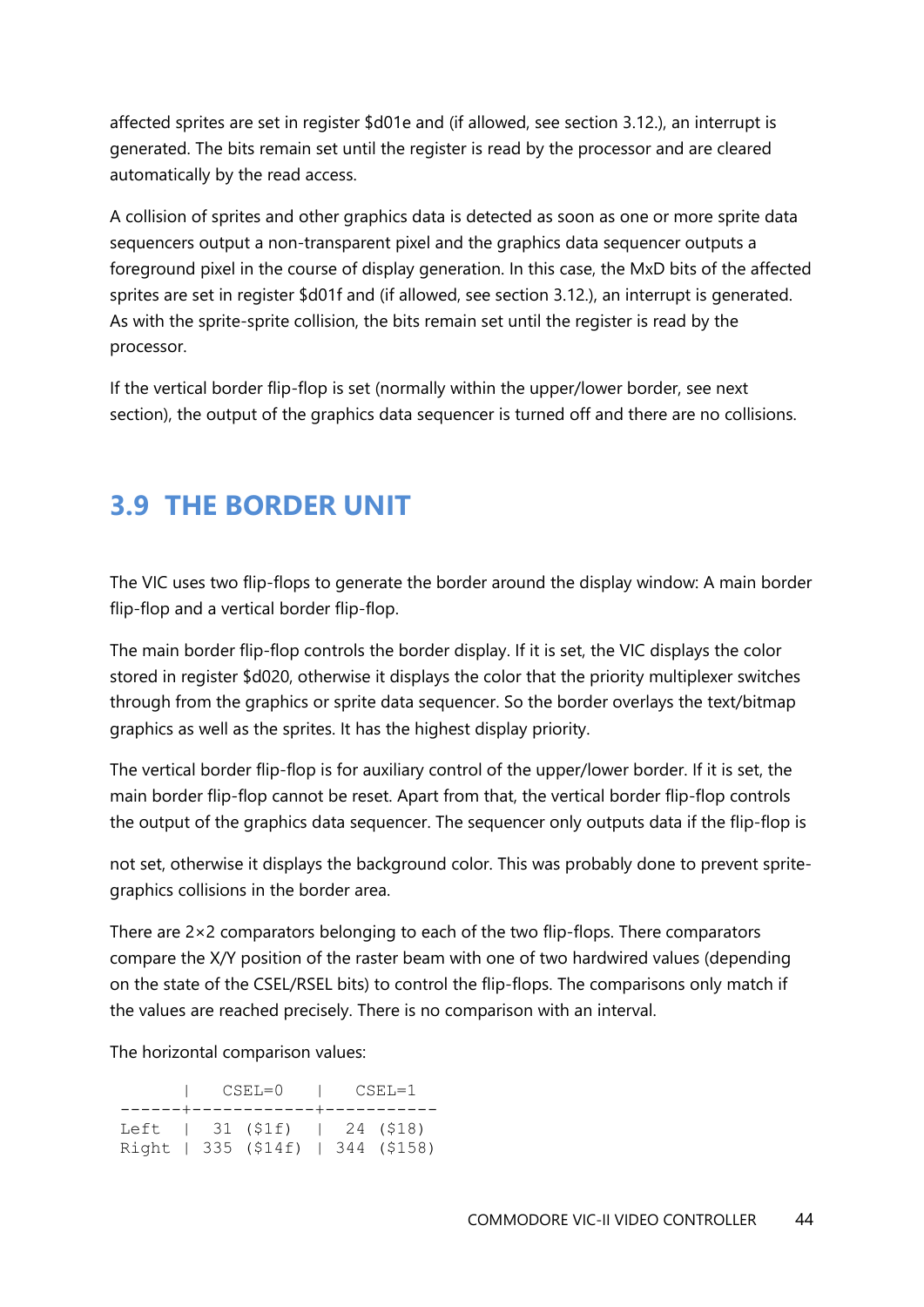And the vertical ones:

|                                  |  |  | $ $ RSEL=0 $ $ RSEL=1 |  |  |  |  |  |
|----------------------------------|--|--|-----------------------|--|--|--|--|--|
| --------+-----------+----------  |  |  |                       |  |  |  |  |  |
|                                  |  |  |                       |  |  |  |  |  |
| Bottom   247 (\$f7)   251 (\$fb) |  |  |                       |  |  |  |  |  |

The flip-flops are switched according to the following rules:

- 1. If the X coordinate reaches the right comparison value, the main border flip-flop is set.
- 2. If the Y coordinate reaches the bottom comparison value in cycle 63, the vertical border flip-flop is set.
- 3. If the Y coordinate reaches the top comparison value in cycle 63 and the DEN bit in register \$d011 is set, the vertical border flip-flop is reset.
- 4. If the X coordinate reaches the left comparison value and the Y coordinate reaches the bottom one, the vertical border flip-flop is set.
- 5. If the X coordinate reaches the left comparison value and the Y coordinate reaches the top one and the DEN bit in register \$d011 is set, the vertical border flip-flop is reset.
- 6. If the X coordinate reaches the left comparison value and the vertical border flip-flop is not set, the main flip-flop is reset.

So the Y coordinate is checked once or twice within each raster line: In cycle 63 and if the X coordinate reaches the left comparison value.

By appropriate switching of the CSEL/RSEL bits you can prevent the comparison values from being reached and thus turn off the border partly or completely (see 3.14.1.).

# <span id="page-44-0"></span>**3.10 DISPLAY ENABLE**

The DEN bit (Display Enable, register \$d011, bit 4) serves for switching on and off the text/bitmap graphics. It is normally set. The bit affects two functions of the VIC: The Bad Lines and the vertical border unit.

- A Bad Line Condition can only occur if the DEN bit has been set for at least one cycle somewhere in raster line \$30 (see section 3.5.).
- If the DEN bit is cleared, the reset input of the vertical border flip-flop is deactivated (see section 3.9.). Then the upper/lower border is not turned off.

Clearing the DEN bit will normally prevent Bad Lines (and thus c- and g-accesses) from occurring and make the whole screen display the border color.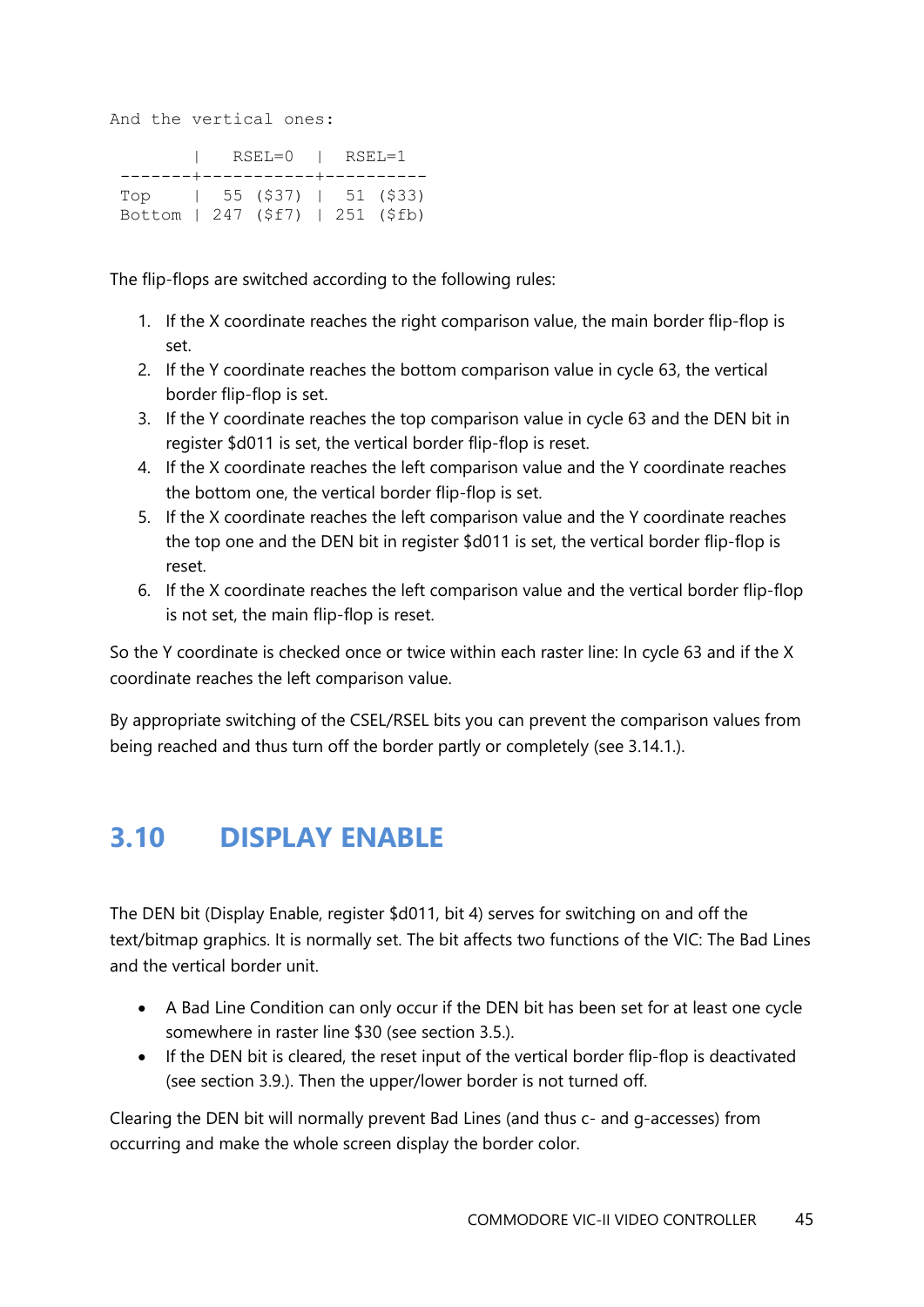# <span id="page-45-0"></span>**3.11 LIGHT PEN**

On a negative edge on the LP input, the current position of the raster beam is latched in the registers LPX (\$d013) and LPY (\$d014). LPX contains the upper 8 bits (of 9) of the X position and LPY the lower 8 bits (likewise of 9) of the Y position. So the horizontal resolution of the light pen is limited to 2 pixels.

Only one negative edge on LP is recognized per frame. If multiple edges occur on LP, all following ones are ignored. The trigger is not released until the next vertical blanking interval.

As the LP input of the VIC is connected to the keyboard matrix as are all lines of the joystick ports, it can also be controlled by software. This is done with bit 4 of port B of CIA A (\$dc01/\$dc03). This allows to determine the current X position of the raster beam by triggering an LP edge and reading from LPX afterwards (the VIC has no register that would allow reading the X position directly). This can e.g. be used to synchronize raster interrupt routines on exact cycles.

The values you get from the LPX register can be calculated from the sprite coordinates of the timing diagrams in section 3.6.3. The reference point is the end of the cycle in which the LP line is triggered. E.g. if you trigger LP in cycle 20, you get the value \$1e in LPX, corresponding to the sprite coordinate \$03c (LPX contains the upper 8 bits of the 9-bit X coordinate).

The VIC can also additionally trigger an interrupt on a negative edge on the LP pin (see next section), likewise only once per frame.

# <span id="page-45-1"></span>**3.12 VIC INTERRUPTS**

The VIC has the possibility to generate interrupts for the processor when certain events occur. This is done with the IRQ output that is directly connected to the IRQ input of the 6510. The VIC interrupts are therefore maskable with the I flag in the processor status register.

There are four interrupt sources in the VIC. Every source has a corresponding bit in the interrupt latch (register \$d019) and a bit in the interrupt enable register (\$d01a). When an interrupt occurs, the corresponding bit in the latch is set. To clear it, the processor has to write a "1" there "by hand". The VIC doesn't clear the latch on its own.

If at least one latch bit and the belonging bit in the enable register is set, the IRQ line is held low and so the interrupt is triggered in the processor. So the four interrupt sources can be independently enabled and disabled with the enable bits. As the VIC - as described - doesn't clear the interrupt latch by itself, the processor has to do it before the I flag is cleared resp.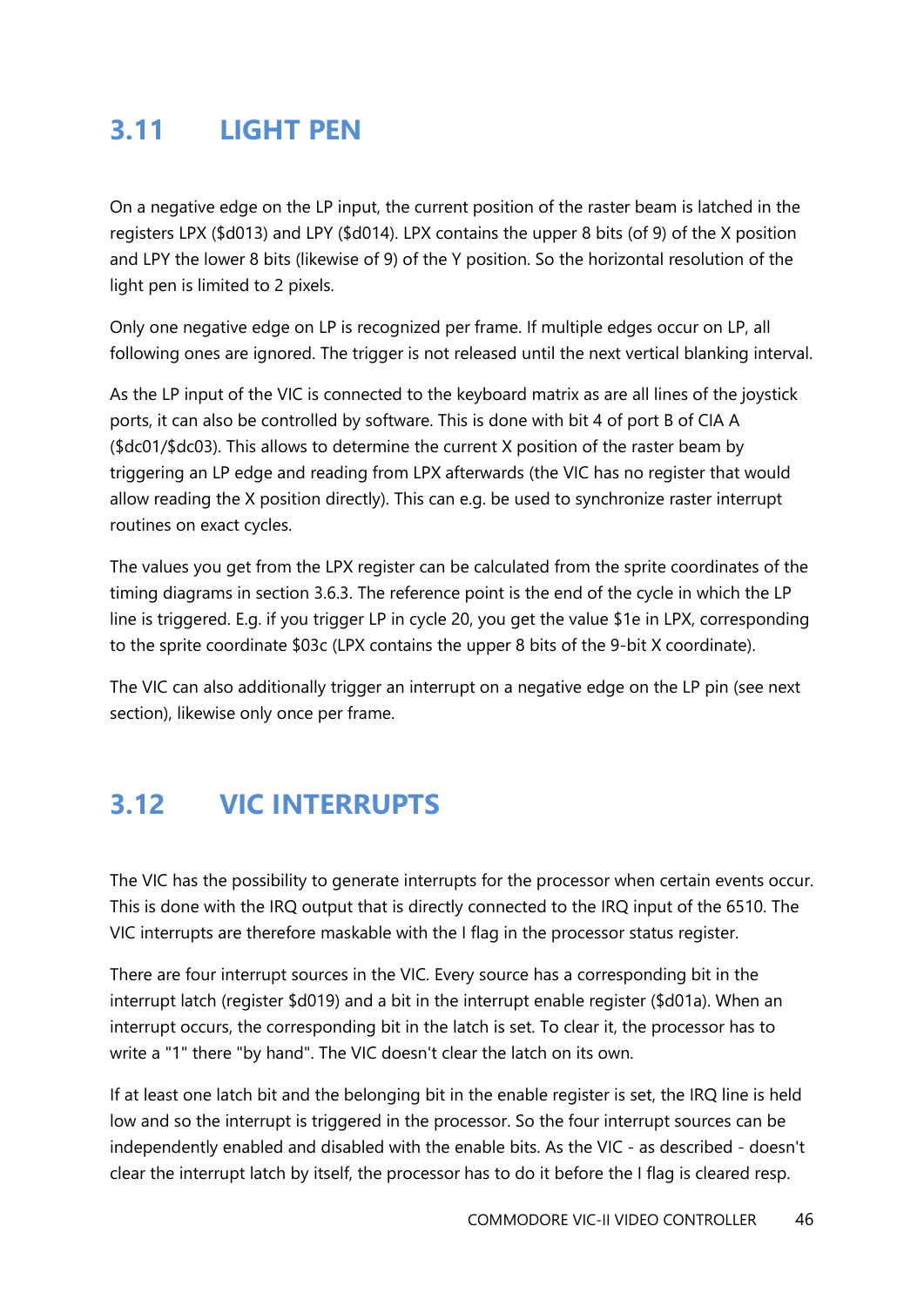before the processor returns from the interrupt routine. Otherwise the interrupt will be triggered again immediately (the IRQ input of the 6510 is state-sensitive).

The following table describes the four interrupt sources and their bits in the latch and enable registers:

|            | Bit Name  Trigger condition                                               |
|------------|---------------------------------------------------------------------------|
| ---+----+- |                                                                           |
|            | 0   RST  Reaching a certain raster line. The line is specified by writing |
|            | to register \$d012 and bit 7 of \$d011 and internally stored by           |
|            | the VIC for the raster compare. The test for reaching the                 |
|            | interrupt raster line is done in cycle 0 of every line (for line          |
|            | $\vert$ 0, in cycle 1).                                                   |
|            | 1   MBC  Collision of at least one sprite with the text/bitmap graphics   |
|            | (one sprite data sequencer outputs non-transparent pixel at the           |
|            | same time at which the graphics data sequencer outputs a                  |
|            | foreground pixel)                                                         |
|            | 2   MMC  Collision of two or more sprites (two sprite data sequencers     |
|            | output a non-transparent pixel at the same time)                          |
| $3-1$      | LP   Negative edge on the LP input (light pen)                            |

For the MBC and MMC interrupts, only the first collision will trigger an interrupt (i.e. if the collision registers \$d01e resp. \$d01f contained the value zero before the collision). To trigger further interrupts after a collision, the concerning register has to be cleared first by reading from it.

The bit 7 in the latch \$d019 reflects the inverted state of the IRQ output of the VIC.

### <span id="page-46-0"></span>**3.13 DRAM REFRESH**

The VIC does five read accesses in every raster line for the refresh of the dynamic RAM. An 8 bit refresh counter (REF) is used to generate 256 DRAM row addresses. The counter is reset to \$ff in raster line 0 and decremented by 1 after each refresh access.

So the VIC will access addresses \$3fff, \$3ffe, \$3ffd, \$3ffc and \$3ffb in line 0, addresses \$3ffa, \$3ff9, \$3ff8, \$3ff7 and \$3ff6 in line 1 etc.

#### Refresh addresses

|  |  |  |  |  |  |  |  |  |  | 13   12   11   10   9   8   7   6   5   4   3   2   1   0                                       |  |  |  |  |
|--|--|--|--|--|--|--|--|--|--|-------------------------------------------------------------------------------------------------|--|--|--|--|
|  |  |  |  |  |  |  |  |  |  |                                                                                                 |  |  |  |  |
|  |  |  |  |  |  |  |  |  |  |                                                                                                 |  |  |  |  |
|  |  |  |  |  |  |  |  |  |  | $  1   1   1   1   1   1   1   1   1   REF7   REF6   REF5   REF4   REF3   REF2   REF1   REF0  $ |  |  |  |  |
|  |  |  |  |  |  |  |  |  |  |                                                                                                 |  |  |  |  |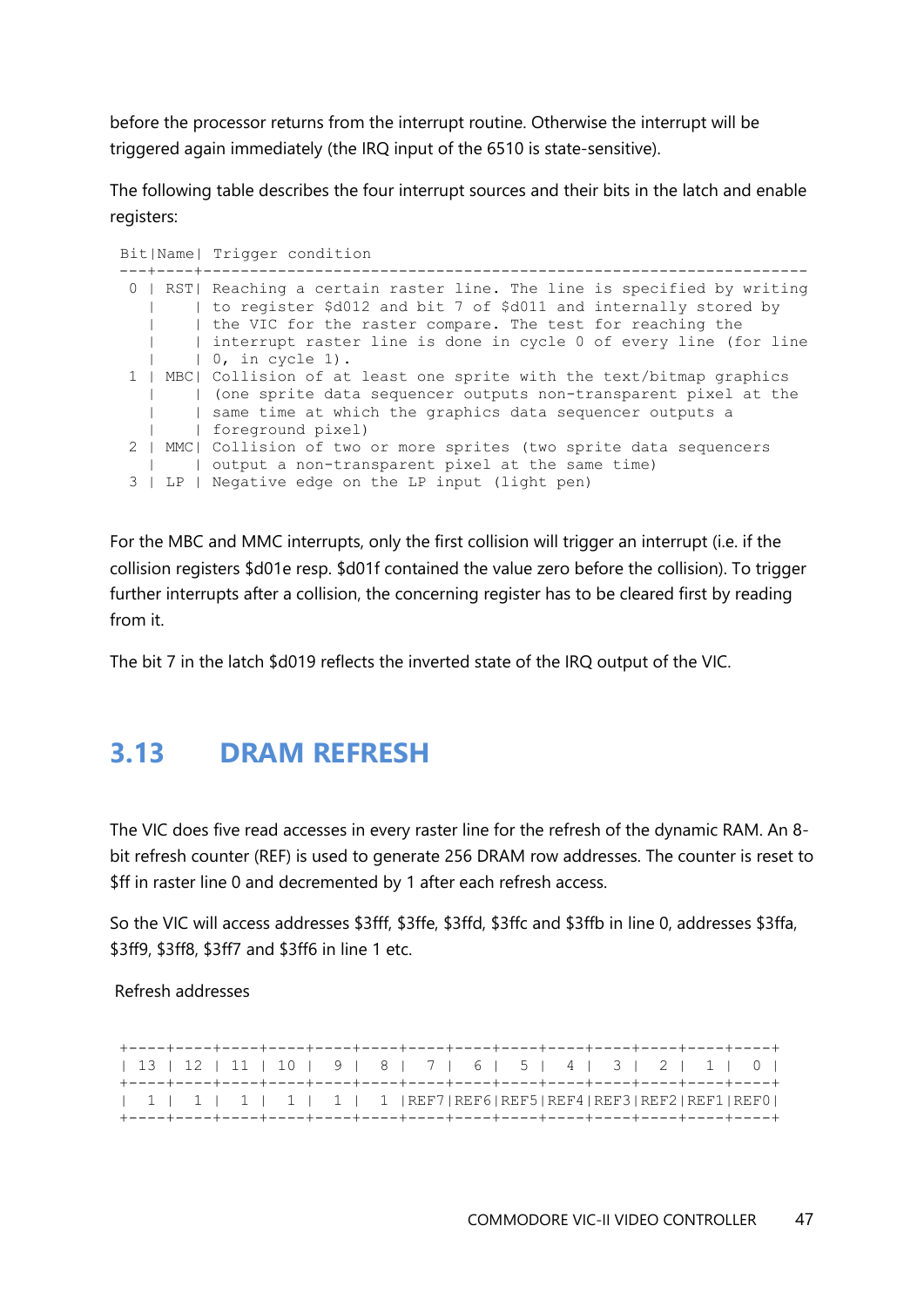# <span id="page-47-0"></span>**3.14 EFFECTS/APPLICATIONS**

The following sections will describe some graphical effects that can be achieved by applying the rules and mechanisms of the VIC described in the previous sections.

#### <span id="page-47-1"></span>**3.14.1HYPERSCREEN**

As explained in section 3.9., the VIC generates the screen border by comparing the beam coordinates with start and stop positions selected by the CSEL/RSEL bits. So the border is basically not displayed within a certain range of coordinates, but rather turned on and off at certain coordinates. If you now make sure by appropriately switching CSEL/RSEL that the coordinate comparison never matches, the border is e.g. never turned on and you can see the graphics in the border area that is normally covered by the border. The technique is called "hyperscreen" or "opening the border".

However, the graphics displayable in the border area is mainly limited to sprites, as the graphics data sequencer is in idle state in this area as no Bad Lines can occur outside of Y coordinates \$30-\$f7 (see section 3.5.). But you can also do something sensible with the graphics generated in idle state.

To turn off the upper/lower border, you proceed as follows:

- 1. Somewhere in the upper part of the screen, you switch to 25-line-border by setting the RSEL bit.
- 2. Now you wait until RASTER has reached a value in the range of 248-250. The vertical border flip-flop is still cleared as the comparison value for RSEL=1 is raster line 251.
- 3. Then you clear the RSEL bit. The comparator is switched and now sets the vertical flipflop at line 247. But this line is already passed and thus the VIC "forgets" to turn on the vertical border.
- 4. After raster line 251 you set the RSEL bit again and repeat from step 2.

If you open the upper/lower border with this method, the left/right border still remains active in the "opened up" area. If you switch from RSEL=0 to RSEL=1 in the raster line range 52-54, the border is never turned off and covers the whole screen (this is the same when the DEN bit is cleared, but Bad Lines still occur). But this is not very sensible.

The left/right border can be turned off with the CSEL bit in a similar way. However, the timing is much more critical. Whereas for the vertical border, you have 4 raster lines time for the switch, for the horizontal border the change from CSEL=1 to CSEL=0 has to be exactly in cycle 56. Likewise, the horizontal border can be prevented from turning off by switching from

CSEL=0 to CSEL=1 in cycle 17.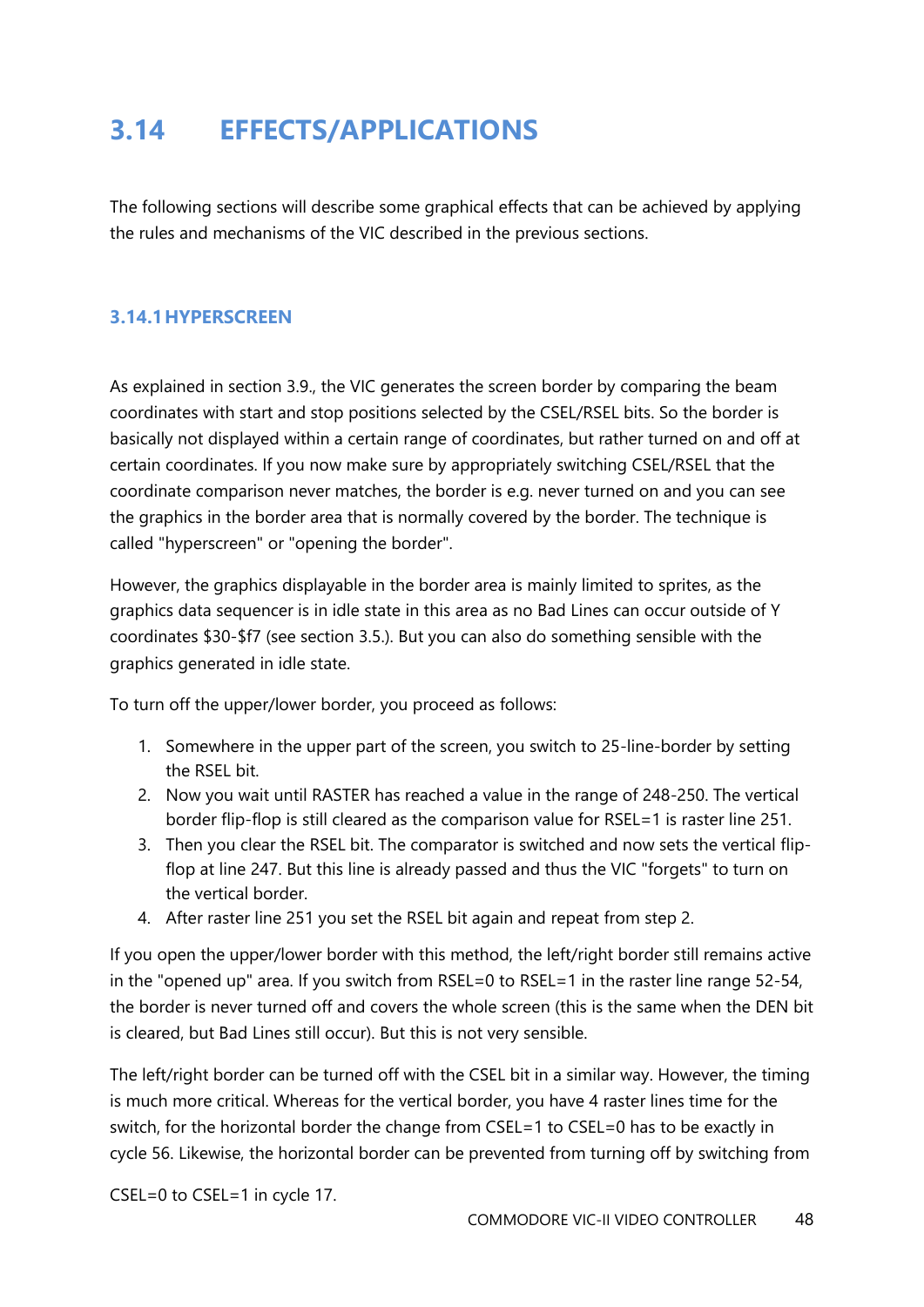If you want to open the left/right border in the upper/lower border area, you must either start with it before the vertical border flip-flop is set (i.e. outside of the upper/lower border), or also open the upper/lower border, because the main border flip-flop can only be reset if the vertical flip-flop is not set. If you compare both methods, you can verify that the vertical flip-flop controls the graphics data sequencer output: With the first method, only the background color is visible in the opened up upper/lower border area, whereas the second method displays the idle state graphics there.

#### <span id="page-48-0"></span>**3.14.2FLD**

When building the graphics out of text lines, the VIC orientates itself exclusively by the occurrence of Bad Lines: A Bad Line gives the "start signal" for the display of one text line. By appropriately changing YSCROLL (in register \$d011) you can suppress and arbitrarily delay the Bad Line Condition (see 3.5.). So you can exactly control in which raster lines Bad Lines should occur and thus from which raster lines the VIC should start to display one text line each. The distance between two text lines can be arbitrarily increased if only you hold back the next Bad Line long enough. This effect is called "Flexible Line Distance" (FLD).

E.g. if you only allow three Bad Lines on the screen at raster lines \$50, \$78 and \$a0, the VIC will also only display three text lines at these positions. The sequencer is in idle state in the lines between.

If you only delay the occurrence of the first Bad Line, you can scroll down the complete graphics display by large distances without moving a single byte in display memory.

#### <span id="page-48-1"></span>**3.14.3FLI**

Instead of delaying the occurrence of Bad Lines as for the FLD effect, you may also artificially create additional Bad Lines before the VIC has completed the current text line. This is especially interesting for the bitmap modes, as these use the data from the video matrix (which is read in the Bad Lines) for color information, so normally only single 8×8 pixel blocks can be colored individually in bitmap modes. But if you make every raster line a Bad Line by appropriately modifying YSCROLL, the VIC will read from the video matrix in every line and so it will also read new color information for every line.

This way, each of the 4×8 pixels of a block in multicolor mode can have a different color. This software-generated new graphics mode is called "Flexible Line Interpretation" (FLI) and is probably the most outstanding example of "unconventional" VIC programming.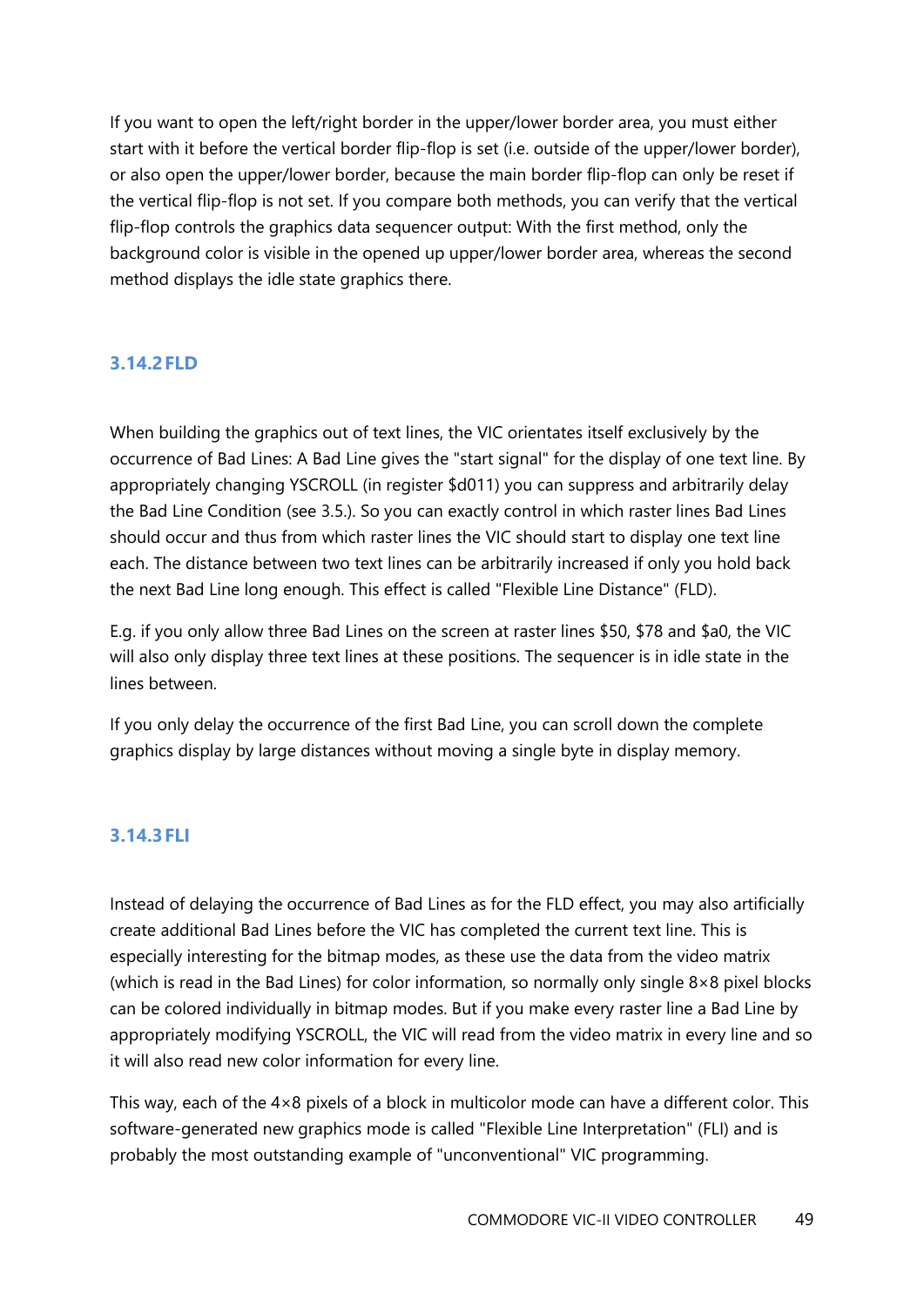There is however one problem: If you create a new Bad Line before the current text line has been finished, VCBASE is not incremented (see 3.7.2.). So the VIC reads from the same addresses in the video matrix as in the previous line. As you cannot change the video matrix fast enough with the processor, you have to switch the base address of the video matrix with the bits VM10-VM13 of register \$d018 (unfortunately the Color RAM cannot be switched, so the color selection of the pixels is not completely free).

Besides, the access to \$d011 to create the Bad Line may not happen until cycle 14 of each raster line, or else the RC would be cleared in every line and the bitmap display would not be as desired. But this also implies that the first three c-accesses of the VIC in each line do not read valid data, because the first c-access in cycle 15 requires that BA should already have

gone low in cycle 12 so that AEC can stay low in cycle 15 (AEC doesn't stay low until three cycles after the negative edge of BA, there is no way around that). But as the Bad Line was first created in cycle 14, it's true that BA is low in cycle 15 on the first c-access, but AEC is high and so the internal data bus drivers D0-D7 of the VIC are closed and as the chip is manufactured in NMOS technology, it reads the value \$ff and not the video matrix data (the data bus drivers D8-D11 are indeed open, but this is explained in section 3.14.6. in more detail) which is visible as 24-pixel wide stripes on the left side of the screen.

Practically you store eight video matrices in memory that are used in the following way: In the first raster line the first line of the first matrix, in the second line the first line of the second matrix, etc..., in the eighth line the first line of the eighth matrix, in the ninth line the second line of the first matrix, etc. With these eight matrices you can line-wise cover a complete bitmap.

There are several flavors of the FLI mode, such as AFLI (Advanced FLI) which uses the standard bitmap mode and simulates color blends by similarly colored adjacent pixels, and IFLI (Interlaced FLI) that alternates between two frames in a sort of interlace mode.

#### <span id="page-49-0"></span>**3.14.4LINECRUNCH**

By manipulating YSCROLL, you have even more possibilities to control the Bad Lines. You may also abort a Bad Line before its correct completion by negating the Bad Line Condition within an already begun Bad Line before cycle 14. This his several consequences:

- The graphics data is in display state, so graphics are displayed.
- The RC is not reset. If you abort the very first line of a frame this way, the RC is still at 7 from the last line of the previous frame.
- In cycle 58 of the line the RC is still 7, so the sequencer goes to idle state and VCBASE is loaded from VC. But as the sequencer has been in display state within the line, VC has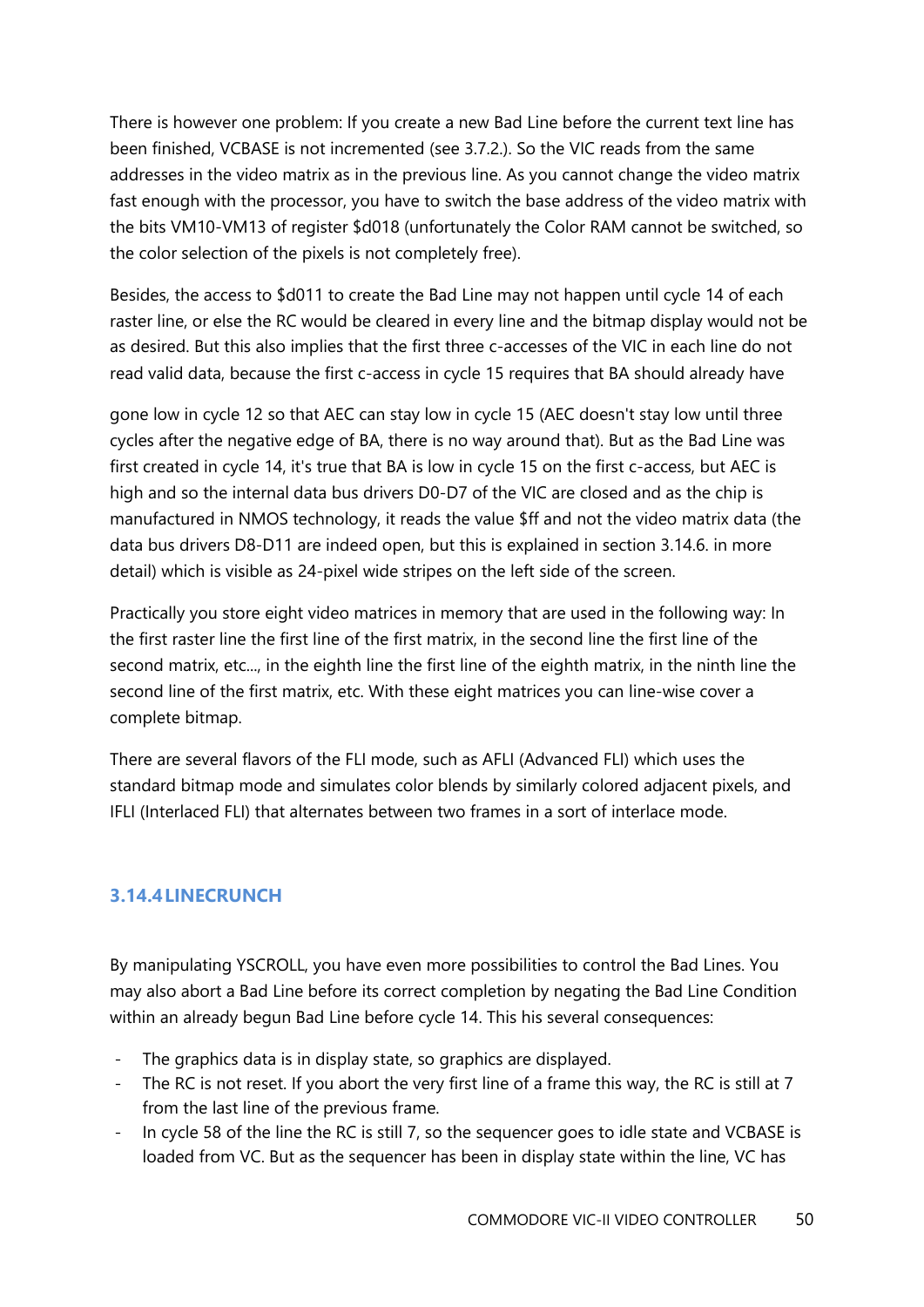been incremented after every g-access, so VCBASE has now been effectively increased by 40. The RC doesn't overflow, it stays at 7.

With this procedure you have reduced the display of a text line to its last raster line, because as VCBASE has been incremented by 40, the VIC continues with the next line. This effect if therefore called "Linecrunch": You can "crunch" single text lines with it.

If you now do this in every raster line, the RC will always stay at 7 and there will be no caccesses, but VCBASE is incremented by 40 in every line. This eventually makes VCBASE cross the 1000-byte limit of the video matrix and the VIC displays the last, normally invisible, 24 bytes of the matrix (where also the sprite data pointers are stored). VCBASE wraps around to zero when reaching 1024.

By crunching whole text lines to one raster line each you have the possibility to quickly scroll the screen contents up by large distances without moving bytes in the graphics memory, in a similar way as you can scroll it down with FLD. The only disturbing side effect is that the crunched lines pile up at the upper screen border, looking awkward. But here you can use one of the invalid graphics modes to blank out these lines.

#### <span id="page-50-0"></span>**3.14.5DOUBLED TEXT LINES**

The display of a text line is normally finished after 8 raster lines, because then RC=7 and in cycle 58 of the last line the sequencer goes to idle state (see section 3.7.2.). But if you now assert a Bad Line Condition between cycles 54-57 of the last line, the sequencer stays in display state and the RC is incremented again (and thus overflows to zero). The VIC will then in the next line start again with the display of the previous text line. But as no new video matrix data has been read, the previous text line is simply displayed twice.

#### <span id="page-50-1"></span>**3.14.6DMA DELAY**

The most sophisticated Bad Line manipulation is to create a Bad Line Condition within cycles 15-53 of a raster line in the display window in which the graphics data sequencer is in idle state, e.g. by modifying register \$d011 so that YSCROLL is equal to the lower three bits of RASTER.

The VIC will then set BA to low immediately in the next cycle, switch to display state and start reading from the video matrix (the processor is now stopped because BA is low and it wants to read the next opcode). However, AEC still follows ø2 for three cycles before also staying at low state. This behavior (AEC not until three cycles after BA) is hardwired in the VIC and cannot be avoided.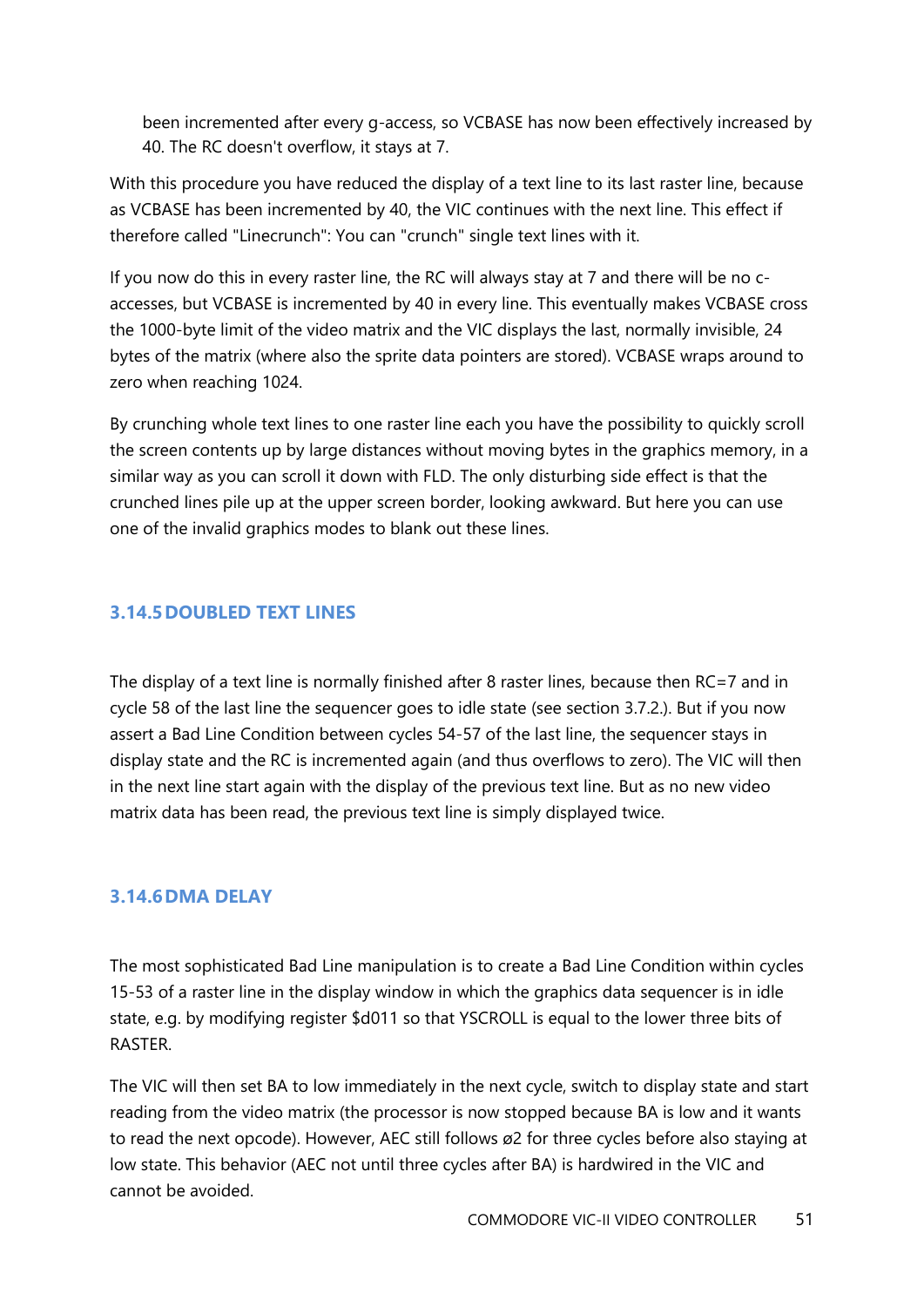Nevertheless, the VIC accesses the video matrix, or at least it tries, because as long as AEC is still high in the second clock phase, the address and data bus drivers D0-D7 of the VIC are in tri-state and the VIC reads the value \$ff from D0-D7 instead of the data from the video matrix in the first three cycles. The data lines D8-D13 of the VIC however don't have tri-state drivers and are always set to input. But the VIC doesn't get valid Color RAM data from there either, because as AEC is high, the 6510 is still considered the bus master and unless it doesn't by chance want to read the next opcode from the Color RAM, the chip select input of the Color RAM is not active. Instead, a 4-bit analog (!) switch, U16, connects the data bits D0-D3 of the processor with the data bits D8-D13. This connection is always in place when AEC is high and should allow the processor to access the Color RAM if desired. To make a long story short: In the first three cycles after BA went low, the VIC reads \$ff as character pointers and as color information the lower 4 bits of the opcode after the access to \$d011. Not until then, regular video matrix data is read.

These data are stored just as usual at the start of the internal video matrix/color line and VC is incremented after each following g-access (with the generation of the Bad Line, the sequencer has also been put into display state). The c- and g-accesses are continued until cycle 54. But as the accesses started in the middle of a line, less than 40 accesses took place so VC has been incremented by a total of less than 40 in this raster line and no longer is a multiple of 40 as it normally always is at the end of a raster line. Because of the working of VC (see section 3.7.2.), this "misalignment" is continued for all following lines. So the whole screen seems to be scrolled to the right by as much characters as the number of cycles the \$d011 access was done after cycle 14. As the c-accesses within the line start later than in a normal Bad Line, this procedure is called "DMA Delay".

With this, it is possible to scroll the complete screen sideways by large distances (this also works with bitmap graphics as with text screens as the VC is also used for accessing the bitmap data) without having to move the graphics memory with the processor. If you now combine DMA Delay with FLD and Linecrunch, you can scroll complete graphics screens without using much computing time by almost arbitrarily large distances in all directions.

Experimenting with the DMA Delay (and with Bad Line effects in general) is also the best method to discover the internal functions of the VIC, especially of RC and VC, and to determine in which cycles certain things are done inside the VIC.

It should also be mentioned that DMA Delay can not only be achieved by manipulating YSCROLL but also with the DEN bit of register \$d011. To do this, you have to set YSCROLL to zero so that raster line \$30 becomes a bad line and switch DEN from reset to set in the middle of the line. This is because Bad Line can only occur if the DEN bit has been set for at least one cycle in line \$30, and if YSCROLL is zero a Bad Line Condition will occur in line \$30 as soon as DEN is set.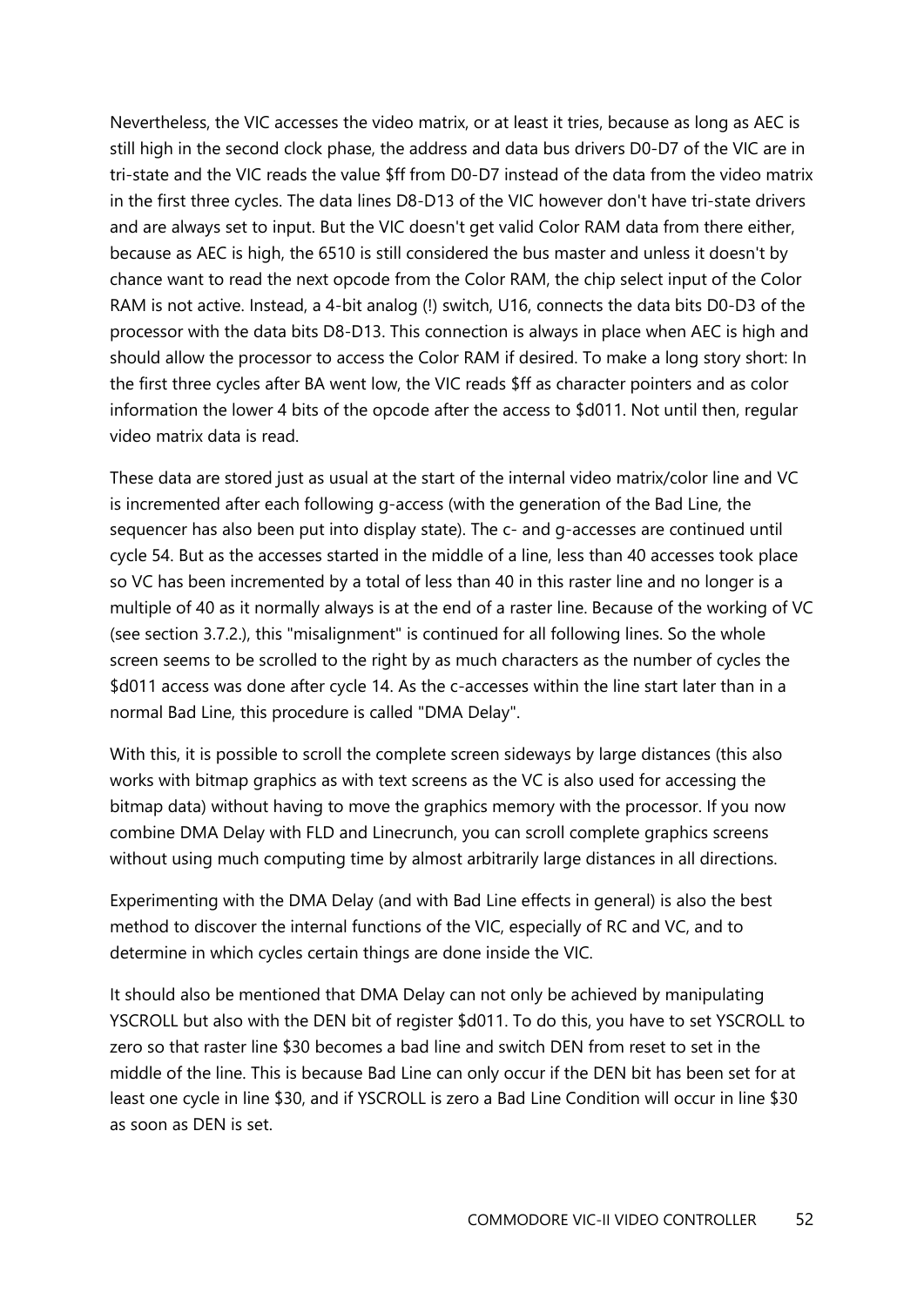#### <span id="page-52-0"></span>**3.14.7SPRITE STRETCHING**

As the sprite circuitry is simpler than that for the text graphics, there are not as many special effects possible with sprites, but among them is a very interesting effect that takes advantage of the way the sprite Y expansion works: By modifying the MxYE bits in register \$d017 it is not only possible to decide for every single sprite line if it should be doubled, but you can also have single lines repeated three or more times and so expand a sprite by arbitrary scaling factors.

This effect can be understood as follows (see section 3.8.1.):

Let's say that we are in cycle 55 of a raster line in which sprite 0 is turned on and whose Y coordinate matches the Y coordinate of the sprite, so we are in the line before the sprite is displayed. Suppose that the M0YE bit is set. The VIC will then turn on the DMA for sprite 0 and clear MCBASE and the expansion flip-flop. BA goes to low state so that the VIC is able to access in the second clock phases of cycles 58 and 59. In cycle 58, MC is loaded from MCBASE and so cleared as well, and the p-access for the sprite is done. Afterwards, the three s-accesses are carried out and MC is incremented after each access so it now has the value 3.

Now you wait for cycle 16 of the following line. As the expansion flip-flop is reset, MCBASE still stays at zero. Then you first clear the M0YE bit and thereby set the flip-flop, but immediately set the M0YE again. The flip-flop is now inverted in cycle 55, because M0YE is set, and is thus reset again (if the M0YE hadn't been cleared, the flip-flop would now be set).

But this is exactly the same state in which the VIC was also in cycle 55 of the previous line. So the VIC "thinks" that it is still in the first raster line of an expanded sprite line and (as MC is still zero) and it will read the first sprite line twice more from memory, three times in total: The first sprite line has been tripled.

Another interesting effect can be achieved by proceeding exactly as outlines above and not clearing the M0YE bit after cycle 16 but in the second phase of cycle 15. MCBASE will then only be incremented by 1 and the next sprite line is read from memory with MC=1..3, that is one byte higher than normal. This "misalignment" is continued in the complete display of the sprite. Therefore, the condition MC=63 for turning off the sprite DMA in cycle 16 is also not met and the sprite is effectively displayed twice in sequence. Not until the end of the second display, the DMA is turned off when MC is 63.

# <span id="page-52-1"></span>**4 THE ADDRESSES 0 AND 1 AND THE \$DE00 AREA**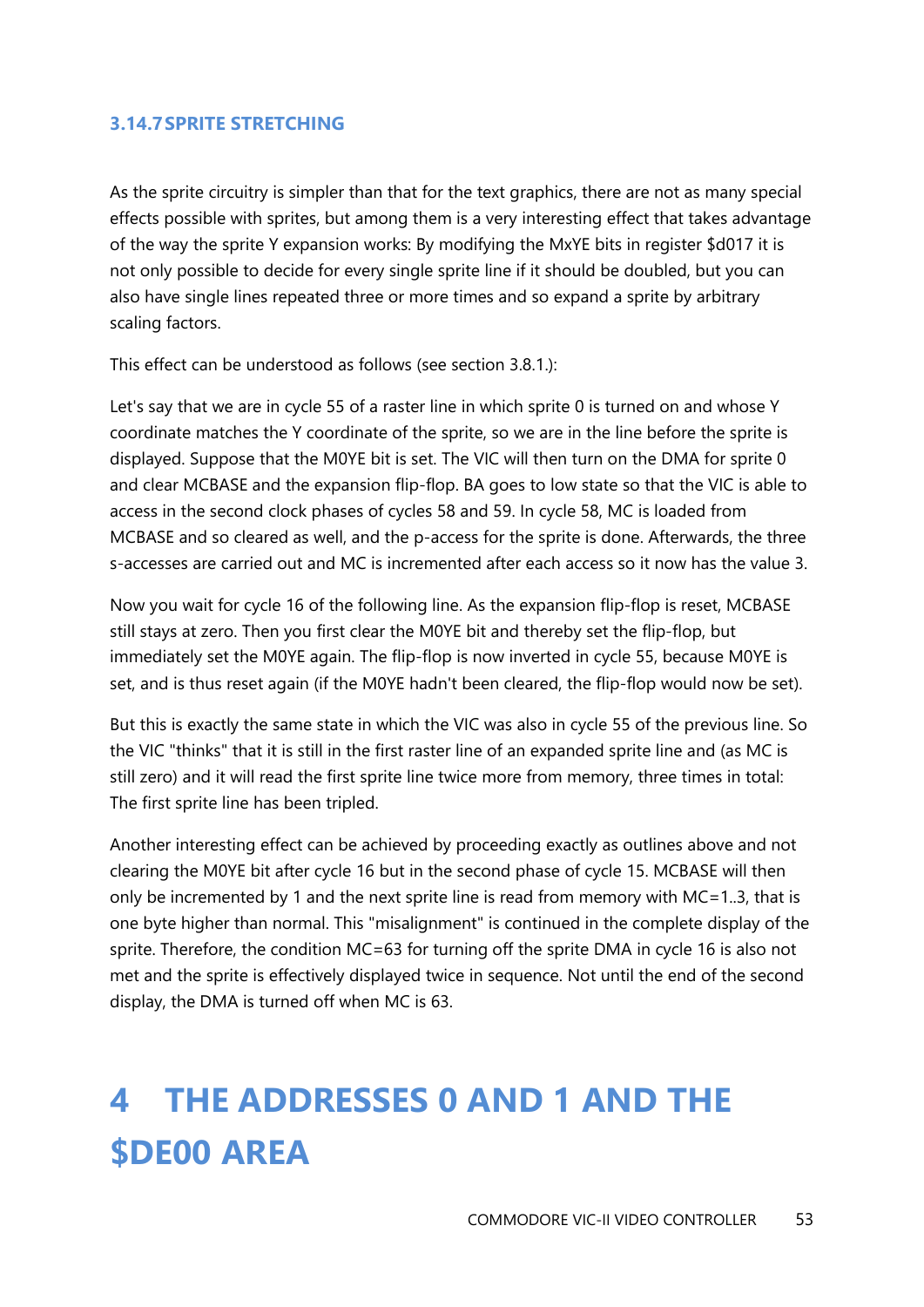The address range \$de00-\$dfff of the 6510 (see 2.4.1.) is reserved for external expansions of the C64 and normally not connected with any other unit (RAM, I/O). A read access will fetch data that looks random at first sight. The same is true for the upper nibbles of the addresses \$d800-\$dbff (the Color RAM).

But on some C64, this data is not "random" at all but rather identical to the data that the VIC has read from memory in the first phase of the clock cycle. This effect is however not reproducible on all machines and not always precise.

Apart from the fact that this gives the possibility to measure the VIC timing completely by software (the timing diagrams in [4] on which the diagrams in this article are based, have e.g. been created with this method), you can also make the 6510 execute programs in the \$de00 area or in the Color RAM if the VIC displays a graphics in such a way that the 6510 gets valid opcodes from the graphics data read by the VIC.

With a similar effect you can also write to RAM addresses 0 and 1 from the processor. They are normally not available as the internal data direction register and data register of the 6510 I/O port are mapped to these addresses, and the data bus drivers stay in tri-state on a write access.

But the R/W line is set to low state (this can be explained as the I/O port has been integrated afterwards into the existing design of the 6502) and so the byte read by the VIC in the first clock phase is written to RAM. If you want to write a certain value to addresses 0 or 1 you only have to write an arbitrary value to these addresses and take care that the VIC read the desired value from RAM in the clock phase before.

The addresses 0 and 1 can of course also be read by the processor. Either with via the \$de00 area or with the aid of sprite collisions. For this, you make the VIC display a bitmap starting at address 0 and move a sprite consisting only of one pixel over the single bits of the first two bytes of the bitmap. Depending on whether a collision has been detected or not, you can find out the state of the single bits and put them together to one byte.